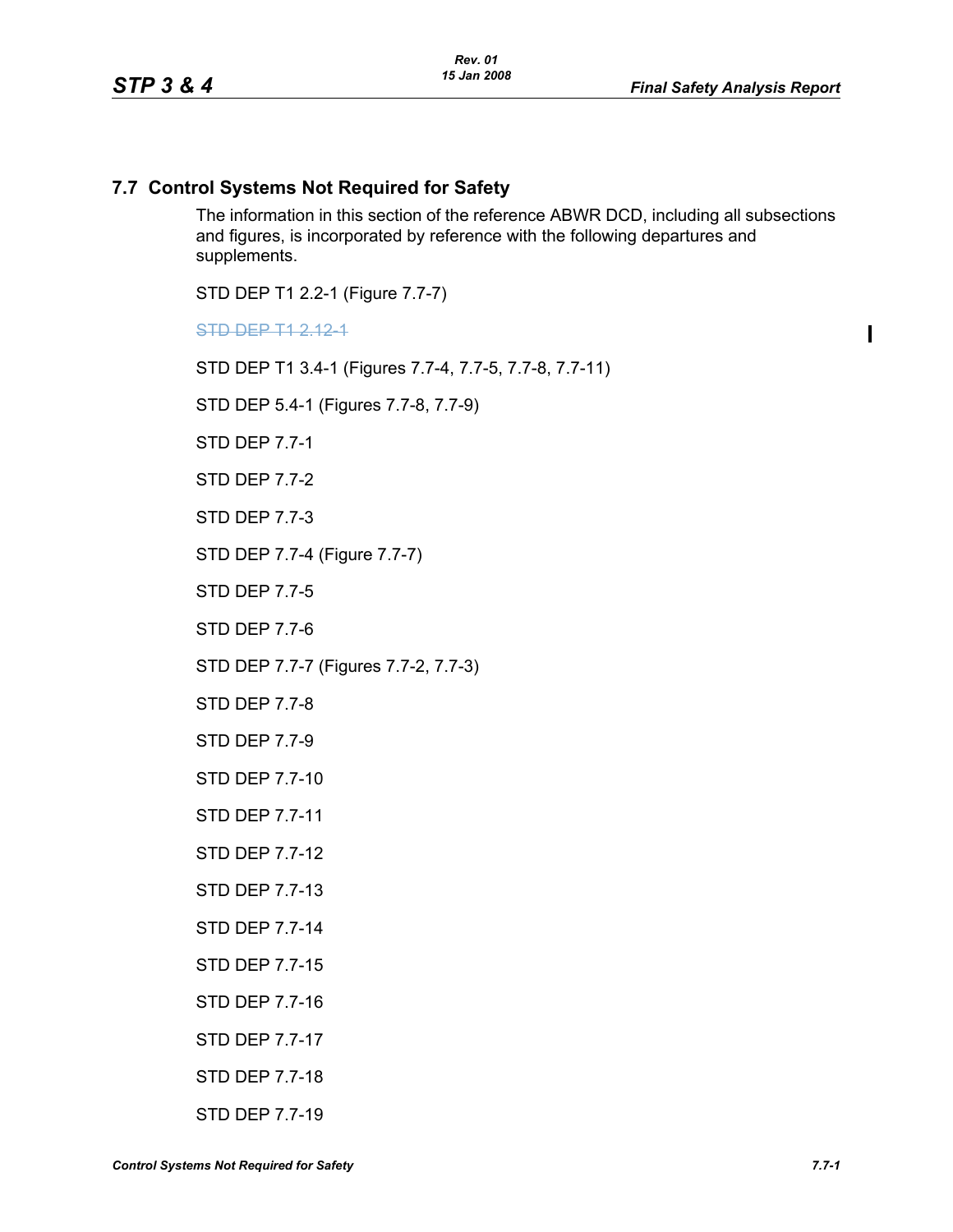STD DEP 7.7-20 (Figure 7.7-5) STD DEP 7.7-21 (Figure 7.7-8)

STD DEP 7.7-22

STD DEP 7.7-23

STD DEP 7.7-24 (Figures 7.7-12, 7.7-13)

STD DEP 7.7-25 (Figure 7.7-14)

STD DEP 7.7-27 (Table 7.7-1)

STD DEP 9.5-3

STD DEP 8.3-1

STD DEP Admin

## **7.7.1.1 Nuclear Boiler System—Reactor Vessel Instrumentation**

STD DEP 7.7-1

STD DEP 7.7-2

STD DEP 7.7-3

- STD DEP Admin
	- *(6) Reactor Vessel Water Level*

*The concern that non-condensable gasses may build-up in the water column in the reactor vessel reference leg water level instrument lines, i.e., the reactor vessel instrument lines at the elevation near the main steam line nozzles, has been addressed by continually flushing these instrument lines*  with water supplied by the Control Rod Drive (CRD) System for those instrument lines with a condensing chamber. This applies to (a) through (e) above.

*(10) Safety/Relief Valve Seal Leak Detection*

*Thermocouples are located in the discharge exhaust pipe of the safety/relief valve. The temperature signal goes to a multipoint recorder with an* historian function. An *alarm and will be activated by any temperature in excess of a set temperature signaling that one of the SRV seats has started to leak.*

*(11)* Other Instruments

*The feedwater temperature is measured and transmitted to the main control room.*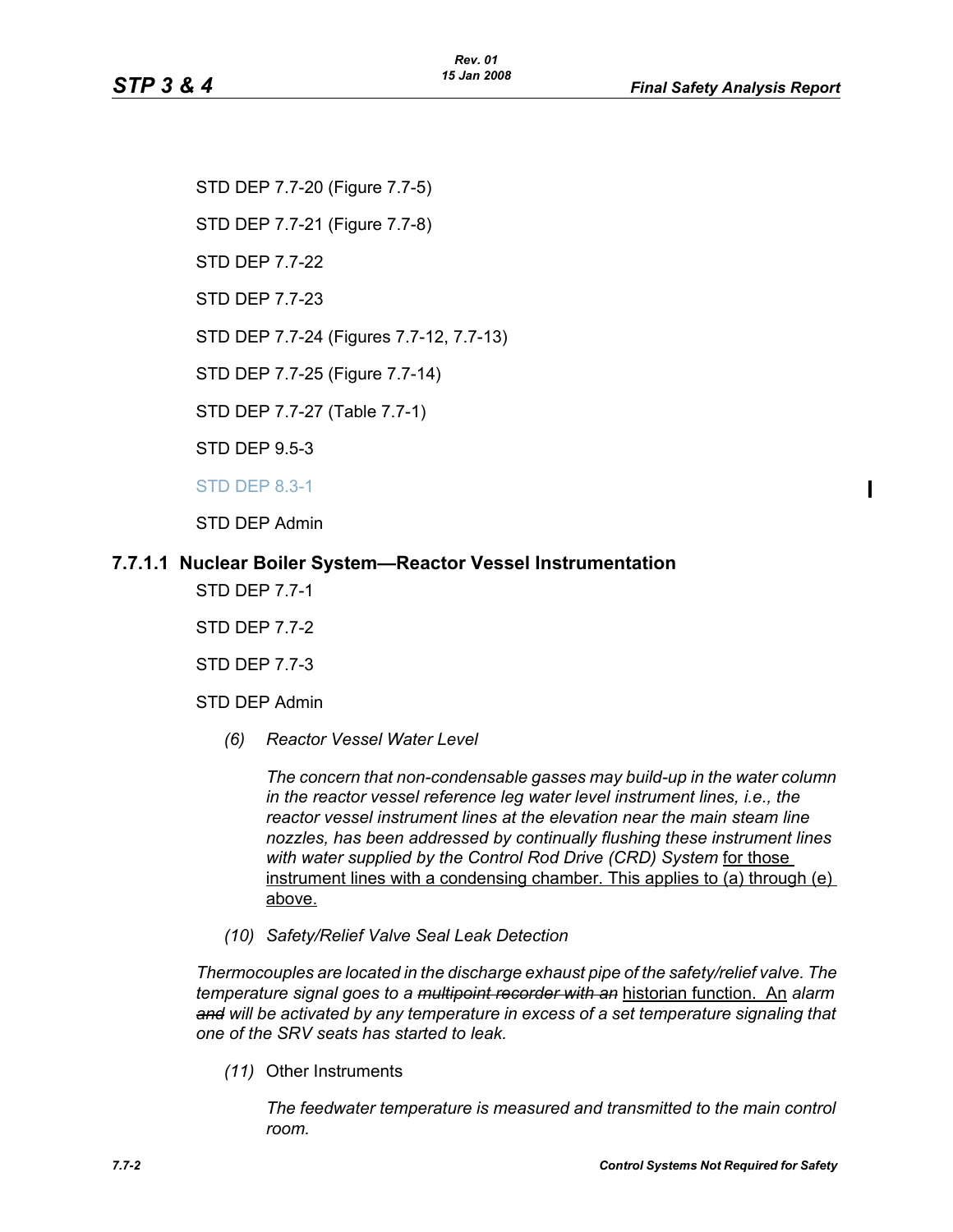*The feedwater turbidity is monitored and the signal is transmitted to the main control room for recording.*

*(15) Reactor Operator Information*

*The information that the operator has at his disposal from the instrumentation discussed in this subsection is discussed below:*

- *(b) The core plate differential pressure provides a signal to the process computer* historian function*.*
- *(f) The discharge temperatures of all the safety/relief valves are shown on a multipoint recorder* historian function *in the control room. Any temperature point that has exceeded the trip setting will turn on an annunciator, indicating that a SRV seat has started to leak.*
- *(g) Feedwater turbidity is recorded in the main control room. The recorder will turn on an annunciator in the main control room for either a high or low signal.*Not Used
- *(16) Setpoints*

*The annunciator alarm setpoints for the reactor head seal leak detection* and *SRV seat leak detection, and feedwater corrosion product (turbidity) monitor are set so the sensitivity to the variable being measured will provide adequate information.*

*(b) Level transmitters and trip actuators for initiating containment or vessel isolation are discussed in Subsection 7.3.1.2* 7.3.1.1.2*.*

### **7.7.1.2 Rod Control and Information System—Instrumentation and Controls**

STD DEP 7.7-4

STD DEP 7.7-5

STD DEP 7.7-7

STD DEP 7.7-8

STD DEP 7.7-9

- STD DEP T1 3.4-1
	- *(1) System Identification*

*The main objective of the Rod Control and Information System (RCIS) is to provide the capability to control the fine motion control rod drive (FMCRD) motors of the Control Rod Drive (CRD) System (explained in Sections 4.6.1*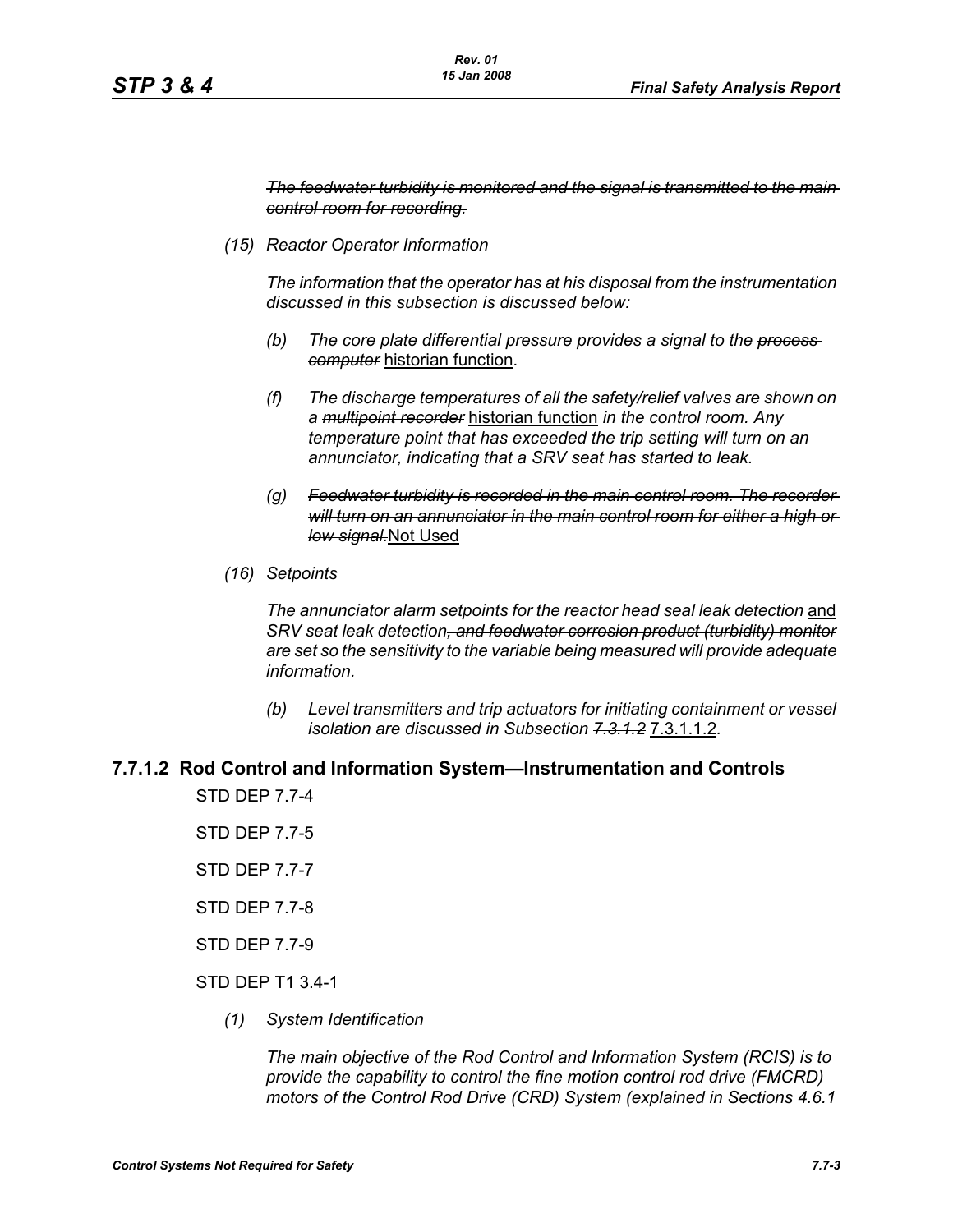*and 4.6.2) to permit changes in core reactivity so that reactor power level and power distribution can be controlled.* 

*The RCIS performs the following functions:*

- *(a) Controls changes to the core reactivity, and thereby reactor power, by moving neutron absorbing control rods within the reactor core as initiated by:*
	- *(i) The plant operator, when the RCIS is placed in manual or semiautomatic mode of operation*
	- *(ii) The Power Generation and Control System (PGCS) when the PGCS, automatic power regulator (APR), and RCIS are in automatic mode* The automatic rod movement mode of the automatic power regulator (APR), when RCIS is placed in the automatic mode of operation.
- *(b) Provides summary display information for the plant operator, indicative of aggregated control rod positions, status of the control rods, and the FMCRDs on the RCIS dedicated operator interface (DOI).* Displays summary information for the plant operator about positions of the control rods in the core and status of the FMCRDs and RCIS. This summary information is provided by a RCIS dedicated operator interface (DOI) on the main control panel. There are dual-redundant measurements of the absolute rod position during normal FMCRD conditions. If one position detector fails for an individual FMCRD, the failed position detector can be bypassed and the unit can continue to operate without power restrictions.
- *(c) Provides FMCRD status and control rod position and status data to other plant systems which require such data (e.g., the plant process computer system).Plant Computer Function* plant computer function).
- *(f) Provides the capability for insertion of all rods by an alternate and diverse method, based on receiving a command* signals *from the Recirculation Flow Control System (RFCS). This function is called the alternate rod insertion (ARI) function.*
- *(g) Provides for insertion of selected control rods for core thermal-hydraulic stability control or for mitigation of a loss of feedwater heating event; called the selected control rod run-in (SCRRI) function, based on receiving SCRRI command* signals *from the RFCS.*
- *(2) System Description*

*The RCIS is a dual redundant system consisting of two independent channels for normal monitoring of control rod positions and executing control rod movement commands. Each channel receives separate input signals and* 

 $\mathbf I$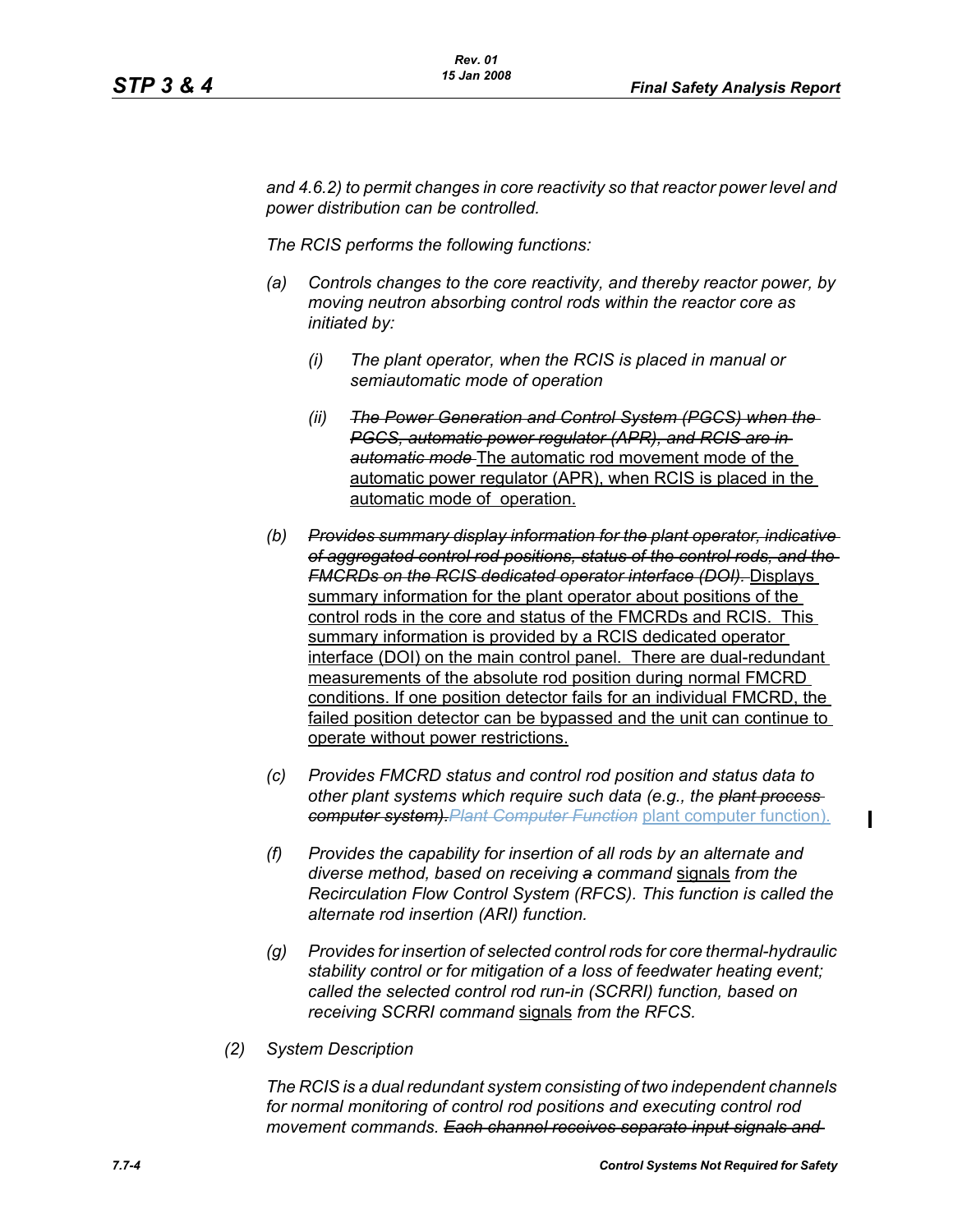*both channels perform the same function. Disagreement between the two channels results in rod motion inhibit.* Under normal conditions, each channel receives separate input signals and both channels perform the same functions. The outputs of the two channels are continuously compared. For normal functions of enforcing and monitoring control rod positions and emergency rod insertion, the outputs of the two channels must be in agreement. Any sustained disagreement between the two channels would result in a rod block. However, when the conditions for generating a rod block signal in a single channel are satisfied, that channel alone can issue a rod block signal. For the FMCRD emergency insertion functions (Seram-Follow, scram-follow, ARI, SCRRI), 3-out-of-3 logic is used in the inverter control logic with the additional input signal coming from the associated emergency rod insertion panels. An automatic single channel bypass feature (only activated when an emergency insertion function is activated) is also provided to assure high availability for the emergency insertion functions when a single channel failure condition exists.

Failure or malfunction of RCIS has no impact on the hydraulic scram function of CRD. The circuitry for normal insertion and withdrawal of control rods in RCIS is completely independent of the Reactor Trip and Isolation System (RTIS) circuitry controlling the scram valves. This separation of the RPS scram function of the RTIS and RCIS normal rod control functions prevents failure in the RCIS circuitry from affecting the scram circuitry.

The RCIS consists of several different types of cabinets (or panels), which contain special electronic/electrical equipment modules for performing RCIS logic located in the reactor building and control building and a dedicated operator interface (DOI) on the main control panel in the main control room Reactor Building and Control Building and a DOI on the Main Control Panel in the Main Control Room(MCR). The RCIS DOI provides summary information to the plant operator with respect to control rod positions, FMCRD and RCIS status and hydraulic control unit (HCU) status. Controls are also provided for performing normal rod movement functions, bypassing of major RCIS subsystems, performing CRD surveillance tests, and resetting RCIS trips and most abnormal status conditions. There are nine types of electronic/electrical cabinets/panels that perform logic functions of the RCIS:

*The RCIS consists of several different types of cabinets (or panels), which contain special electronic/electrical equipment modules and a dedicated operator interface on the main control panel in the control room. There are four types of electronic/electrical cabinets that make up the RCIS:*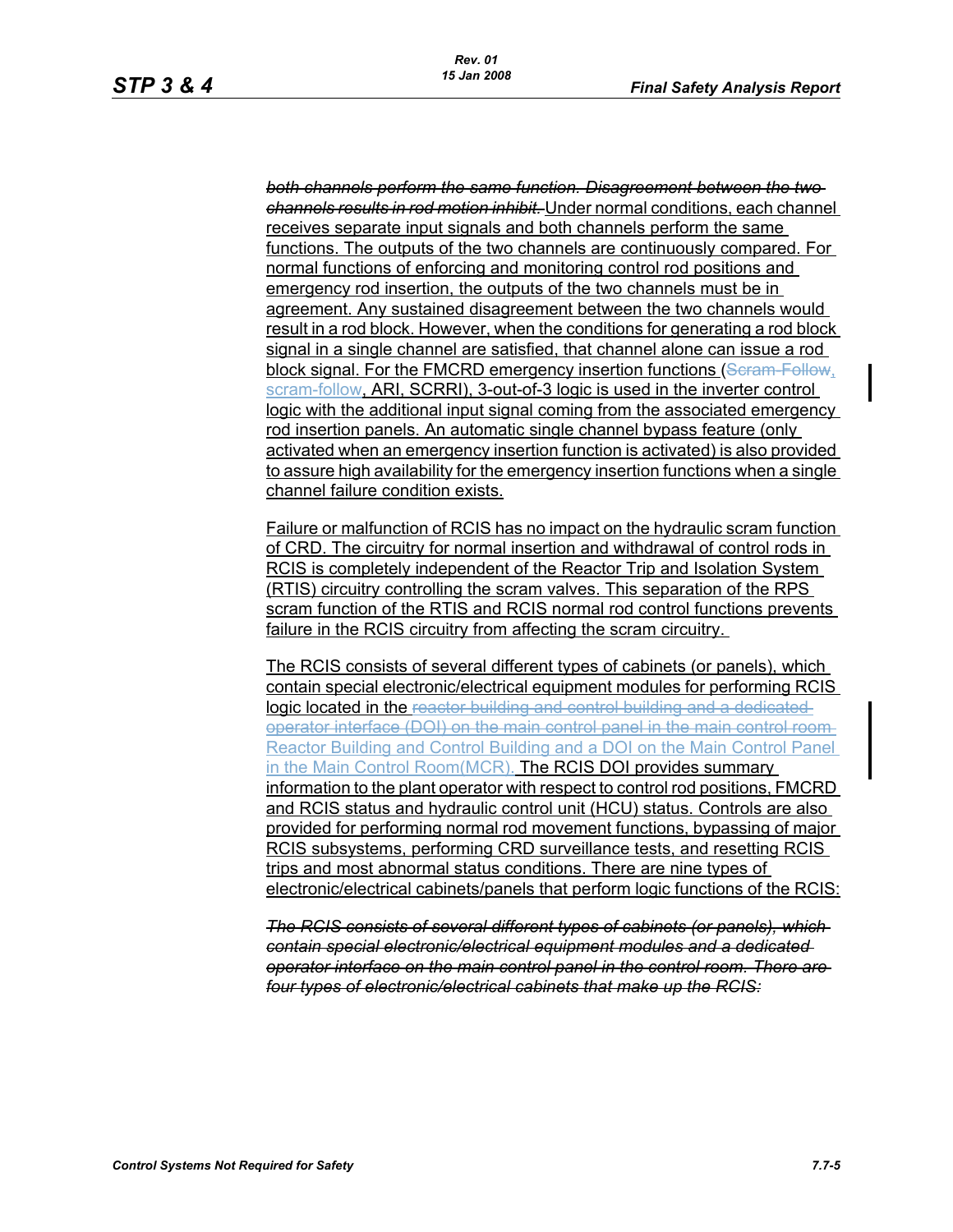*(a) Rods Action Control Cabinet (RACC)* Subsystem (RACS) Cabinets

*There are two RACCs consisting of RACC-Channel A and RACC-Channel B, that provide for a dual redundant architecture. Each RACC subsystem consists of three main functional subsystems, as follows:*

- *(i) Automated Thermal Limit Monitor (ATLM)*
- *(ii) Rod Worth Minimizer (RWM)*
- *(iii) Rod Action and Position Information (RAPI)*

There are two types of cabinets in the back-panel area referred to as the RACS, consisting of rod action and positioning information (RAPI) panels and an ATLM/RWM panel, which provide for a dual-redundant architecture. The RAPI panels consist of a RAPI-A panel and RAPI-B panel with the channel A logic in the RAPI-A panel and the channel B logic in the RAPI-B panel. In addition, the RAPI-A panel includes the RAPI DOI, which displays the same information that is available on the RCIS DOI in the MCR. The RAPI DOI also serves as a backup for the RCIS DOI control capabilities, should the RCIS DOI become unavailable. A hard switch located in the RAPI-A panel is used to change the selection of DOI control operation capability between the RCIS DOI and the RAPI DOI (i.e. only one of these DOIs can be selected for control capability at any given time).

There is also an dedicated RCIS MUX Monitoring feature located in the RAPI panels for providing direct hardwired outputs to the reactor internal pump (RIP) adjustable speed drives (ASDs) of RFCS for runback initiation upon detection of an all FMCRD run-in (i.e. scramfollow or ARI function) command condition.

The ATLM/RWM panel contains two channels of logic for the automatic thermal limit monitor (ATLM), the rod worth minimizer (RWM) and the RAPI signal interface units (SIUs).

*(b) Remote Communication Cabinets (RCC)*

*The RCCs contain a dual channel file control module (FCM) that interfaces with the rod server modules (RSMs) that are contained in the same cabinets, and RAPI in the control room.* The RCCs are located in sets of 4 RCCs that each contain a dual channel file control module (FCM). The FCMs interface with the rod server modules (RSMs) that are contained in the same set of cabinets, and interface with the RAPI subsystems in the MCR, via the dedicated RCIS multiplexing network. Each RSM is composed of two Rod Server Processing Channels (RSPCs A and B) so that there is a dual-redundant logic design for each RSM and associated Synchro-to-Digital Converters (SDCs A and B) that provide for conversion of the Synchro A and Synchro B analog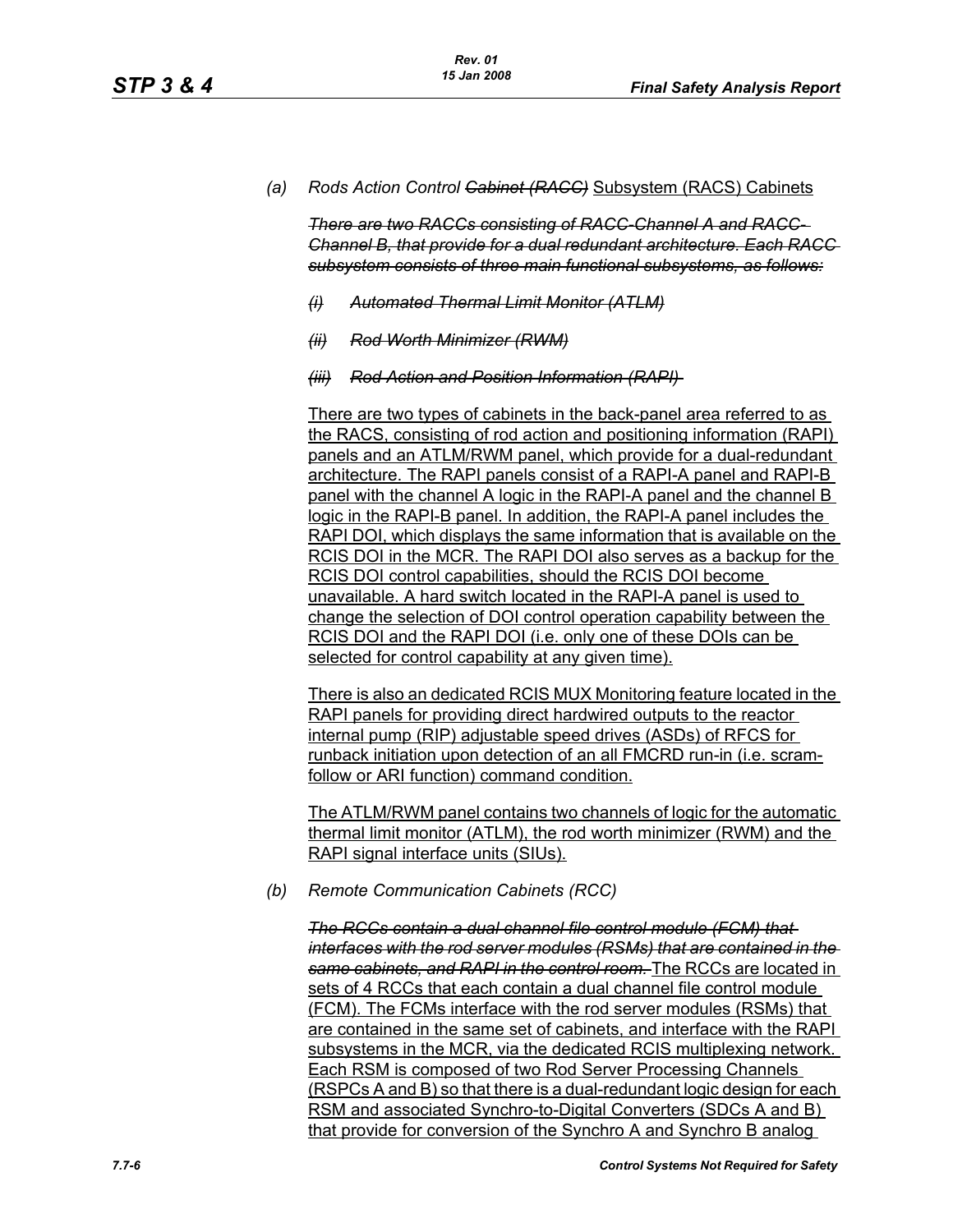signals into a two independent digital representations of the absolute position of the corresponding FMCRD. Both RSPCs receive the digital representations from both SDCs for use in the RSPC control and monitoring logic.

## *(c) Fine Motion Driver Cabinets (FMDC)*

*The FMDCs consist of several inverter controllers (ICs) and stepping motor driver modules (SMDMs). Each SMDM contains an electronic converter/inverter to convert incoming three-phase AC power into DC and inverts the DC power to variable voltage/frequency power pulses for the FMCRD stepping motor.* Each SMDM contains an electronic converter/inverter to convert incoming three-phase AC power into DC and invert the DC power to variable voltage/frequency output power provided to the FMCRD stepping motor to accomplish rod movement. The IC includes logic to process rod movement commands received from the associated RSPCs in a RCC. Also, IC and SMDM status signals are also provided to the associated RSPCs. Each IC also receives a separate discrete input signal from a Emergency Rod Insertion Panel that is used in the IC logic for providing the emergency rod insertion movement functions (i.e. scram-follow, ARI or SCRRI).

*(d) Rod Brake Controller Cabinets (RBCC)*

*The RBCCs contain electrical and/or electronic logic and other associated electrical equipment for the proper operation of the FMCRD brakes. Signals for brake disengagement or engagement are received from the associated rod server module, and the brake controller logic provides two separate (channel A and channel B) brake status signals to its corresponding rod server module.*

*(e)* Emergency Rod Insertion Control Panel

The emergency rod insertion control panel is located in the back-panel area of the MCR. It serves as an additional logic panel to contain relays (or solid-state equivalent) hardware needed to transmit discrete output signals to the emergency rod insertion panels in the Reactor Building (RB). The discrete output signals are activated based upon input signals received from the RPS related portion of the Reactor Trip and Isolation System (RTIS) RTIS panels that indicate a scram-follow function is active or based upon input signals received from the RFCS that indicate a ARI function or SCRRI function is active or by input signals from the two manual SCRRI pushbuttons on the Main Control Room Panel (MCRP).

*(f)* Emergency Rod Insertion Panels

The emergency rod insertion panels are located in the reactor building and provide discrete output signals to the inverter controllers in the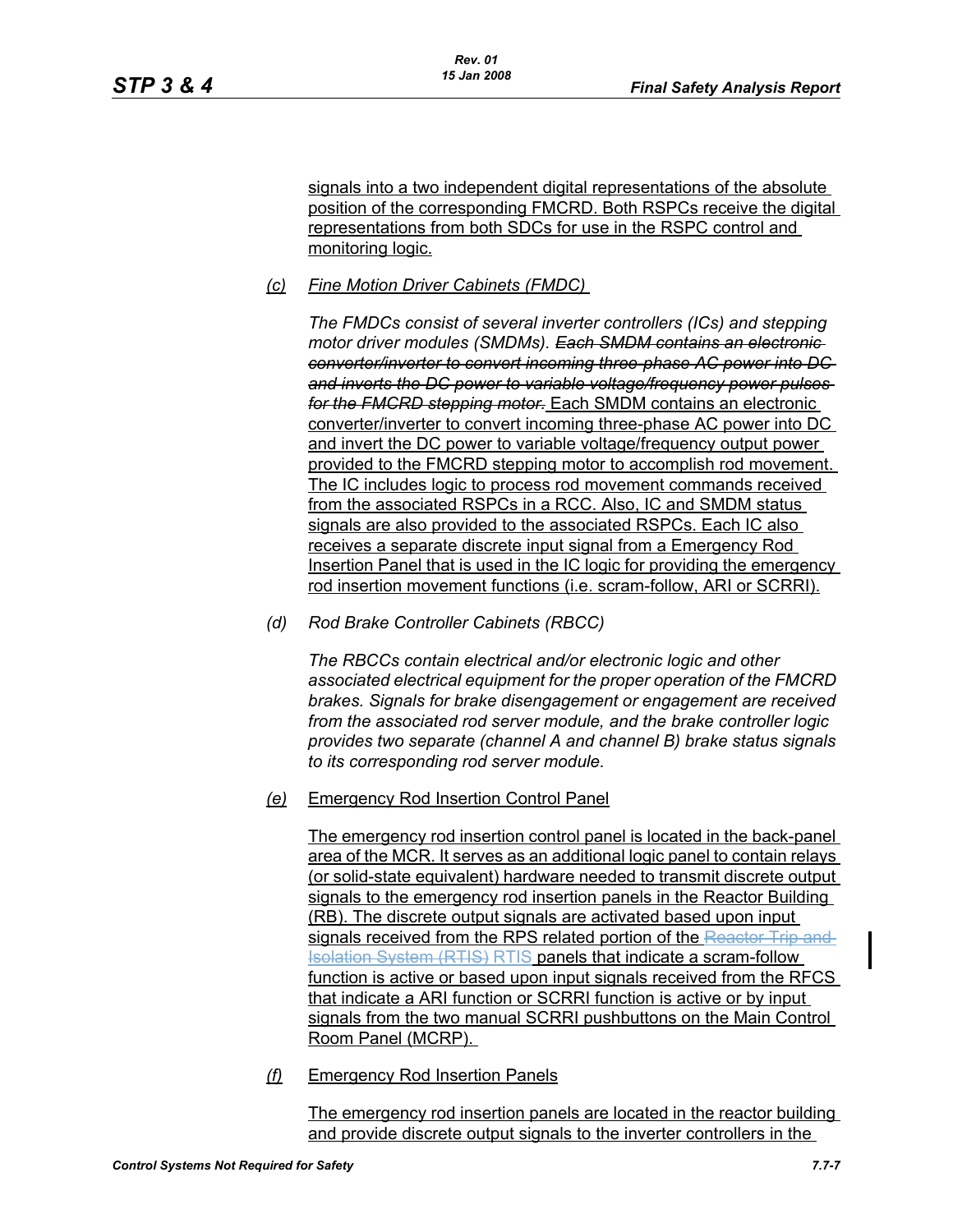FMDCs. The discrete output signals are activated based upon input signals received from the emergency rod insertion control panel in the MCR and indicate a scram-follow function, an ARI function or SCRRI function is active. The emergency insertion condition is considered active if any one of these three rod insertion functions is active.

*(g)* Scram Time Recording Panels (STRPs)

The scram time recording panels (STRPs), located in the RB, monitor the FMCRD position reed switch status using reed switch sensor modules (RSSMs) and communicate this information to the RAPI via the dedicated RCIS multiplexing network. Also, the STRPs automatically record and time tag FMCRD scram timing position reed switch status changes either: 1) after initiation of an individual HCU scram test at the RPS Scram Time Test Panel, or 2) after a full-core reactor scram has been initiated. The recorded scram timing data can be transmitted to the STRAP in the MCR back-panel

*(h)* Scram Time Recording and Analysis Panel (STRAP)

The STRAP. located in the MCR back-panel area, receives scram timing position information from the STRPs which can be used for comparing the recorded scram timing performance results to the applicable Technical Specification requirements. This information can also be transmitted to the Plant Computer Function (PCF) for further data analysis and archiving.

*(i)* Rod Action and Position Information (RAPI) Auxiliary Panels

RAPI Auxiliary Panels, located in the Reactor Building, provide output signals to open a purge water valve whenever either FMCRD associated with the corresponding HCU receives an insertion command from RAPI subsystem. These panels also monitor scram valve position status as well as HCU accumulator water pressure and level status (i.e. normal or abnormal). Communication of this information to and from the RAPI subsystem is achieved via the non-essential Plant Data Network (PDN) equipment. Two of the nonsafety Remote Digital Logic Controller (RDLC) panels are used as the RAPI auxiliary panels.

*(3) RCIS Multiplexing Network*

*The RCIS multiplexing network consists of two independent channels (A and B) of fiber-optic communication links between the RACCs (channels A and B), and the dual channel file control modules located in the remote communication cabinets.*

*The plant essential multiplexing network interfaces with FMCRD dual redundant separation switches (A/B) and provides the appropriate status signals to the RACCs to be used in the RCIS logic for initiating rod block*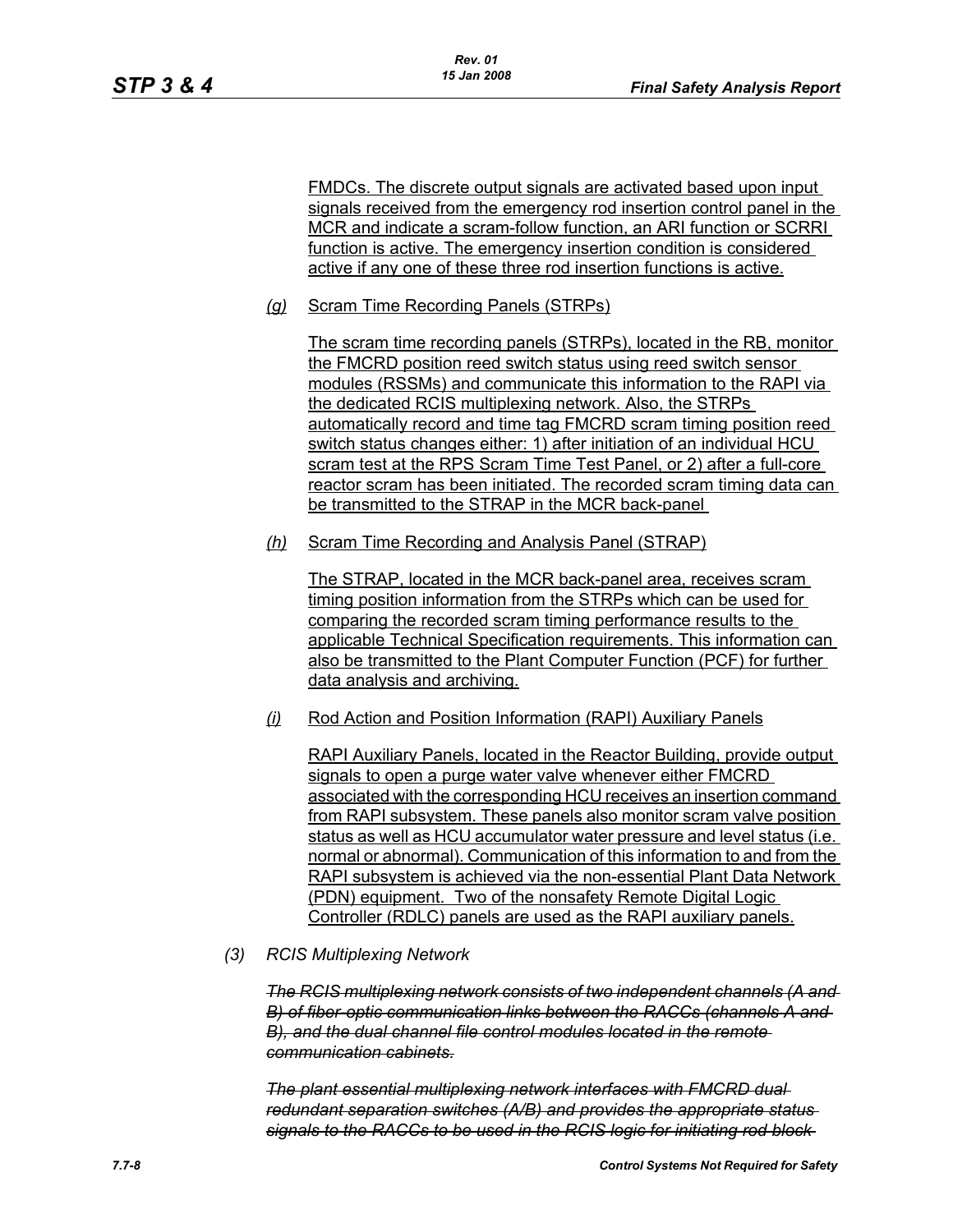*signals if a separation occurs. The essential multiplexing network is not part of the RCIS.* The dedicated RCIS multiplexing network consists of two separate channels. Fiber-optic communication links are used in this dedicated multiplexing network to handle communication between the RACS and the RSPCs in the RCCs (via the FCMs), communication between the STRPs and the RACS, and communication between the STRPs and the STRAP. Communication between the RAPI auxiliary panels (for HCU purge water valve control and HCU status monitoring) and the RAPI channels is achieved by the Plant Data Network (PDN) of the nonsafety Plant Information and Control System (PICS) equipment, not by the dedicated RCIS multiplexing network.

The Data Communication Function (DCF) of the ESF Logic and Control System (ELCS) interfaces with FMCRD dual redundant separation switches (A and B) and provides the appropriate status signals to the RACS Cabinets to be used in the RCIS logic for initiating rod block signals of the appropriate FMCRD if a separation occurs. The DCF of the ELCS equipment provides these signals to the RAPI SIUs of the RCIS via associated datalink interfaces of the Plant Data Network (PDN). The DCF of the ELCS equipment and the PDN equipment are not part of the RCIS. Each RAPI SIU transmits these status signals to the associated RAPI channel for use in the RAPI rod block logic.

*(4) Classification*

*The RCIS is not classified as a safety-related system, as it has a control design basis only and is not required for the safe and orderly shutdown of the plant. A failure of the RCIS will not result in gross fuel damage. The rod block function of the RCIS, however, is important in limiting the consequences of a rod withdrawal error during normal plant operation. An abnormal operating transient that might result in local fuel damage is prevented by the rod block function of the RCIS.*

*The RCIS is single-failure proof with high reliability and availability. In accordance with the non-safety-related system application procedure section of the plant general system application requirement document, the RCIS is classified as a non-safety-related, Class 3, power generation system.*

- *(5) Power Sources*
	- *(a) Normal*

*The incoming three-phase AC power for the stepping motor driver modules and the rod brake controller power supplies is derived from the Division I Class 1E AC power bus.* The incoming three-phase AC power for the stepping motor driver modules and inverter controllers in the FMDCs, for the rod brake controller power supplies in the RBCCs, and for power required by the emergency rod insertion panels and the emergency rod insertion control panel is derived from the Division I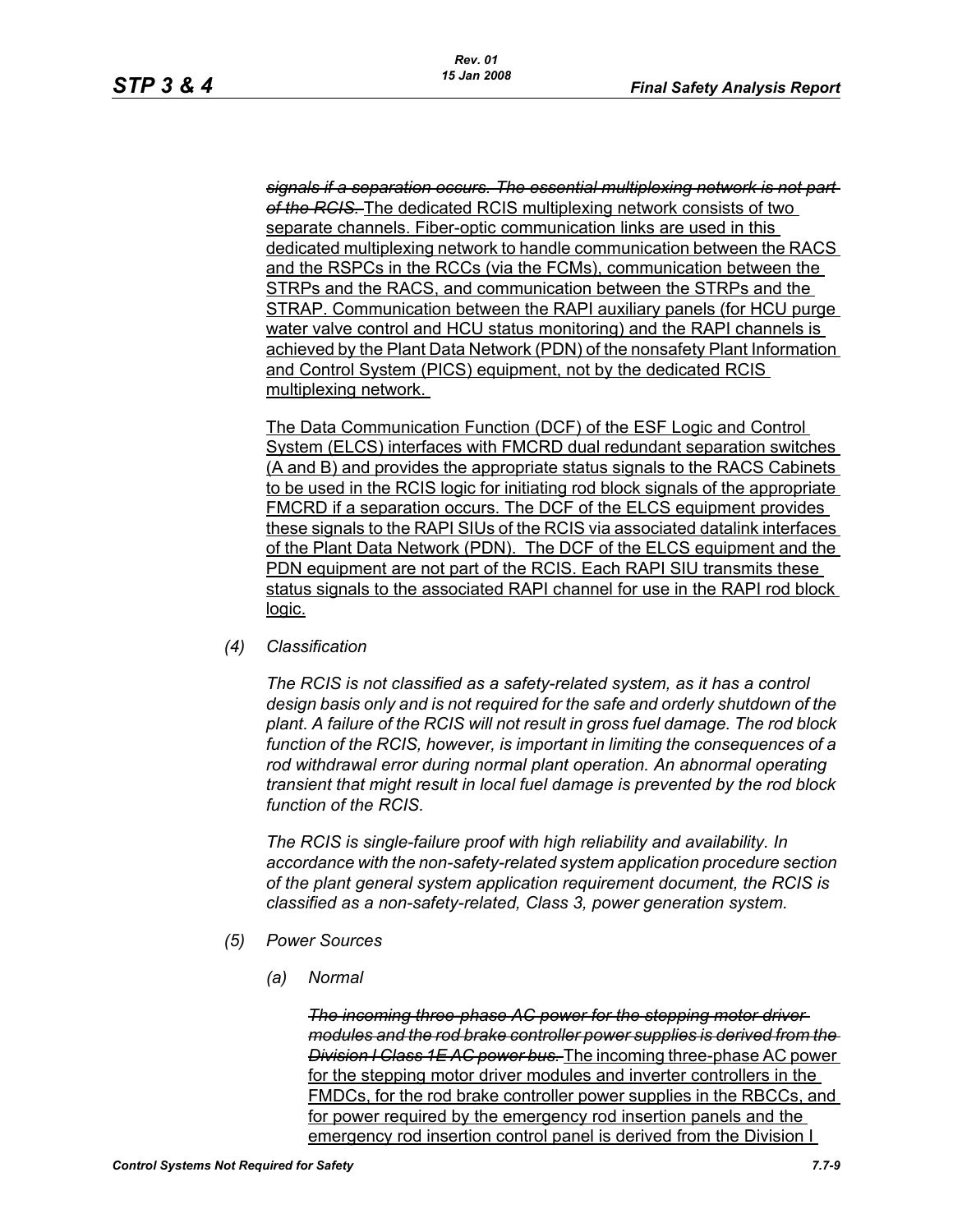Class 1E AC power bus. The FMCRD power distribution panels distribute the power normally derived from the Division I Class 1E AC power bus to the associated FMCDs, RBCCs, and emergency rod insertion panels. Excitation power required for logic in the emergency rod insertion control panel is provided directly from the emergency rod insertion panels. The power distribution design provides three distinct electrical groups of power. The distribution of these three groups of electrical power to FMCRDs is such that approximately one third of the FMCRDs belong to each group. The distribution of FMCRDs in each electrical group is scattered throughout the reactor core such that complete insertion of the FMCRDs in any two of the three electrical groups to the full-in position will assure the reactor reaches hot shutdown conditions. This approach provides increased reliability for the capability of the motor run-in ARI function, if activated, to assure the reactor achieves hot shutdown conditions.

*The power for all RCIS equipment, except as noted above* and below for the non-critical Scram Time Recording and Analysis Panel (STRAP) equipment, *is derived from two separate, nondivisional uninterruptible AC power sources (UPS) (Subsection 8.3.1 and 8.3.1.1.4).*

*Each of the two RACCs has redundant auxiliary electrical power supplies and cooling fans, as required, for proper operation of their associated subsystems.*

*The RCC contains the necessary redundant power supplies for channels A and B of the rod server modules, file control modules, electrical equipment, and cooling fans (if required).* For the RCIS controller equipment that derives power from the two separate, nondivisional uninterruptible AC power sources, loss of only one power source does not impact the other power source and does not impact the operation of the associated RCIS controller equipment.

The power for the STRAP equipment is derived from a single nondivisional uninterruptible AC power source. Operation of the STRAP is not required in order for achieving automatic recording of scram timing performance information by the separate STRPs. The STRAP equipment operation is only required for obtaining the recorded scram timing performance information from the STRPs for further review and evaluation. Therefore, there is no need for the STRAP equipment of the RCIS to have redundant power sources.

*(6) RCIS Scope*

*The RCIS scope includes the following equipment:*

*(a) All the electrical/electronic equipment contained in the RACCs, the RCCs, the FMDCs, and the RBCCs.* RACS cabinets, the RCCs, the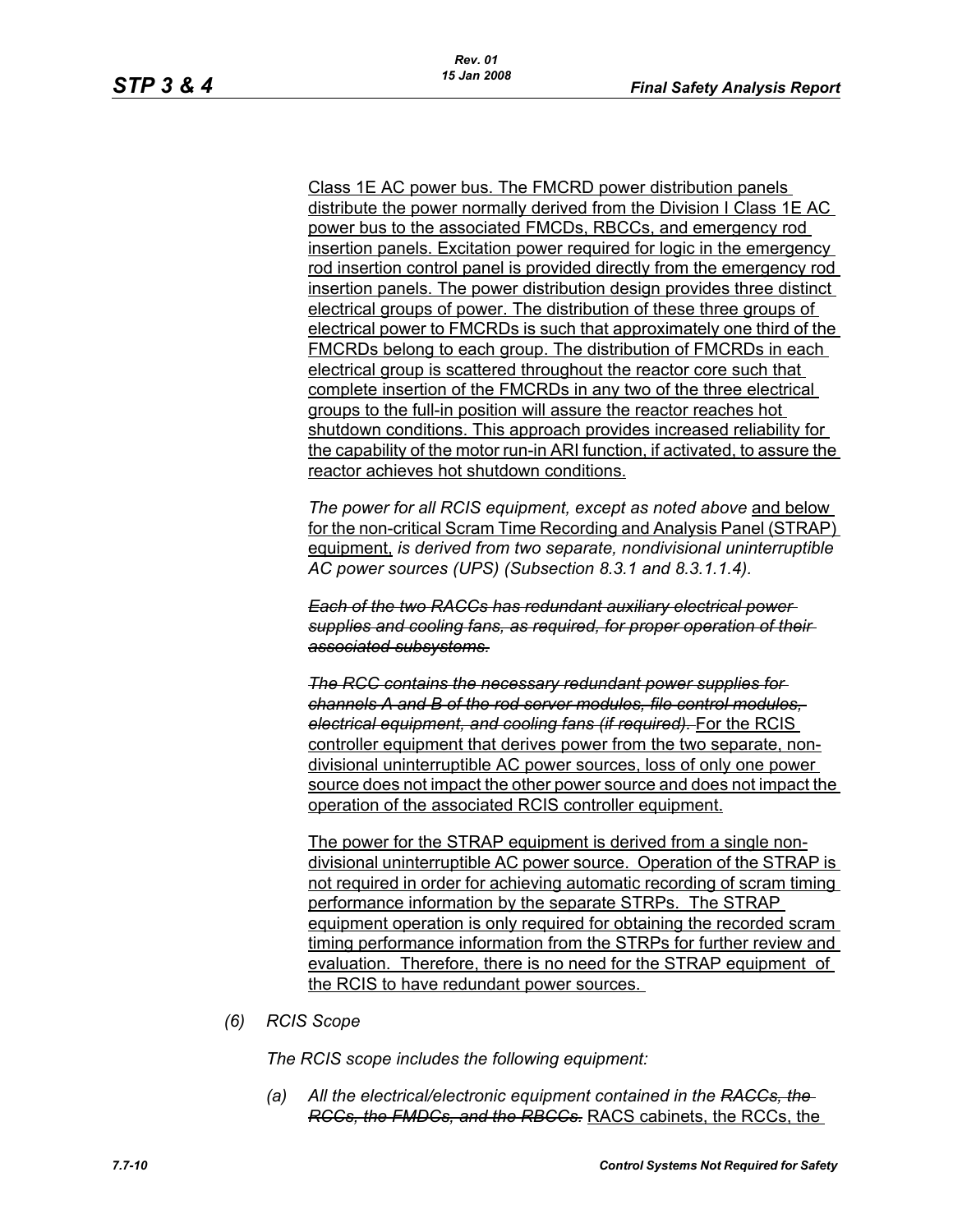FMDCs, the RBCCs, the STRPs, the STRAP, the emergency rod insertion panels and the emergency rod insertion control panel.

- *(b) The* dedicated *RCIS multiplexing network equipment.*
- *(c) The cross-channel communication link between the two RACS channels.*
- *(d) The dedicated RCIS operator's interface and the communication links from the equipment to this interface.*
- *(e)* The FMCRD power distribution panels that provide for distribution of the incoming power from the three electrical groups that derive power from the Division I Class 1E Bus to the associated FMDCs, RBCCs, and emergency rod insertion panels.

*The Control Rod Drive (CRD) System performs the following functions:*

*(d) Provides for electromechanical insertion of selected control rods for core thermal/hydraulic stability control* or for mitigation of a loss of feedwater heating event*.*

# **7.7.1.2.1 Control Rod Drive Control System Interfaces**

STD DEP 7.7-10 STD DEP T1 3.4-1 STD DEP T1 2.2-1 STD DEP 7.7-11 STD DEP 7.7-12

STD DEP 7.7-13

STD DEP 7.7-14

STD DEP 7.7-15

STD DEP 7.7-16

STD DEP Admin

*(1) Introduction* Single Rod Movement

*When an operator selects a control rod for motion (Figure 7.7-3), the operator first selects the manual rod movement mode at the dedicated RCIS operator panel, by depressing the manual mode switch to place the RCIS in manual mode. Then the operator depresses the select pushbutton for either single rod movement or for ganged rod movement. The operator must then select a*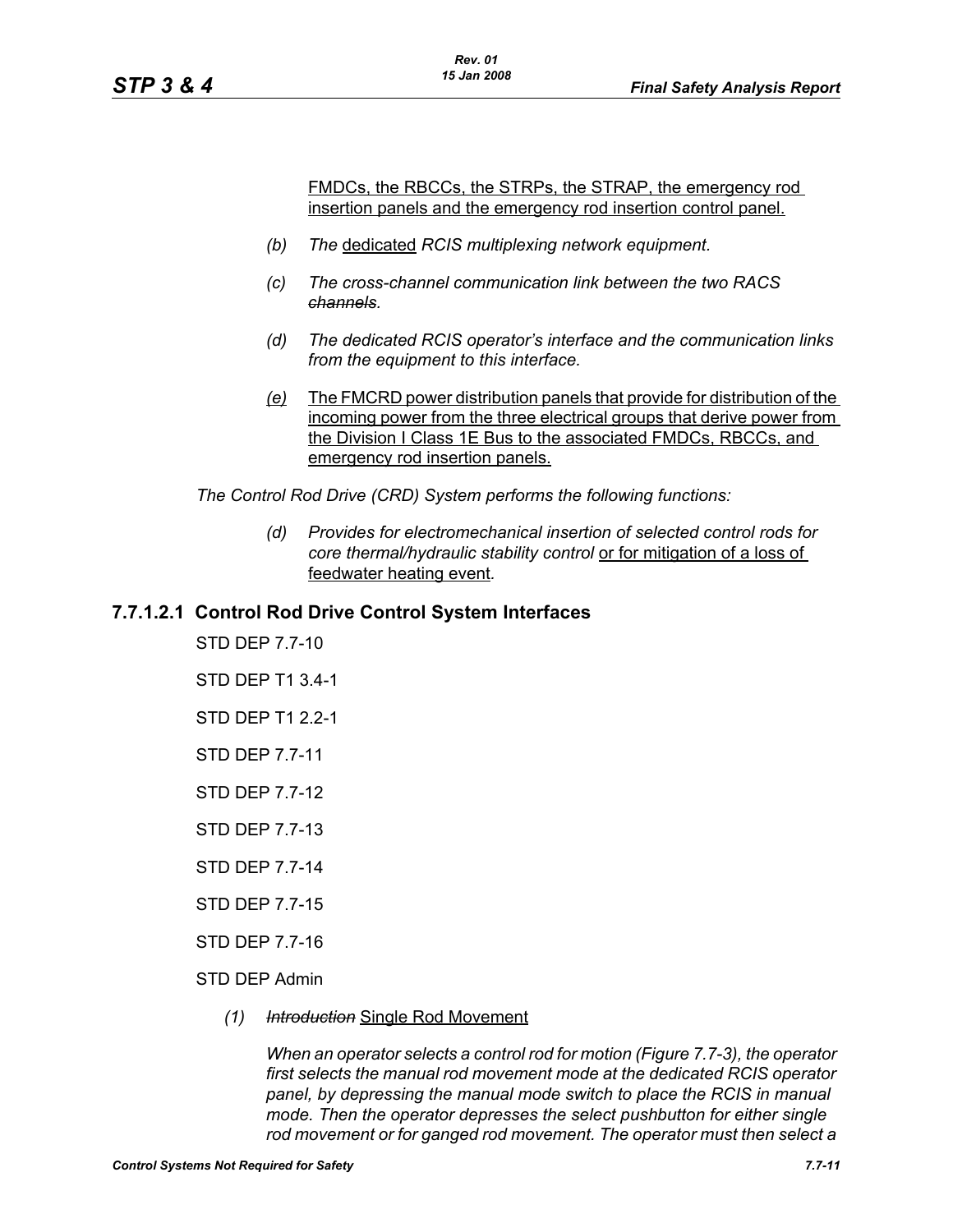$\mathbf I$ 

*specific rod (or a gang) to be moved at the normal operational manual mode CRT display under the control of the Performance Monitoring and Control System (PMCS).* using the RCIS Dedicated Operator Interface (DOI) DOI on the main control room panel.

*A CRT display generated by PMC presents to the operator a full core array of all 205 control rods in addition to 52 local power range monitors (LPRMs) schematically as a group of boxes.*

*Each box represents a control rod containing the core coordinates and vertical rod position of that rod in white numbers on a black background. The vertical rod position information is normally not visible but becomes visible in response to actuation of various rod status and position requestor poke points. The core coordinates are always visible to the operator.*

*The CRT display* The RCIS DOI *provides the operator with a capability to move a single rod or a ganged selection. For this discussion, the operator selects a single rod for withdrawal. Four* Three *rod movement commands (poke points) serve as a means to initiate all rod movements controlled from this display. They are identified as "SINGLE ROD", "ROD GANG", "STEP",* "NOTCH", and *or "CONTINUOUS", and "IN" or "OUT".*

When a "STEP" movement is performed for a selected single rod, the rod moves a nominal distance of 18.3 mm, with the associated rod step position value corresponding to the number of "STEP" withdrawal movements from the normal full-in position value. A rod at normal full-in position has an associated rod step position value of "0" steps withdrawn. A rod at normal fullout position has an associated rod step position value of "200" steps withdrawn, as the normal full-out position value is 3660 mm below the normal full-in position value of 0 mm.

When a "NOTCH" movement is performed for a selected single rod, the rod moves a nominal distance of 73.2 mm (i.e. 4 times the nominal step movement distance), with the restriction that the nominal stopping position for the "NOTCH" movement in terms of the distance withdrawn from the normal full-in position is an integer multiple of 73.2 mm. For example, if the selected rod were initially at a step position value of "6" steps withdrawn and one "NOTCH" withdrawal movement is performed, the selected rod would stop at a step position value of "8" steps withdrawn. If a "NOTCH" insert movement was then performed, the selected rod would stop at a step position value of "4" steps.

When a "CONTINUOUS" movement is performed for a selected single rod, the rod target stopping position value is continuously updated to an integer multiple of 18.3 mm as long as the operator continuously depresses the "withdraw" (or "insert") movement pushbutton. For example, if the selected rod were initially at a step position value of "8" steps withdrawn and a "CONTINUOUS" withdrawal movement is performed, the rod target stopping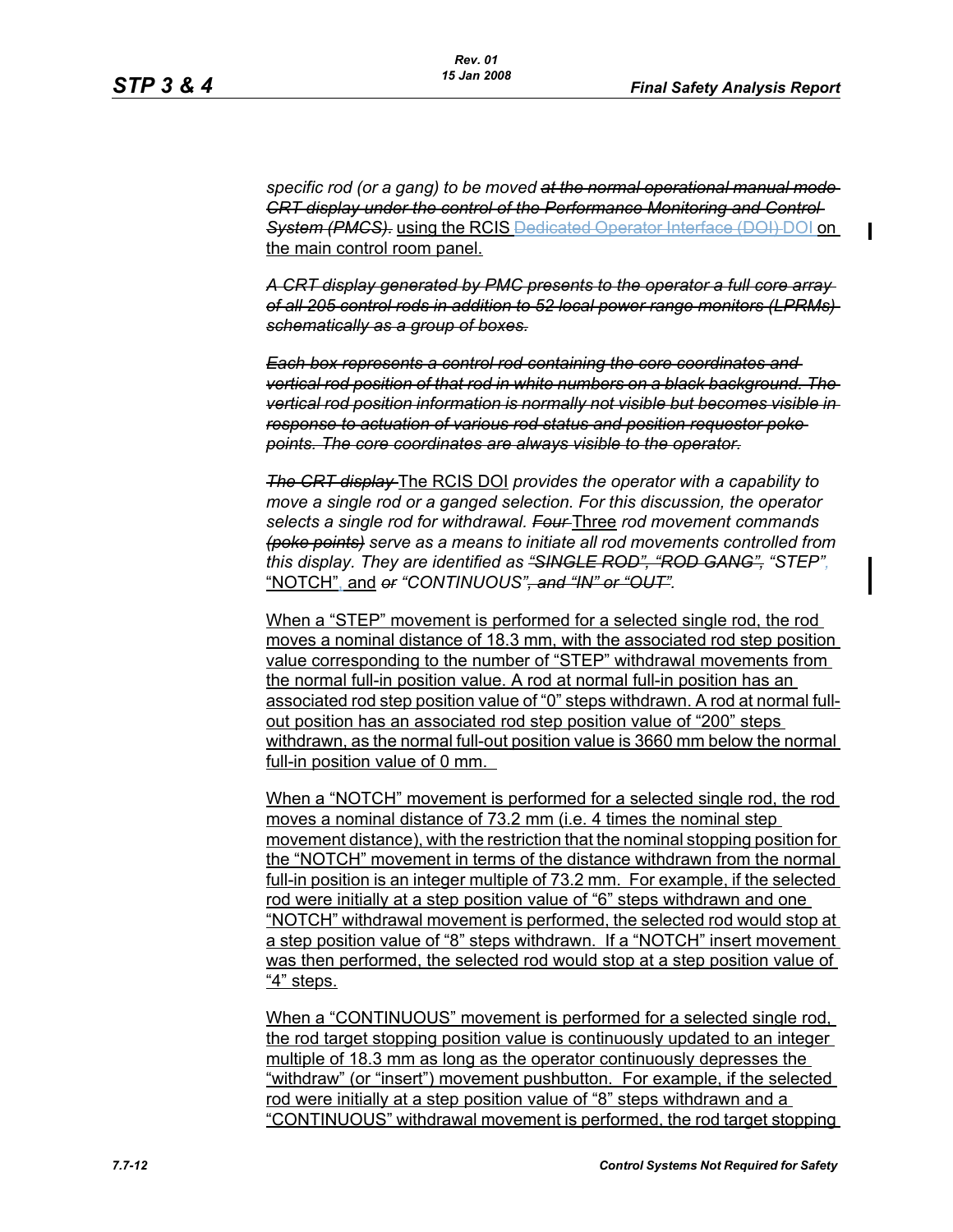position value would be updated initially to "13" steps and then would be updated at a predetermined rate corresponding to the nominal continuous rod movement speed to "14", "15", etc. When the operator ceases to continuously depress the "withdraw" movement pushbutton in this case, the rod target stopping position value then no longer changes and the rod then moves to and stops upon reaching the applicable rod target stopping position value. A "CONTINUOUS" withdrawal movement would be similar, except the nominal rod target position value would decrease, instead of increase, while the "insert" movement pushbutton remains depressed.

Manual gang movements in the "STEP", "NOTCH" and "CONTINUOUS" movement modes would be accomplished in a similar manner to that described above; however, all operable rods of the selected gang move simultaneously during each movement operation. Also, normal manual rod movements are limited such that insertion beyond normal full-in or full-out position is not allowed unless RCIS is placed in a special test mode used for performing the CRD coupling check surveillance test.

*The operator first identifies the rod status from the rod status requestor information display, then makes a decision for either a withdrawal or an insertion of a control rod and sets up the display. The operator can request rod status information by actuating poke points on the CRT for the required rod.* Then, to request the desired movement in the selected movement mode, the operator then activates "insert" or "withdraw" movement command by activating associated hard pushbutton switches located adjacent to the RCIS DOI on the main control panel.

The RAPI of the RCIS enforces rod blocks based upon signals internal or external to the system. These rod blocks can prevent desired rod movements or stop rod movements, if activated while normal rod movements are underway. This applies to both single rod movement and ganged rod movement modes.

The internal signals include those signals from the ATLM and RWM subsystems of RCIS. During normal RCIS operating conditions with no single channel bypass condition active, if there is any disagreement between the two channel logic of the subsystems of the RCIS, rod block signals are transmitted to the rod server module.

Examples of external input signals which could cause rod withdrawal blocks include rod block signals from the SRNM and APRM subsystems of the NMS; and FMCRD separation status signals received via associated datalink signal transmission to the RCIS. A complete list of rod block conditions is provided later in this section.

When normal rod movements are performed, the RAPI of the RCIS transmits the appropriate rod movement command signals to a dual channel file control module (FCM) located in a RCC. These rod movement command signals are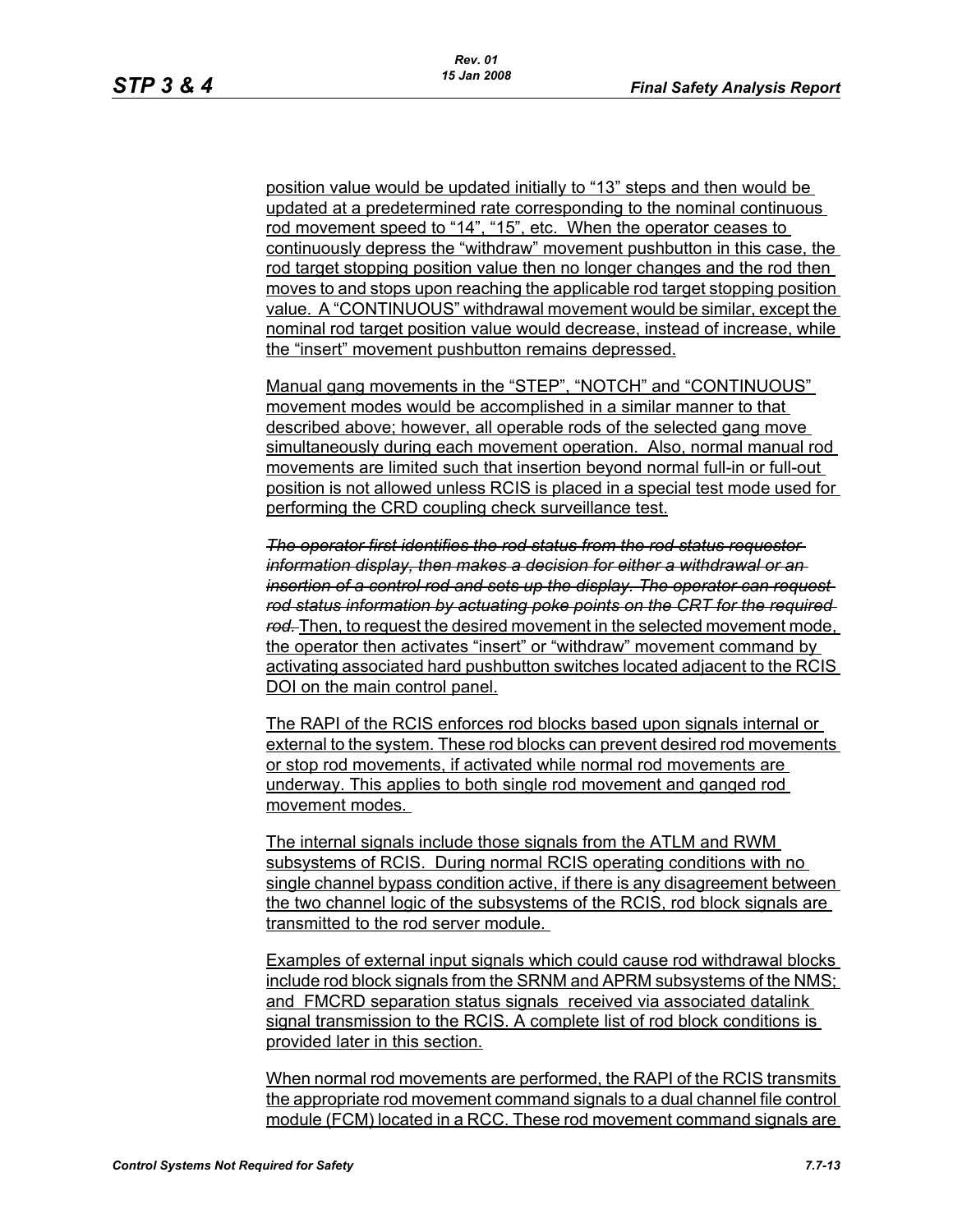received at the dual channel FCM and routed to rod server processing channel (RSPC) A and RSPC B of the rod server modules (RSMs) of the selected rod. The RSPCs transmit signals to channel A and channel B inputs for the corresponding inverter controller and transmit brake energization signals to the associated rod brake controller (RBC). The inverter controller then performs two-out-of-two voting on the command signals received and activates the proper power control signals to the SMDM to accomplish the FMCRD motor movement desired. The rod brake controller similarly performs two-out-of-two voting and mechanically releases the FMCRD brake just prior to the start of FMCRD motor movement and then re-engages the FMCRD brake after the normal rod movement is complete.

The SDCs of the RSM also interface with instrumentation of the FMCRD (a subsystem of the CRD), collects absolute rod position for the corresponding FMCRD by converting the Synchro A and Synchro B analog signals into digital data representing the FMCRD rod position for use in the associated RSPCs' logic and transmission (via the RCIS dedicated multiplexing network) to the RAPI logic and for the RAPI to transmit rod position data to other systems and subsystems and to the RCIS DOI.

*(2) Withdrawal Cycle* Not Used

*Following is a description of steps the operator performs at the RCIS dedicated operator's interface panel in selecting a rod for movement in the manual mode. The operator depresses the manual rod movement mode switch, which enables the RCIS for manual mode. The operator then verifies indicator/alarm status at the control panel for the following conditions:*

- *(a) Reactor power level is below low power setpoint (LPSP).*
- *(b) Manual rod movement indicator is illuminated.*
- *(c) Verifies status of channel bypass conditions for RWM, RACS, and ATLM.*
- *(d) RCIS trouble indicator is not illuminated.*
- *(e) RCIS rod block status indicator is not illuminated.*
- *(f) No audible alarms are present.*
- *(g) Verify status of FMCRDs, for number rods, in "Full In" or "Full Out", "Latched Full In", or in an "Inoperable Bypass" condition.*

*Following is a description of steps an operator performs at the PMCS CRT display in selecting a single rod for continuous withdrawal with RCIS initially in manual mode. The detailed operations between the RCIS and the CRD System with specific response when various commands are transmitted are discussed.*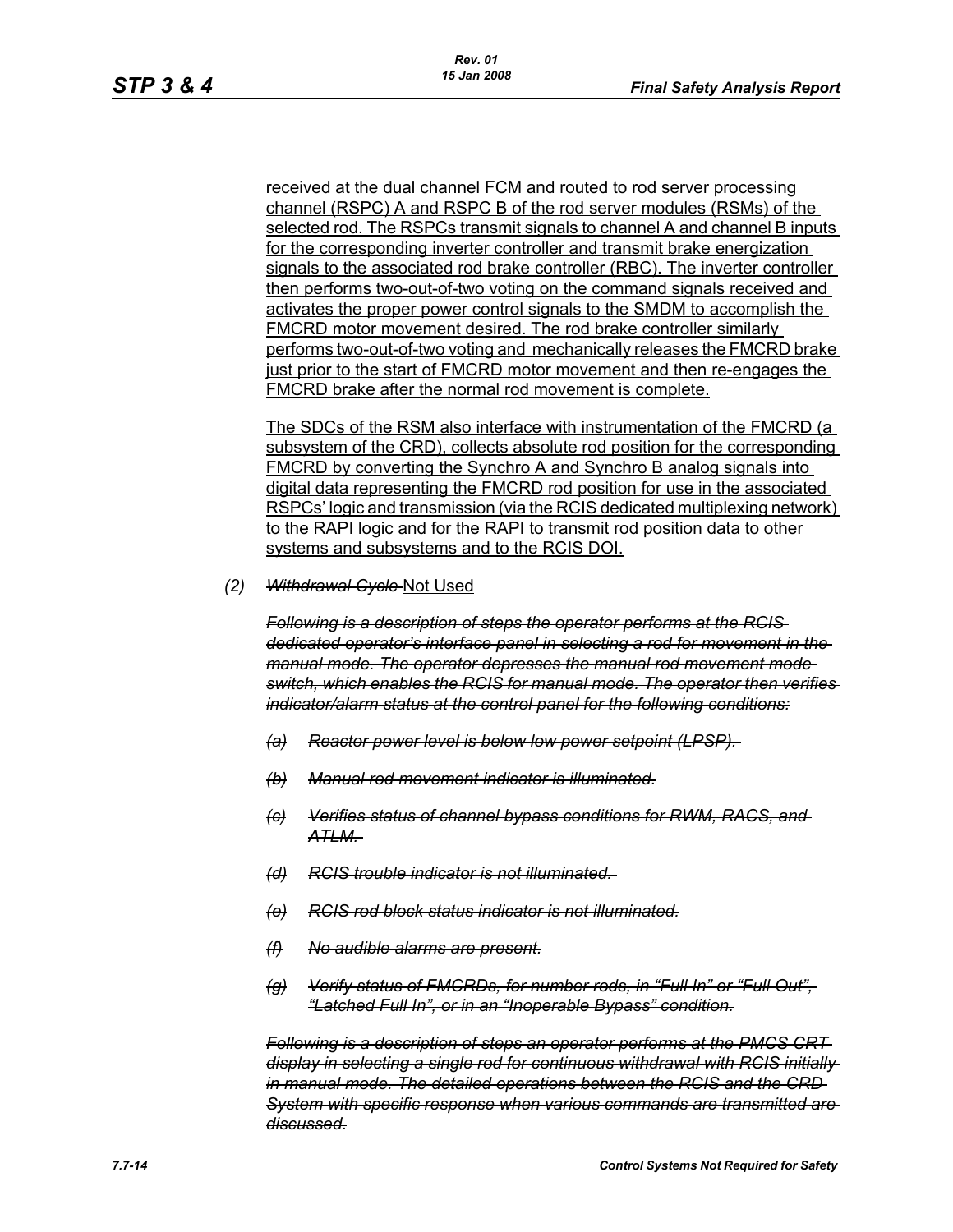*The setup at the CRT display for continuous withdrawal of a single control rod is as follows:*

- *– With top level CRT display, the operator requests the display of rod position data by actuating the rod position data poke points. The screen display changes to the RCIS normal operation/manual mode screen and shows all control rods and their positions. The screen display has other poke points for operating in the manual mode.*
- *– Under rod command display, if it shows "IN" and "STEP", the operator can change the setup. A touch of "IN" poke point changes it to "OUT" and a touch of the "STEP" poke point changes it to "NOTCH" or to "CONTINUOUS" if "NOTCH" is touched. After proper selections are verified, the operator can then select the single rod by actuating the poke points for a "SINGLE ROD". The operator verifies the selections by observing the status indicators. The operator then follows up by touching the display array box representing the rod (ROD SELECTED) to be moved.*

*This setup and action by the operator sends rod coordinates and other setup data to the PMCS. The data representing a single rod to be withdrawn is coded and stored in PMCS memory. The PMCS addresses the RCIS and sends the coded messages. The coded messages are received at the RCIS and stored in the Rod Position and Information Subsystem memory. The operator has an option to stop the rod movement by using the light pen. Touching the "SINGLE ROD" poke point a second time causes rod motion stop signals to be sent to the RCIS interface.*

*The information displayed to the operator at this time is the vertical position of the rod selected and it remains displayed until a new selection is made or the rod is deselected. The display array boxes representing all other rods in the core at this time dim to approximately half brightness.*

*The CRT display stores information in memory during the initial setup and transmits the information to the PMCS. When the operator initializes the last poke point (ROD SELECTED), the information stored in memory addressing the manual rod movement command signals in the PMCS are downloaded, as two independent signals, into channels A and B of the RCIS Rod Action and Position Information (RAPI) Subsystems.*

*The RCIS receives the two independent streams of data signals transmitted from the PMCS. The data are received and loaded into memory at the RAPI Subsystems (channel A/B). Both channel A/B are identical and perform the same functions. If there is a disagreement between A and B, the logic issues a rod motion inhibit signal. The operator has the capability to bypass certain functions in the manual mode.*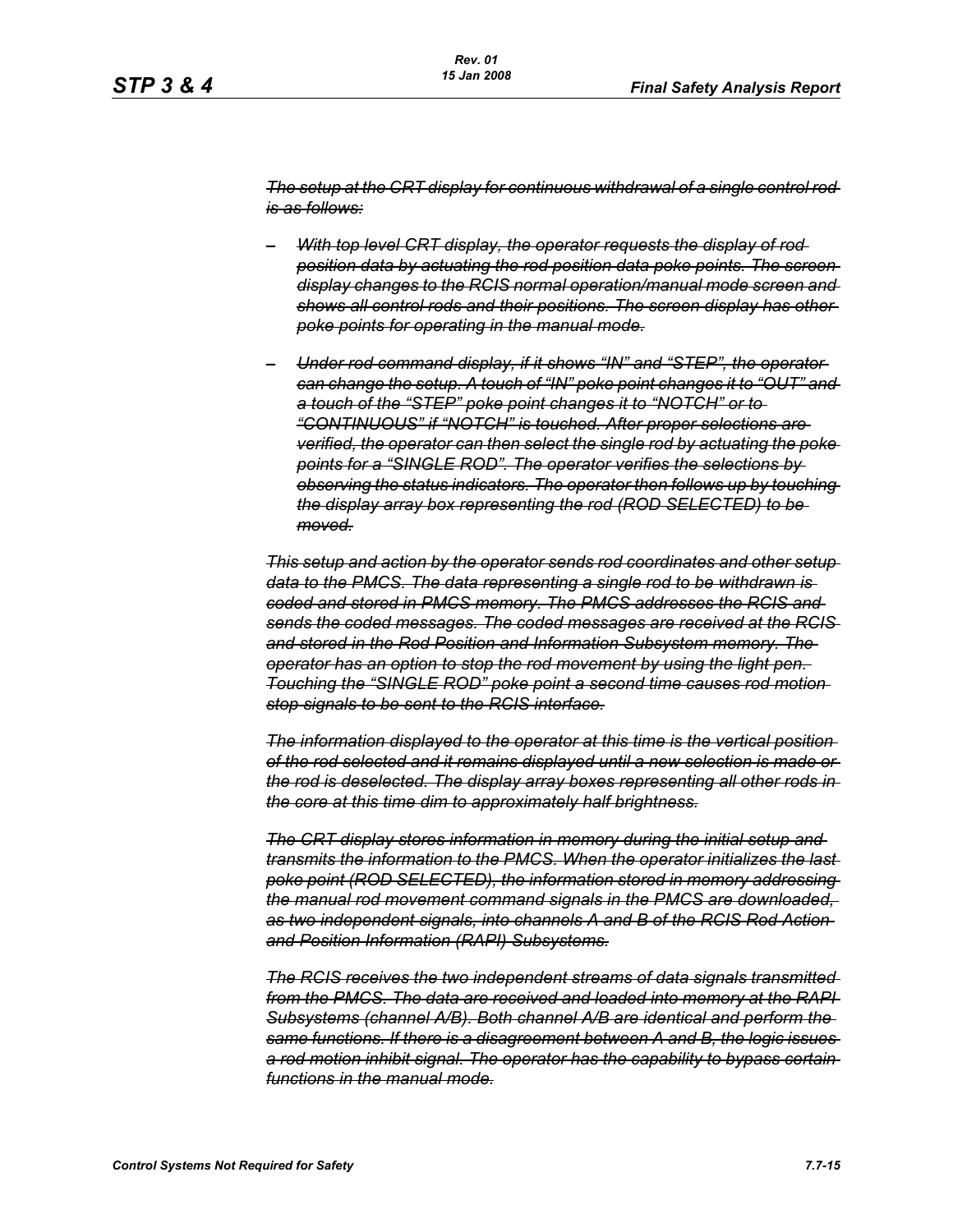*The PMCS also sends data to the Automated Thermal Limit Monitor (ATLM) of the RCIS on the calculated fuel thermal operating limits and corresponding initial LPRM values when an ATLM setpoint update is requested.* 

*The logic of the ATLM subsystem issues a rod block signal that is used in the RAPI System logic to enforce a rod block that prevents violation of the fuel thermal operating limits. The ATLM interfaces with and receives signals from the RAPI Subsystem control logic for rod position data, other plant data and control signals.* 

*The ATLM interfaces with Recirculation Flow Control (RFC) System and when it trips, a signal is sent to the RFCS which would cause a flow increase block.*

*The ATLM also receives input signals, based upon the LPRMs and APRMs of the Neutron Monitoring System (NMS). The RAPI Subsystem logic enforces ATLM rod block signals to the RCIS rod server modules located in the remote communication cabinets. Either channel of an ATLM subsystem can independently cause a rod withdrawal block.*

*The Rod Worth Minimizer (RWM) Subsystem logic issues rod block signals that are used in the Rod Action Control Subsystem rod block logic to assure that absolute rod pattern restrictions are not violated (e.g., the ganged withdrawal sequence restrictions). The logic of the RWM also receives rod position data and control status signals from the logic of the RAPI Subsystem and feeds back RWM status signals.*

*The RCIS responds to data signals originating from the CRT displays of the PMCS for operator requested rod withdrawal or insertion commands.*

*The RAPI Subsystem of the RCIS enforces rod blocks based upon signals internal or external to the system.*

*The internal signals include those signals from any of the above MRBM, ARBM, RWM. If there is any disagreement between the two channel logic of the RAC and/or the RAPI subsystems of the RCIS, rod block signals are transmitted to the rod server module and sent to the PMCS.*

*External input signals which could cause rod blocks originate from the SRNM and PRNM Subsystems or from the four divisions of the essential multiplexing system, reflecting the status of separation switches of the FMCRDs.*

*After performing the required validity checks within each subsystem and verifying that there are no rod block conditions existing, the RAPI Subsystem of the RCIS transmits command data signals (representing the selection of a single rod for withdrawal via the RCIS multiplexing system channel A and channel B) to a dual channel file control module (FCM) located in a remote communication cabinet. The selected rod command withdrawal signals are*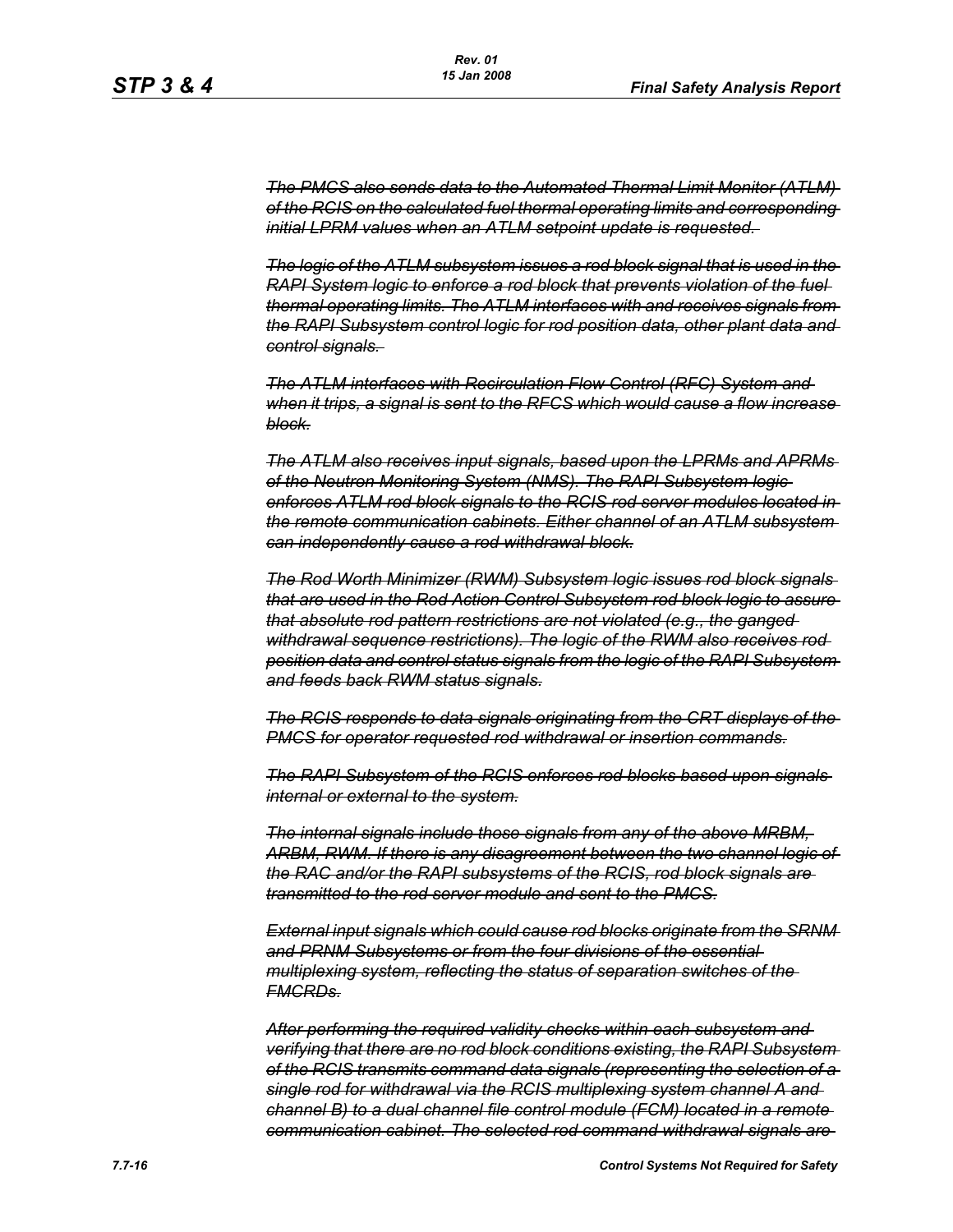*received at the dual channel FCM and routed via channel A and channel B of the dual channel rod server modules (RSMs) and then are loaded into data buffers A and B of the inverter controller.*

*The FCM also interfaces with instrumentation of the FMCRD (a subsystem of the control rod drive system), collects data associated with the position reed switches and converts the synchro A and synchro B analog data into digital data for use in the RSM logic and transmission (via the RCIS multiplexing system) to the RAPI Subsystem logic.*

*The RSM, which consists of two rod server processing channels and one inverter controller, interfaces with the rod position instrumentation through its two processing channels and with the associated stepper motor driver module of the FMCRD System via the inverter controller. After receiving the proper command signals for a single rod to be withdrawn continuously, the inverter controller sends the proper motor power control information to the stepper motor driver module. In turn, the stepper motor driver module sends power pulses to the FMCRD motor.*

*Each of the rod server processing channels A and B also interfaces with the rod brake controller to provide brake disengagement and/or engagement signals required for normal rod movement. This is based on two-out-of-two logic where both channels A and B of the RSM should agree, and on one-outof-two logic for ARI and scram following functions.*

*Each rod server processing channel of the RCIS obtains rod position status information signals via hardwired interfaces with its associated FMCRD synchro and obtains additional rod position and status information via hardwired interfaces with the reed switches included in the FMCRD. The reed switch based position signals are mainly used for recording FMCRD scram timing analysis data. Each rod server processing channel exchanges the continuous synchro position information and transmits the data to the RAPI Subsystem of the RCIS for usage in its logic. This data is also used to provide position status signals to the PMCS and to the RCIS dedicated interface panel.*

#### *(3) Insert Cycle* Not Used

*An operator action to insert a rod while in the manual mode would be processed in a similar manner as above, except that signals for an insertion of the rod would be decoded at the rod server module (RSM). On receiving the correct signals from the RSM, the stepper motor driver module would provide power pulses to the FMCRD motor such that control rod insertion would result.*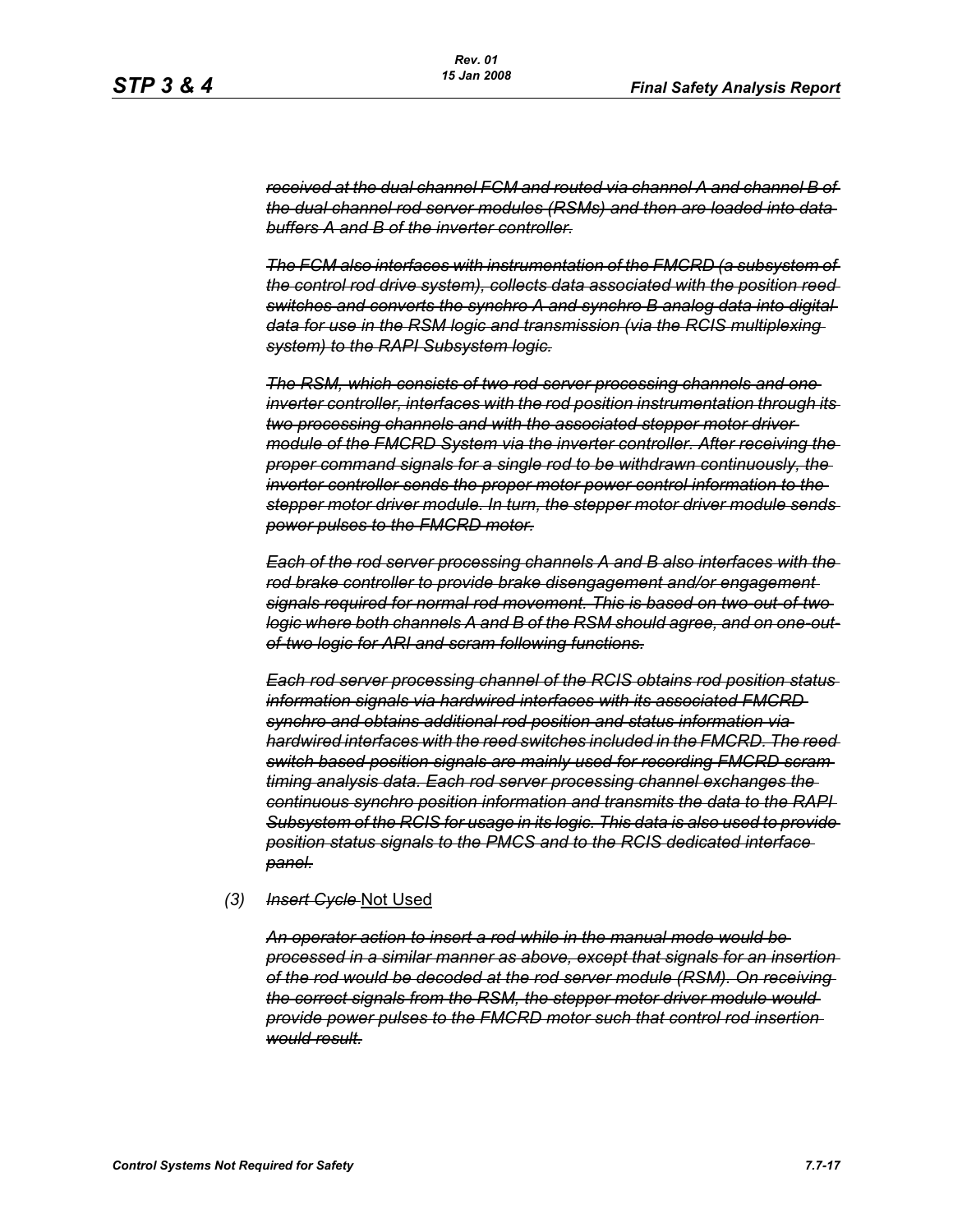### *(4) Ganged Rod Motion* Ganged Rod Movement

*There are three means of controlling ganged rod motion* movement*. The RCIS provides for automatic mode, semi-automatic, and manual mode. When in the automatic mode of operation, commands for reactivity insertion or withdrawal are received from the Automatic Power Regulator (APR) System.*

*The RCIS dedicated operator interface provides switches for an* controls for activating the *automatic, semi-automatic, or manual rod movement mode of operation. When the system is in semi-automatic mode, all rod movements are controlled by the operator. However, the RCIS, by using a database called reference rod pull sequence (RRPS) and keeping track of the current control rods' positions, prompts the operator to the selection of the next gang.*

*When the RCIS is in manual mode and ganged rod movement mode has also been chosen, if the operator selects a specific rod in a gang, the logic will automatically select all associated rods in that gang.*

*When the automatic mode is active, the RCIS responds to signals for rod movement request from the APR System. In this mode, the APR simply requests either reactivity insertion or withdrawal. The RCIS responds to this request by using the RRPS and the current rods positions and automatically selects and executes the withdrawal/insert commands for the next gang.*

In order for the automatic rod movement feature of the RCIS to be active, the *power generation control system* function of PCF *must be in the automatic mode, the automatic power regulator system must be in the automatic mode, and the switch on the RCIS dedicated operator interface for automatic rod movement mode must be depressed. The operator has an option of discontinuing the automatic operation by placing either the PGCS/APR or RCIS mode switches back to manual mode,* the switch for automatic rod movement mode must have been activated, and there must be no abnormal conditions that prevent operation in the RCIS automatic mode. The operator has an option of discontinuing the automatic operation by placing either the RCIS mode switches back to manual mode or back to the semi-automatic mode.

*(5) Ganged Withdrawal Sequence Restrictions*

*The RWM of the RCIS ensures adherence to certain ganged withdrawal sequence restrictions by generating a rod block signal for out-of-sequence rod withdrawals when the reactor power is below the LPSP and the reactor mode switch is in STARTUP or RUN mode. These types of restrictions are specified as follows:*

 $\mathbf I$ 

 $\mathbf I$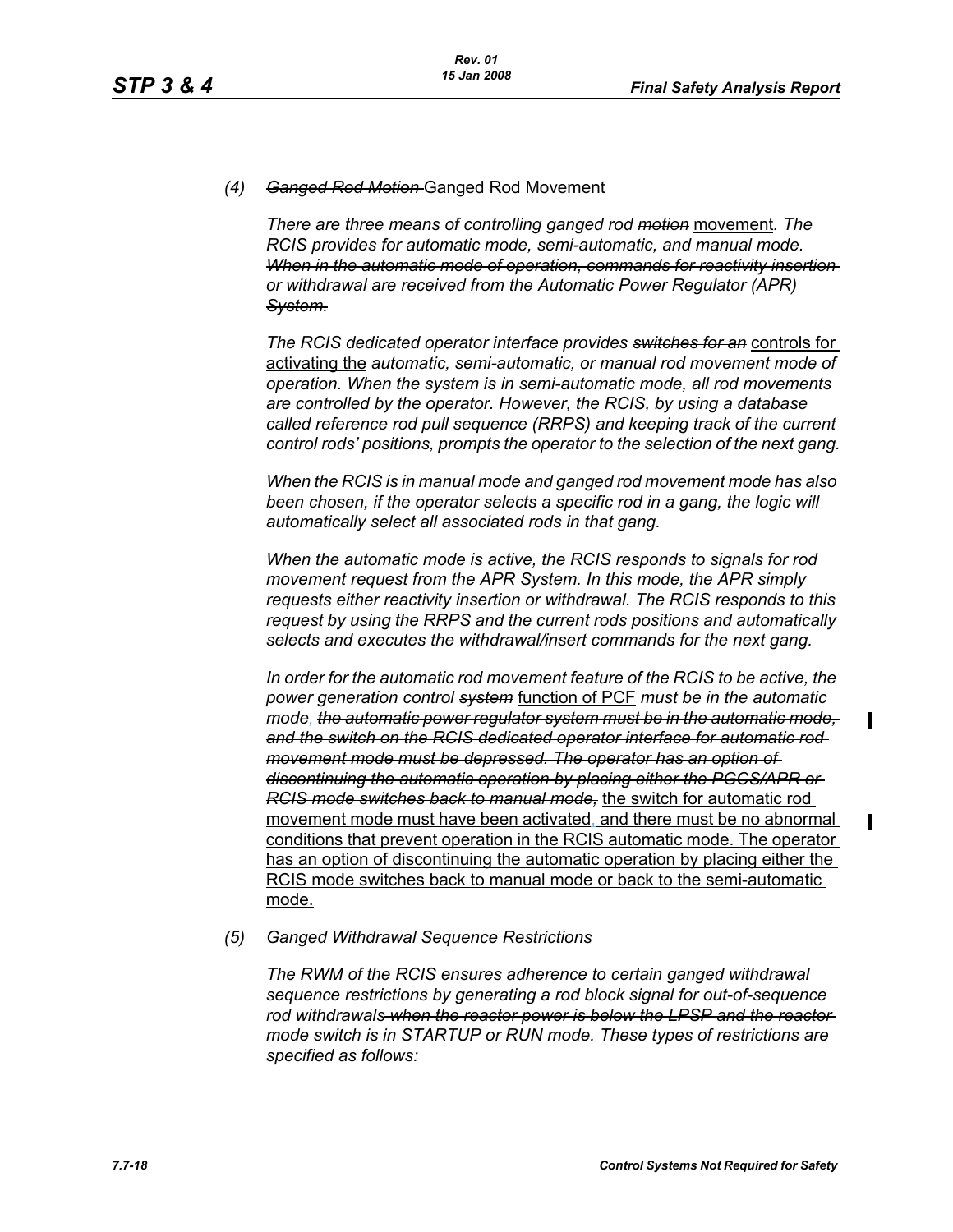- *(a) The ganged rod mode consists of one or two sets of fixed control rod gang assignments. The two sets of rod gang assignments correspond to sequences A and B of the ABWR ganged withdrawal sequence, as specified in the reactivity control document.* sequence. For either sequence, when all of groups 1 through 4 control rods only have been withdrawn, there is a checkerboard pattern in the reactor core of the rods fully withdrawn as opposed to the rods still fully-inserted. For Sequence A, the center control rod in the core would still be fullyinserted. For Sequence B, the center control rod in the core would be fully-withdrawn.
- *(b) The system allows up to 26-rod gangs, for control rods in rod groups 1, 2, 3, and 4, to be withdrawn simultaneously when the reactor is in the startup* or run *mode. These withdrawals are permitted only under the following conditions:*
	- *(i) Reactor power level is below the low power setpoint (LPSP).*
	- *(ii) A group 1, 2, 3, or 4 gang of rods is selected. Only one group at a time is allowed for normal rod movement.*
	- *(iii) Groups 1-4 may only be withdrawn before groups 5-10 are in the full-in position.*
	- *(iv) The other three groups (of groups 1-4) that are not selected must be either full-in or full-out. Groups 1-4 are withdrawn from the fullin position to the full-out position before another group is moved.*
	- *(v) The chosen alternative sequence for withdrawing the first four groups is consistent with one of the following allowable alternate sequences:*
		- *(a) (1, 2, 3, 4) (b) (1, 2, 4, 3) (c) (2, 1, 3, 4) (d) (2, 1, 4, 3) (e) (3, 4, 1, 2) (f) (3, 4, 2, 1) (g) (4, 3, 1, 2) (h) (4, 3, 2, 1)*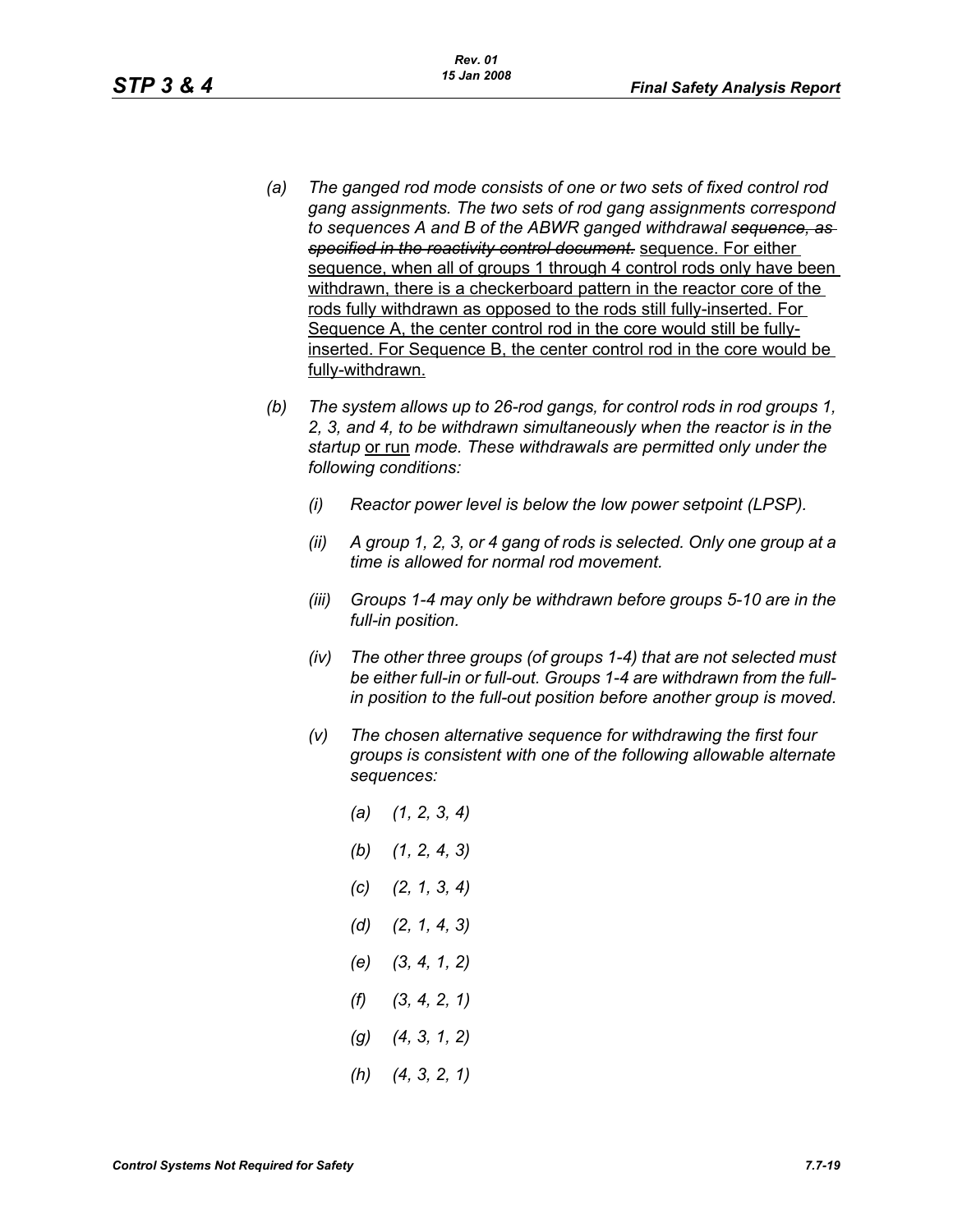*No sequences other that those indicated above are allowed within the logic of the RCIS. The logic of the RCIS also ensures that, when single rod movements of rods in groups 1-4 are made, they are in accordance with the above restrictions (e.g., if one of the rods from group 1 is withdrawn, all the other group 1 rods are to be withdrawn before withdrawal of rods in another group is permitted).*

- *(vi) The RCIS logic enforces additional ganged withdrawal sequence restrictions when the reactor power level is below the low power level setpoint* and the reactor mode switch is in STARTUP or RUN mode as follows*:*
	- *(a) The RCIS logic prevents two groups of rods from being withdrawn simultaneously.*
	- *(b) Allows only groups 1-6 to be withdrawn as one single gang.*
	- (c) *Assures that the maximum allowable difference between the leading and trailing operable control rods in each of groups 3, 4, 7, 8, 9, and 10 to be within 146 mm when any operable rod in the group is less than or equal to 0.914m withdrawn. This restriction is not applied to groups 1, 2, 5, and 6 or to any group when all operable rods in that group are greater than 0.914m withdrawn. This restriction applies to rod pull sequence (5)a through (5)d above.* 152 mm when any operable rod in the group is less than 48 steps withdrawn from the normal full-in position. This restriction is not applied to groups 1, 2, 5, and 6 or to any group when all operable rods in that group are greater than or equal to 48 steps withdrawn from the normal full-in position. This restriction applies to rod pull sequence (v) a through (v) d above.
	- (d) *Assures that the maximum allowable difference between the leading and trailing operable control rods in each of groups 1, 2, 7, 8, 9, and 10 to be within 146.4 mm when any operable rod in the group is less than or equal to 0.914m withdrawn. This restriction is not applied to groups 3, 4, 5, and 6 or to any group when all operable rods in that group are greater than 0.914m withdrawn.The restriction applies to rod pull sequence (5)e through (5)h above.* 152 mm when any operable rod in the group is less than 48 steps withdrawn from the normal full-in position. This restriction is not applied to groups 3. 4, 5, and 6 or to any group when all operable rods in that group are greater than or equal to 48 steps withdrawn from the normal full-in position. This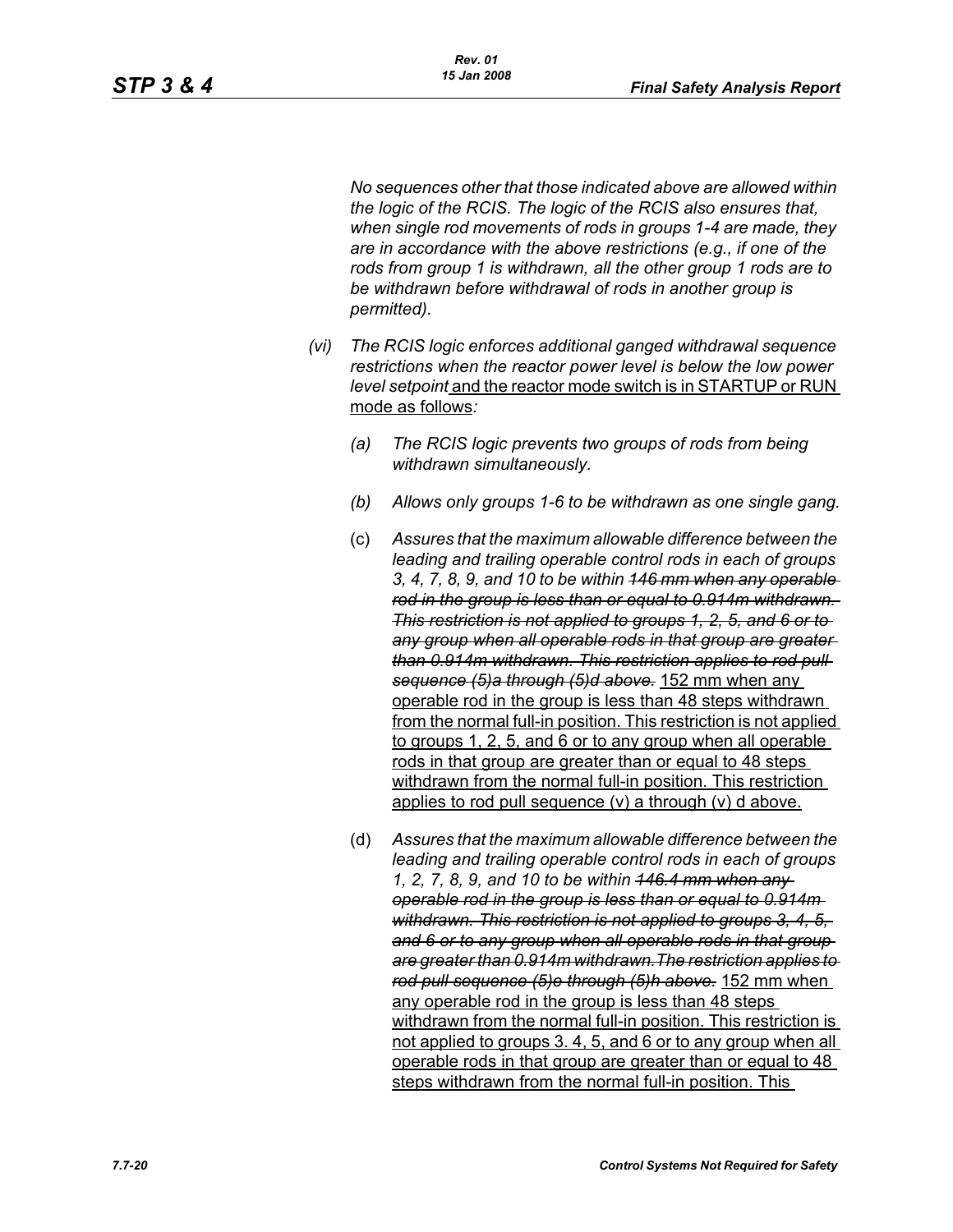restriction applies to rod pull sequence (v) e through (v) h above.

- (e) *Enforces restrictions on withdrawal of rods in groups 5-10 if rods in group 7 or 8 are moved first. Movement of rod gangs in groups 9 and 10 are then blocked until all operable rods in groups 5, 6 and 7 or 8 are greater or equal to 0.914m withdrawn. The RCIS also enforces rod restrictions if rods in group 9 or 10 are moved first. Movement of rod gangs in groups 7 and 8 is blocked until all operable rods in group 5, 6 and 9 or 10 are greater than or equal to 0.914m withdrawn.*  5 or 6 are greater than or equal to 48 steps withdrawn from the full-in position AND Group 7 or 8 are greater than or equal to 48 steps withdrawn from the full-in position.
- (f) Enforces restrictions on withdrawal of rods in groups 5-10 if rods in group 9 or 10 are moved first. Movement of rod gangs in groups 7 and 8 are then blocked until all operable rods in groups 5 or 6 are greater than or equal to 48 steps withdrawn from the full-in position AND Group 9 or 10 are greater than or equal to 48 steps withdrawn from the full-in position.
- *(6) Establishment of Reference Rod Pull Sequence (RRPS)*

*The reference rod pull sequence is normally established before plant startup and stored in memory at the Performance Monitoring and Control System (PMCS)* associated with the Plant Computer Function (PCF)*. The PMCS* PCF *allows modifications to be made to the RRPS through operator actions. The PMCS* PCF *provides compliance verification of the changes to the RRPS, with the ganged withdrawal sequence requirements.*

*The RCIS provides a capability for an operator to request a download of the RRPS from the PMCS, a subsystem of the Process Computer System* PCF*. The new RRPS data is loaded into the RAPI System* Subsystem*. Download of the new RRPS data can only be completed when the RCIS is in manual rod movement mode and when both keylock permissive switches located at each rod action control cabinet are activated.* when a permissive switch located at the RAPI-A panel is activated.

*The RCIS provides feedback signals to the PMCS* PCF *for successful completion of downloaded RRPS data for displaying on the CRT nonsafety display.*

A rod *Rod withdrawal block signals are* signal is *generated whenever selected single or ganged rod movements differ from those allowed by the RRPS, when the RCIS is in automatic or semi-automatic rod movement mode.*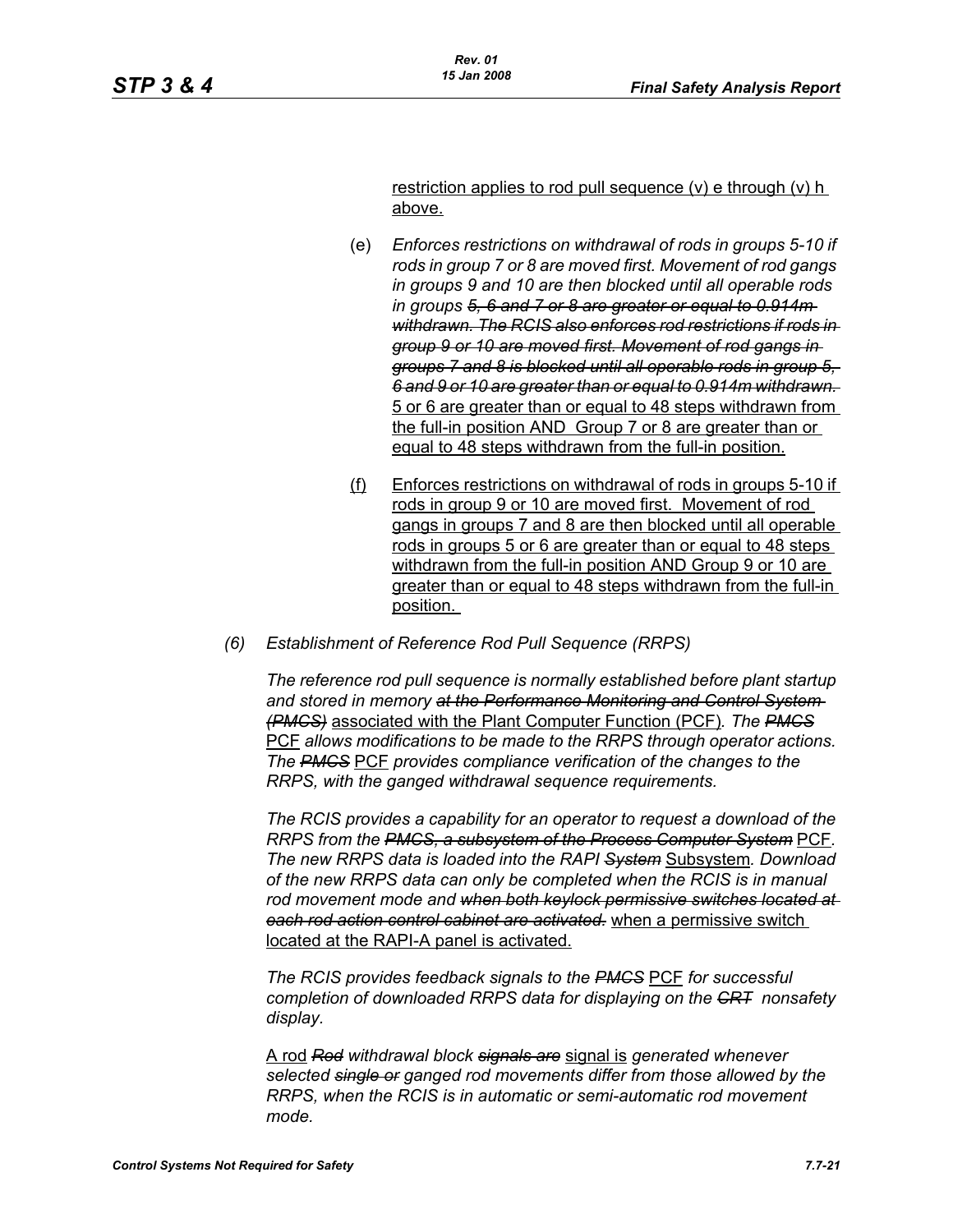*The RCIS sounds* activates *an audible alarm at the operators panel for a RRPS violation.*

*(7) Rod Block Function*

*The rod block logic of the RCIS, upon receipt of input signals from other systems and internal subsystems, inhibits movement of control rods.*

*All Class 1E systems rod block signals to the RCIS are optically isolated. The rod block signals change the state of the light emitting diode at the external interface of an isolator. The light crosses the boundary of the isolator to the interface of the RCIS where a photo transistor changes state, thereby communicating the information to the logic within the RCIS. This provides complete isolation while keeping electrical failures from propagating into the RCIS and vice versa.*

*The presence of any rod block signal, in either channel or both channels of the RCIS logic, causes the automatic changeover from automatic mode to manual mode. The automatic rod movement mode can be restored by taking the appropriate action to clear the rod block and by using the selector switch to restore the automatic rod movement mode.*

*If either channel or both channels of the RCIS logic receive(s) a signal from any of the following type of conditions, a rod block is initiated:*

- *(a) Rod separation, only for those rod(s) for which separation is detected.* Rod separation, (rod withdrawal block only for those rod(s) for which the separation condition is detected, if selected for movement, applicable when the RPS reactor mode switch is in STARTUP or RUN).
- *(b) Reactor in SHUTDOWN mode (all control rods).* Reactor mode switch in SHUTDOWN (rod withdrawal block for all control rods, applicable when the RPS reactor mode switch is in SHUTDOWN).
- *(c) SRNM period alarm (all control rods, but not applicable when reactor in RUN mode).* Startup Range Neutron Monitor (SRNM) withdrawal block (rod withdrawal block for all control rods, not applicable when the RPS reactor mode switch is in RUN).
- *(d) SRNM downscale alarm or SRNM upscale alarm or APRM set down upscale alarm (all control rods, but not applicable when in RUN mode).* Average Power Range Monitor (APRM) withdrawal block (rod withdrawal block for all control rods).
- *(e) SRNM inoperative (all control rods, but not applicable when reactor is in RUN mode).* CRD charging water low pressure (rod withdrawal block for all control rods).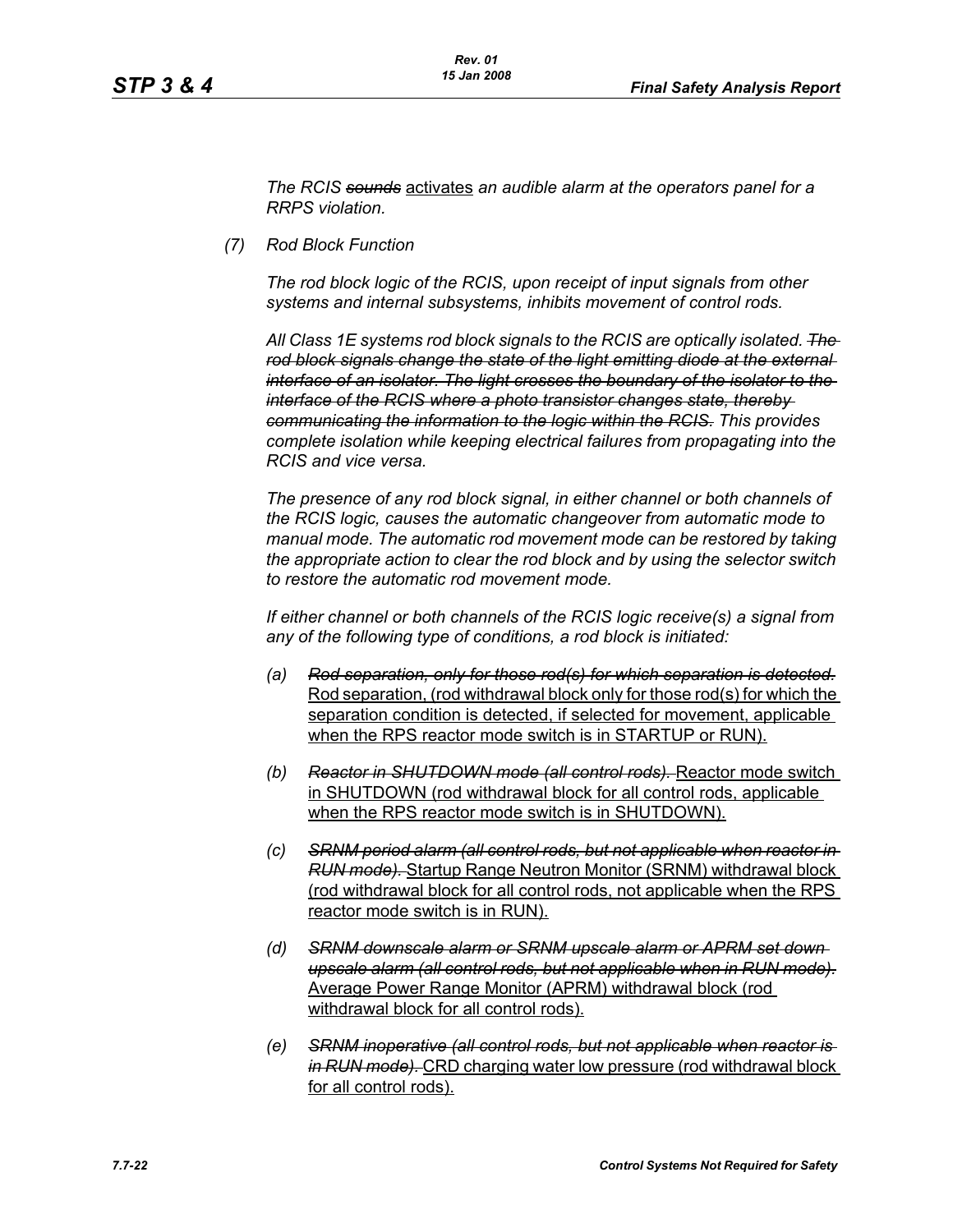- *(f) APRM downscale (all control rods, only applicable when reactor in RUN mode).* CRD charging water low-pressure trip bypass (rod withdrawal block for all control rods).
- *(g) Flow-biased APRM rod block (all control rods, only applicable when reactor in RUN mode).* RWM withdrawal block (rod withdrawal block for all control rods, applicable below the Low Power Setpoint).
- *(h) APRM inoperative (all control rods, only applicable when reactor in RUN mode).* RWM insert block (rod insertion block for all control rods, applicable below the Low Power Setpoint).
- *(i) Low CRD charging header pressure (all control rods).* ATLM withdrawal block (rod withdrawal block for all control rods, not applicable below the Low Power Setpoint).
- *(j) Low CRD charging header pressure trip function bypass switches of the reactor protection system are in a bypass position (all control rods).*  Multi-channel Rod Block Monitor (MRBM) withdrawal block (rod withdrawal block for all control rods, not applicable below the Low Power Setpoint).
- *(k) Violation of ganged withdrawal sequence restrictions (all control rods in the selected gang or the selected control rod if the single rod movement mode is being used; applicable below the low power setpoint).* RFCS withdrawal block (rod withdrawal block for all control rods).
- *(l) Automated Thermal Limit Monitor (ATLM) rod block (all control rods, only applicable above the low power setpoint).* Gang large deviation (i.e., gang misalignment) withdrawal block (rod withdrawal block for all operable control rods of the selected gang, applicable when RCIS GANG mode selection is active).
- *(m) Multi-channel Rod Block Monitor (MRBM) rod block (all control rods, only applicable above the low power setpoint).* REFUEL mode withdrawal block (rod withdrawal block for all control rods, applicable when the RPS reactor mode switch is in REFUEL).
- *(n) ATLM trouble (all control rods, only applicable above the low power setpoint).* STARTUP mode withdrawal block (rod withdrawal block for all control rods, applicable when the RPS reactor mode switch is in STARTUP).
- *(o) RWM trouble (all control rods, applicable below the low power setpoint).* Rod Action and Position Information (RAPI) trouble (rod withdrawal block and rod insertion block for all control rods).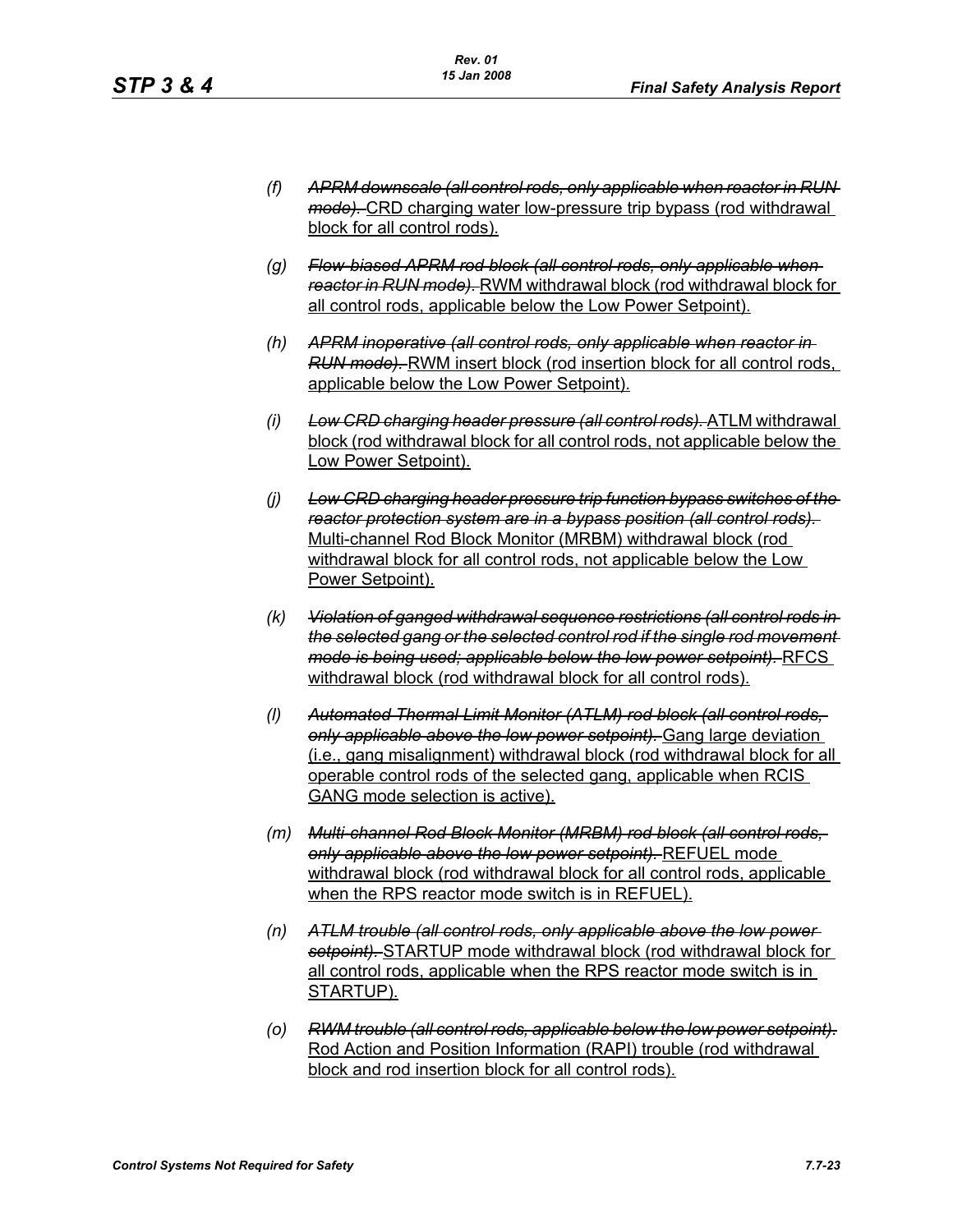- *(p) MRBM inoperative (all control rods, only applicable above the low power setpoint).* RAPI Signal Interface Unit (SIU) trouble (rod withdrawal block for all control rods).
- *(q) Rod action position information trouble (all control rods).* Electrical group power abnormal (rod withdrawal block and rod insertion block for all control rods).
- *(r) Two or more recirculation pump trips when reactor power is above approximately 25% of rated and core flow is below approximately 36% or rated. The logic to generate this rod block resides in the RFCS and the discrete rod block signal is sent to the RCIS from the RFCS.*
- *(s) Refueling platform control computer interlock rod block (all control rods, only applicable when the reactor is in the refuel mode).*
- *(t) Reactor SCRAM condition exists (all control rods).*
- *(u) Existence of ARI or SCRRI condition (all control rods).*
- *(v) Gang misalignment [i.e. position difference between any two gang members of more than 38.1 mm (all control rods)].*

*The RCIS enforces all rod blocks until the rod block condition is cleared. The bypass capabilities of the RCIS permit clearing certain rod block conditions that are caused by failures or problems that exist in only one channel of the logic.*

*(9) RCIS Bypass Capabilities*

*The RCIS provides the capability to bypass synchro A, if it is bad, and select synchro B for providing rod position data to both channels of the RCIS. The number and distribution of bypassed synchros are procedurally controlled by applicable plant Technical Specifications.* Synchro A (or Synchro B), if it is bad, and select Synchro B (or Synchro A) for providing rod position data to both channels of the RCIS. The RCIS logic prevents the simultaneous bypassing of both synchro signals for an individual FMCRD.

*The RCIS allows the operator to completely bypass up to eight control rods by declaring them "Inoperable" and placing them in a bypass condition. Through operator action, an update in the status of the control rods placed into "inoperable" bypassed condition is available at the CRT display. At the display, the operator can request the data to be downloaded into the memory of the RAPI Subsystem logic with confirmation of a successful download completion signal being sent back to the CRT display.* can be performed at the RCIS DOI.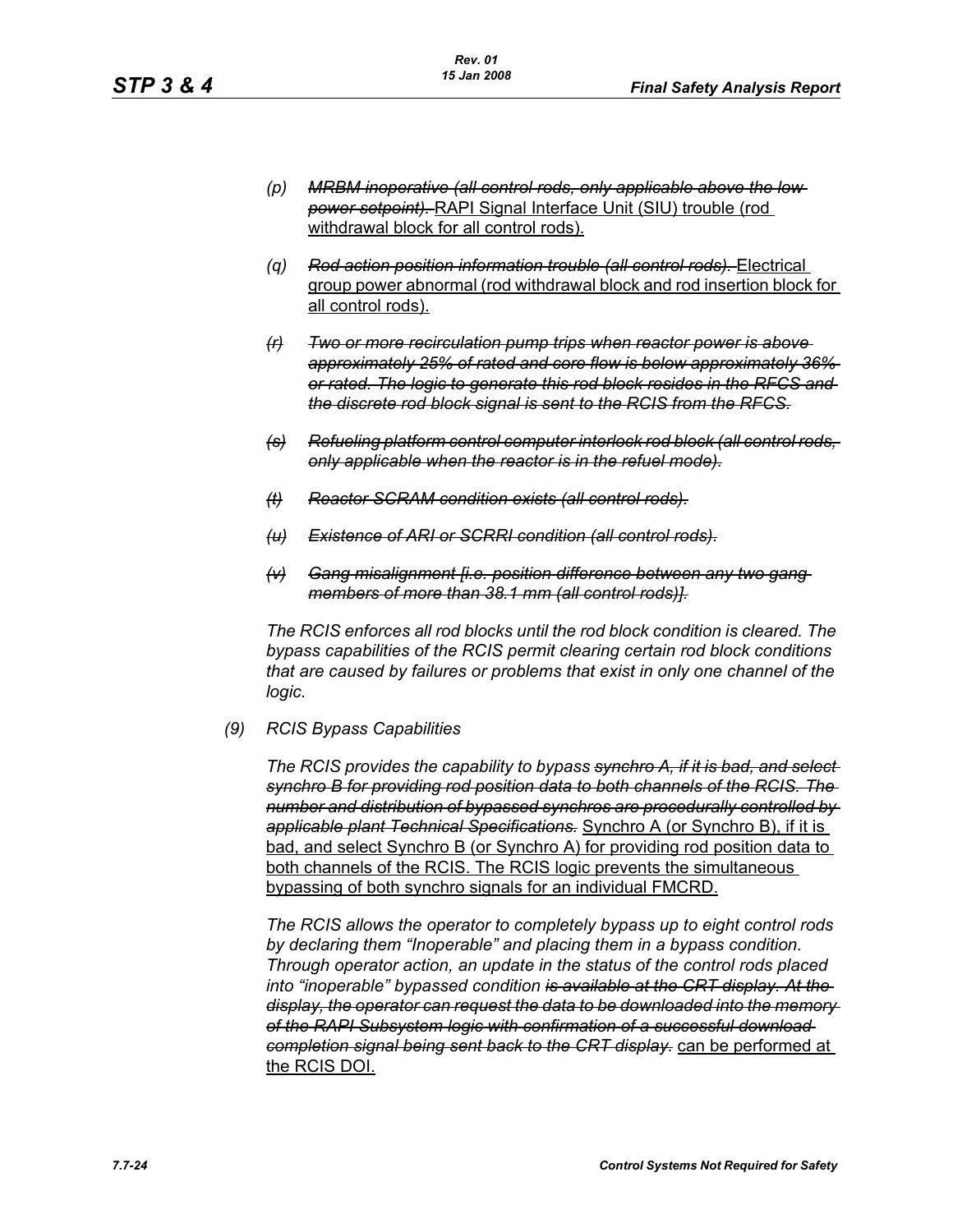*Download of a new RCIS "Inoperable Bypass Status" to the RAPI Subsystem*  is only allowed when the RCIS is in a manual rod movement mode and when*both keylock permissive switches are activated at the RCIS panels.* when the bypass permissive switch located near the RCIS DOI is activated.

*The operator can substitute a position for the rod that has been placed in a bypass state into both channels of the RCIS, if the substitute position feature is used. The substituted rod position value entered by the operator is used as the effective measured rod position that is stored in both rod action control channels and sent to other systems (e.g., the Process Computer System).* RAPI channels and sent to other subsystems of the RCIS and to other plant systems (e.g., the Plant Information and Control System).

*For purposes of conducting periodical* periodic *inspections on FMCRD components, RCIS allows placing up to 21* 35 *control rods in "inoperable" bypass condition, only when the reactor mode switch is in REFUEL mode.*

*The RCIS enforces rod movement blocks when the control rod has been placed in an inoperative bypass status. This is accomplished by the RCIS logic by not sending any rod movement pulses to the FMCRD.*

*In response to activation of special insertion functions, such as ARI, control rods in bypass condition do not receive movement pulses* commands*.*

*(10) Single/Dual Rod Sequence Restriction Override (S/DRSRO) Bypass*

*The RCIS single/dual rod sequence restriction override bypass feature allows the operator to perform special dual or single rod scram time surveillance testing at any power level of the reactor. In order to perform this test, it is often necessary to perform single rod movements that are not allowed normally by the sequence restrictions of the RCIS.*

*When a control rod is placed in a S/DRSRO bypass condition, that control rod is no longer* condition exists, the control rod positions are no longer *used in determining compliance to the RCIS sequence restrictions (e.g., the ganged withdrawal sequence and RRPS).*

*The operator can only perform manual rod movements of control rods in the S/DRSRO bypass condition. The logic of the RCIS allows this manual single/dual rod withdrawals for special scram time surveillance testing.*

*The operator can place up to two control rods associated with the same hydraulic control unit (HCU) in the S/DRSRO bypass condition.*

*The dedicated RCIS operator interface panel contains status indication of control rods in a S/DRSRO bypass condition.*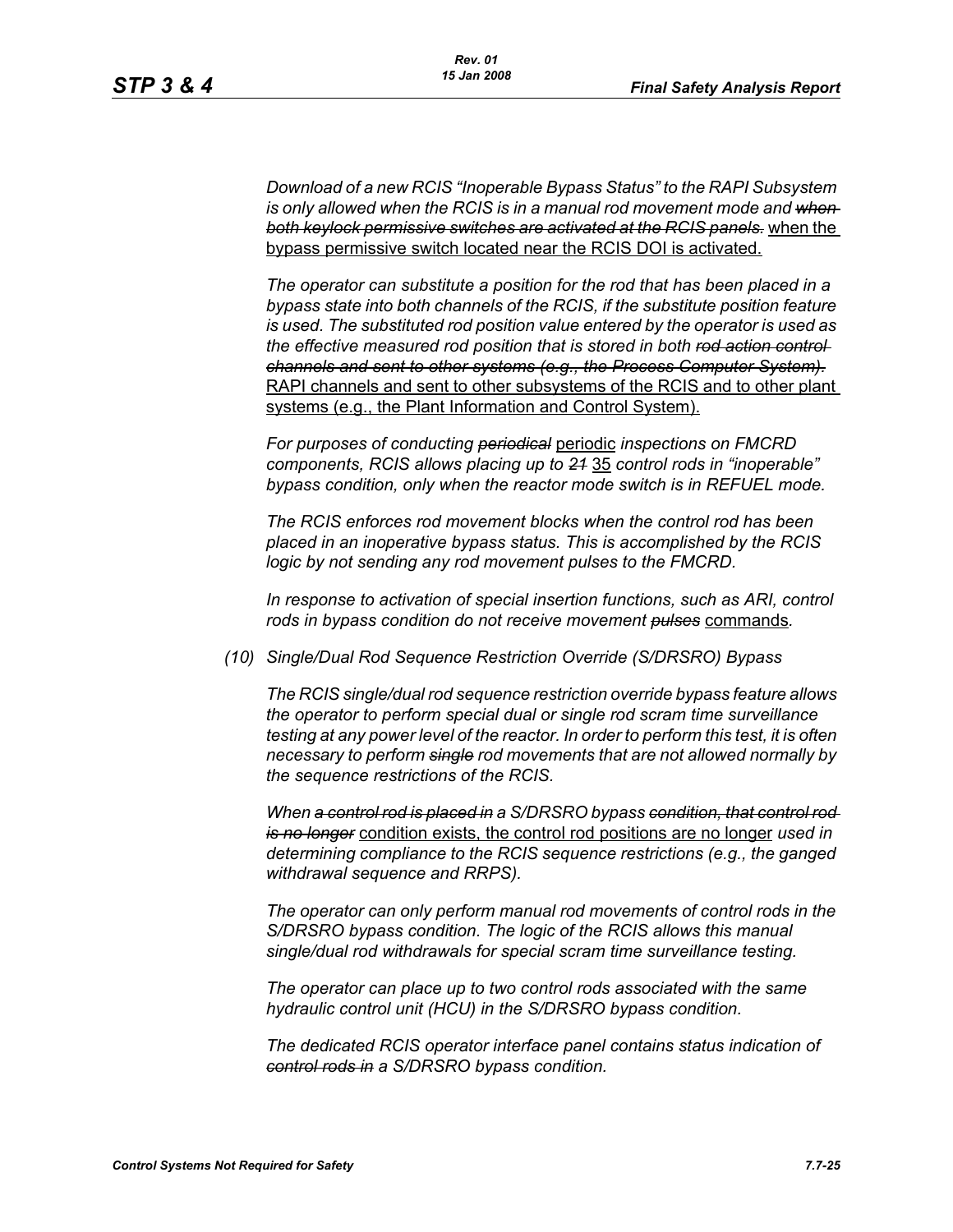*The RCIS ensures that S/DRSRO bypass logic conditions have no effect on special insertion functions for an ARI or SCRAM following condition and also no effect on other rod block functions, such as MRBM, APRM, or SRNM period* rod blocks*.*

*The drive insertion following a dual/single rod scram test occurs automatically. The operator makes the necessary adjustment of control rods in the system prior to the start of test for insertions, and restores the control rod to the desired positions after test completion.*

#### *(11)* Single RCIS Channel Bypass Features

*The RCIS is a dual channel system and the logic of the system provides a capability for the operator to invoke bypass conditions that affect only one channel of the RCIS. The interlock logic prevents the operator from placing both channels in bypass. Logic enforces bypass conditions to ensure that the capability to perform any special function (such as an ARI, scram following, and SCRRI) is not prevented.*

*The RCIS logic ensures that any special restrictions that are placed on the plant operation are enforced as specified in the applicable plant Technical Specifications for invoked bypass conditions.*

*The status and extent of the bypass functions are identified on the RCIS dedicated operator interface panel and the PMCS CRT displays at the main control panel.*

*Bypass conditions allow continuation of normal rod movement capability by bypassing failed equipment in one RCIS channel. After repair or replacement of the failed equipment is completed, the operator can restore the system or subsystem to a full two-channel operability. The operator has the capability to invoke bypass conditions within the following system or subsystems:*

- *(a) Synchro A or B position bypass* Not Used
- *(b) Rod server* processing *module channel A or B bypass*
- *(c) Inoperable condition bypass* Not Used
- *(d) File control module channel A or B bypass*
- *(e) ATLM channel A or B bypass*
- *(f) RWM channel A or B bypass*
- *(g) RACS* RAPI *channel A or B bypass*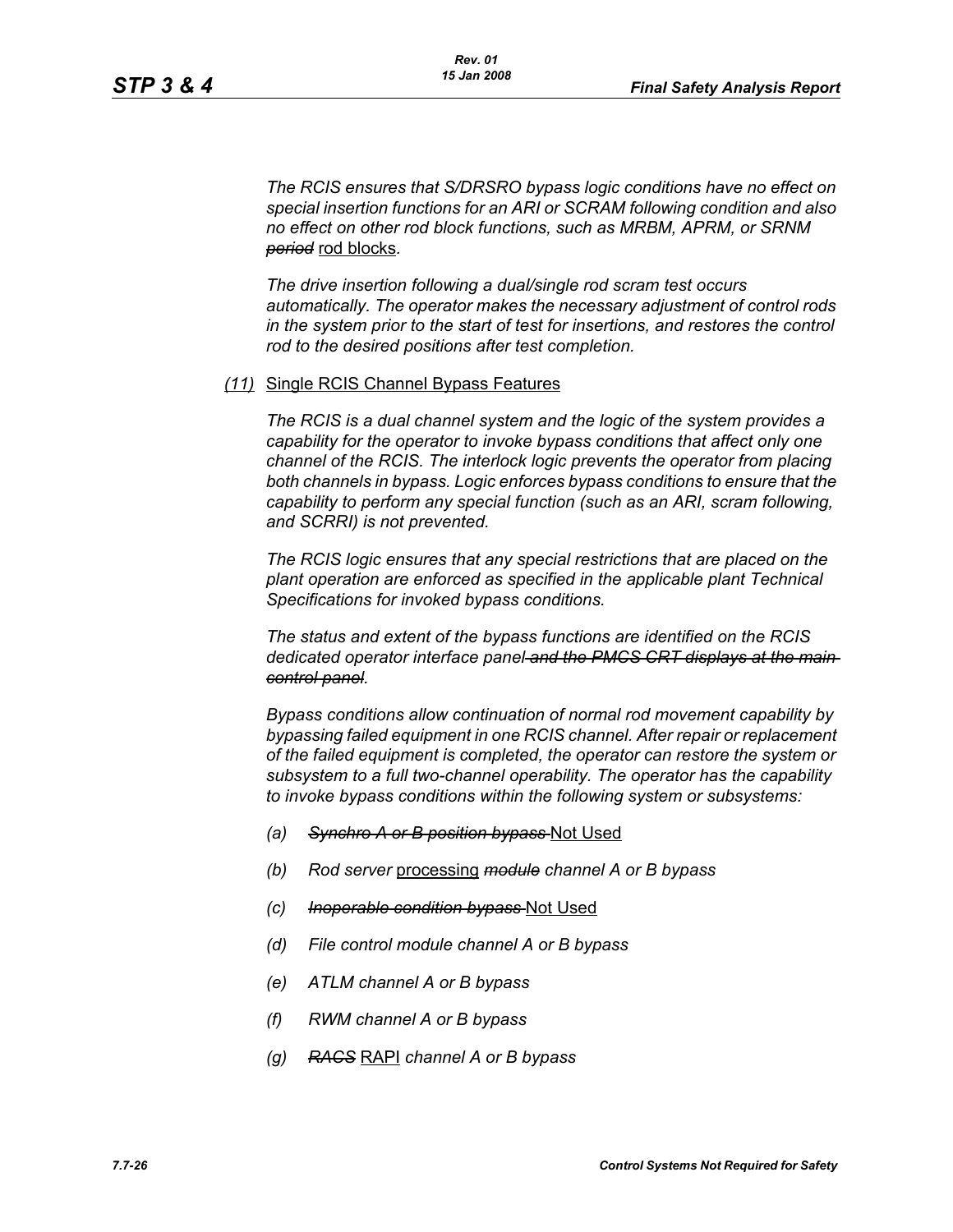# (12) *(11)* Scram Time Test Data Recording

*The logic of the RCIS provides the capability to automatically record individual FMCRD scram timing data based upon scram timing reed switches. When a FMCRD scram timing switch is activated, the time of actuation is recorded by the RAPI System* Scram Time Recording Panel (STRP) *for time tagging of stored scram time test data in the RSPC* Scram Time Recording and Analysis Panel (STRAP) *for that particular FMCRD. The time-tagged data is stored in memory until the next actuation of that particular reed switch is detected again.*

*The RCIS also time tags the receipt of a reactor scram condition being activated based upon the scram-following function input signals from the Reactor Protection System.*

*The resolution of this time-tagging feature is less than 5 milliseconds. Contact bounce of the reed switch inputs are properly masked to support this function. The reference real time clock for time tagging is the real time* RCIS *clock of the RCIS.*

*When the RCIS detects a reactor scram condition, the current positions of all control rods in the core are recorded, time tagged, and stored in memory. RCIS logic stores this data in memory until a request is received from the PMCS. The transmitted data is used by the PMCS to calculate and summarize* PCF for transfer of the stored scram timing performance data from the STRAP to the PCF. The transmitted data is used by PCF to summarize *scram time performance based on the scram timing data received from the RCIS.*

*In an alternate design, the scram time recording and analysis functions are performed by two separate panels called scram time test panel (STTP) and scram time test recording/analysis panel (STR/AP). The STTP function is to directly interface with FMCRD reed switches and gather all FMCRD status and scram information. The function of STR/AP is to receive FMCRD information from STTP, process and analyze FMCRD scram time data, generate scram time test reports, and communicate FMCRD reed-switchbased status data to other plant systems.*

## (13) *(12)* ATLM Algorithm Description

*The ATLM is a microprocessor based subsystem of the RCIS that executes two different algorithms for enforcing fuel operating thermal limits. One algorithm enforces operating limit minimum critical power ratio (OLMCPR), and the other the operating limit minimum linear heat generation rate (OLMLHGR). For the OLMCPR algorithm, the core is divided into 48 regions, each region consisting of* 16 fuel bundles and the detailed algorithm used is based upon using the regional Maximum Fraction of Limiting Critical Power Ratio (MFLCPR) values of the Plant Computer Function (PCF) core thermal limit monitoring function. The PCF download information includes calculated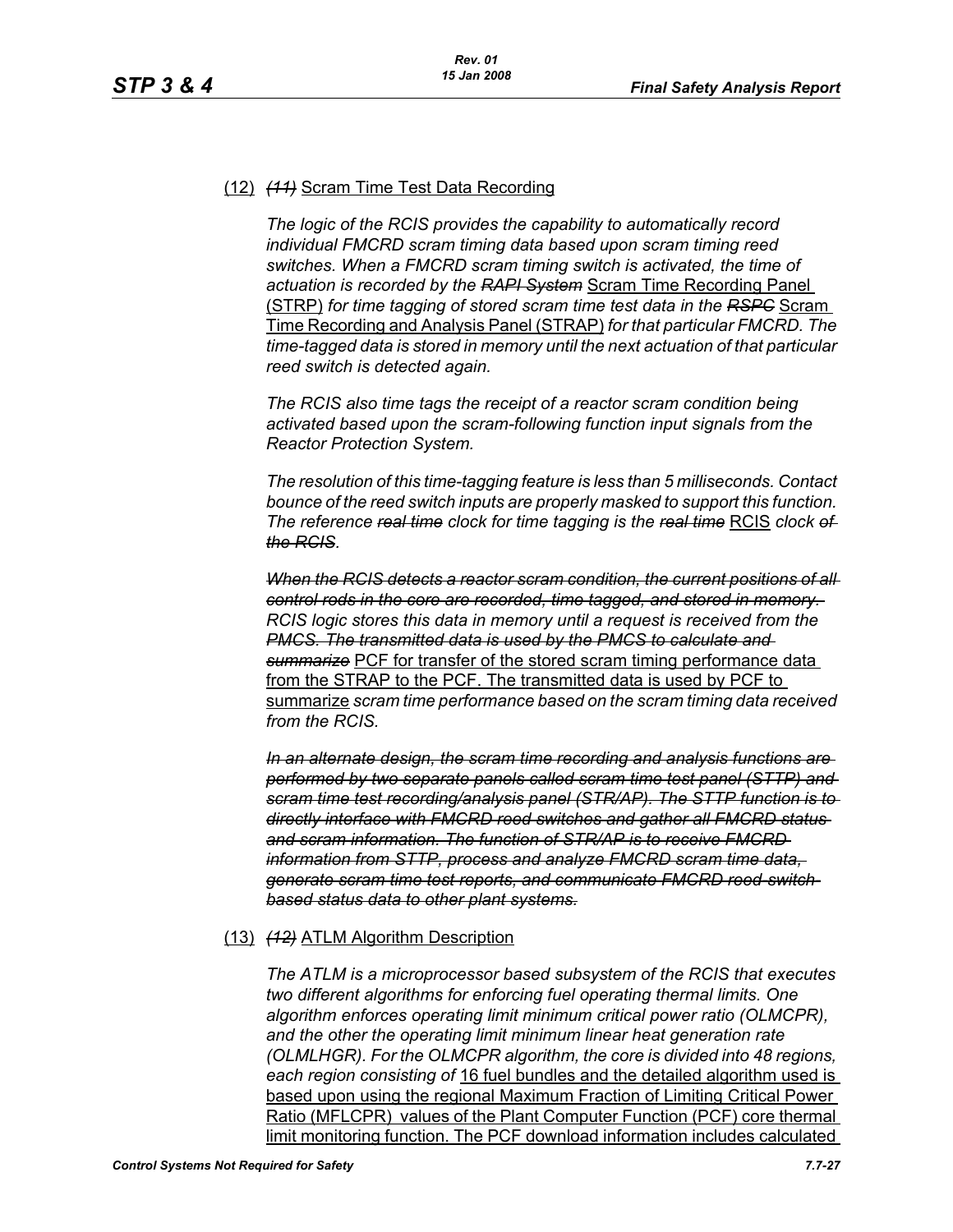initial regional MFLCPR values along with other required download values for the ATLM algorithm. The ATLM then continuously performs calculation of the applicable regional MFLCPR Trip Setpoint based upon equation 7.7-1 described below.

*For the OLMLHGR algorithm, each region is further vertically divided up into four* Levels (i.e. Level A, B, C or D) and the detailed algorithm used is based upon using the regional and Level dependent Maximum Fraction of Limiting Power Density (MFLPD) values of the PCF core thermal limit monitoring function. The PCF download information includes calculated initial regional MFLPD values for each Level along with other required download values for the ATLM algorithm. The ATLM then continuously performs calculation of the applicable regional MFLPD Trip Setpoint for each Level based upon equation 7.7-2 described below. Each ATLM instrument calculates the regional MFLCPR Trip Setpoints (48 values) and regional MFLPD Trip Setpoints for each Level (i.e. 48 x 4 values) every ATLM calculation cycle (about 100 msec) and compares the relevant current averaged LPRM readings for each region. *segments. During a calculation cycle of ATL (about 100 msec), rod block setpoints (RBS) are calculated for OLMCP monitoring (48 values) and for OLMLHGR monitoring (48 x 4 values). Then the calculated setpoints are compared with the real time averaged LPRM readings for each region/segment. The ATLM issues a trip signal if any regionally averaged LPRM reading exceeds the calculated RBS* trip setpoint*. This trip signal causes a rod block within the RCIS and also a flow change block in the Recirculation Flow Control System (RFCS).* 

*Provided below is a summary description of OLMCPR and OLMLHGR RBS* MFLCPR and MFLPD trip setpoint calculation methodology.

*(a) OLMCPR RBS Calculation Methodology. The 16 fuel bundles of each region are surrounded by four LPRM strings. There are four LPRMs in each string. For regional OLMCPR monitoring, the sum of the average of each level of B, C, and D of the four LPRM strings is used. The formula for calculating the OLMCPR RBS is:* MFLCPR\_TRIP\_SETPOINT value for Region K is calculated using the following equation: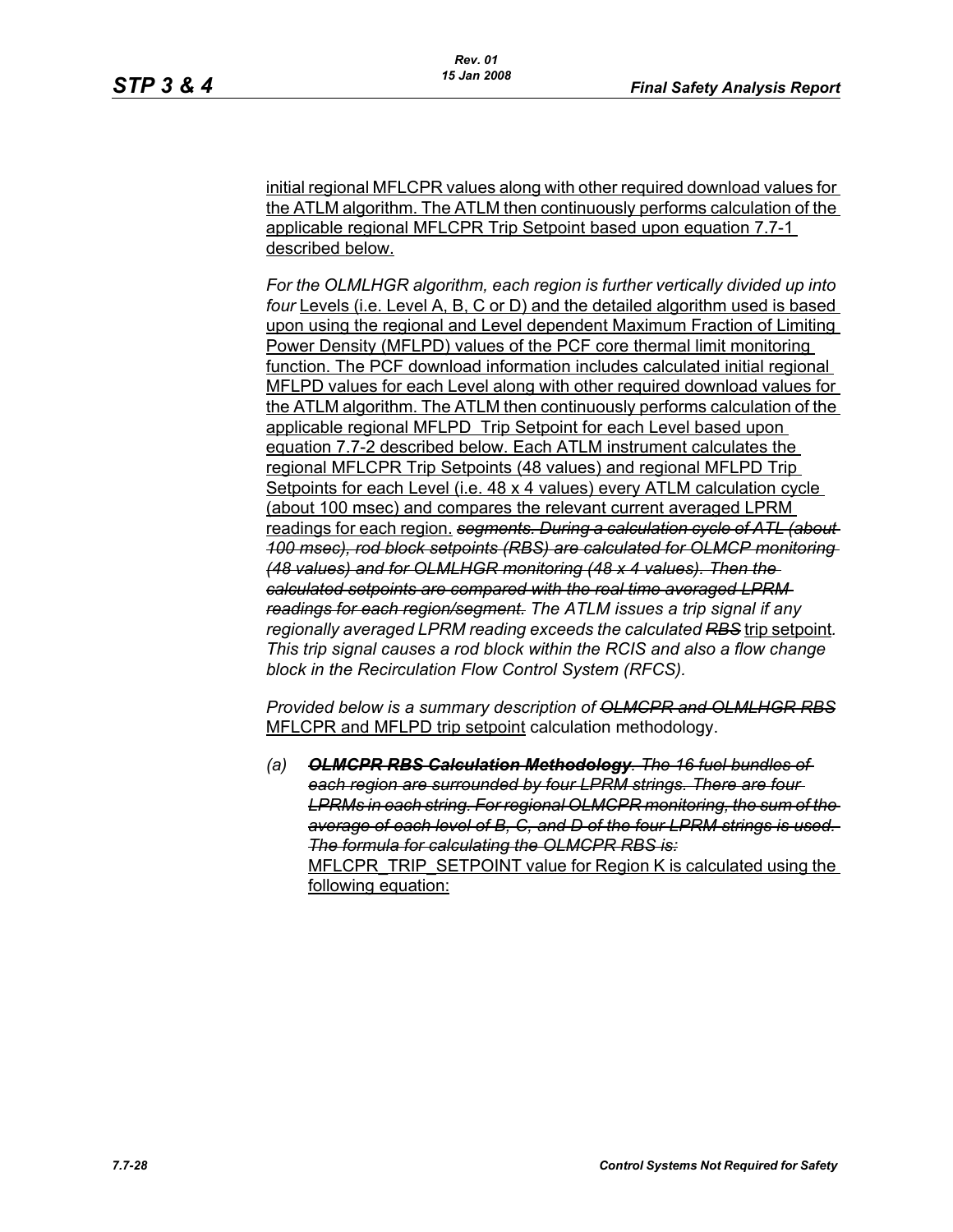$\sim$ 

*(7.7-1)*

| RES <sub>o</sub> = $\frac{1 \text{PRM}_1 + A_o + \text{RMGPR}_1}{0 \text{LMPPR}}$                                                                                  |                                                                                                                                                                                                                                                                                                                    |                                                                                                    |
|--------------------------------------------------------------------------------------------------------------------------------------------------------------------|--------------------------------------------------------------------------------------------------------------------------------------------------------------------------------------------------------------------------------------------------------------------------------------------------------------------|----------------------------------------------------------------------------------------------------|
| Where:                                                                                                                                                             |                                                                                                                                                                                                                                                                                                                    |                                                                                                    |
| RESo = Operating limit rod block-setpoint.                                                                                                                         |                                                                                                                                                                                                                                                                                                                    |                                                                                                    |
| LPRMi                                                                                                                                                              | = Initial sum of average of four LPRMs of B, C, and D levels that<br>surround each region.                                                                                                                                                                                                                         |                                                                                                    |
| Ao                                                                                                                                                                 | = Margin-factor for operating limit rod block; a known function of rod<br>pull distance.                                                                                                                                                                                                                           |                                                                                                    |
| RMCPRi                                                                                                                                                             | = Regional initial MCPR (i.e., the minimum CPR of the 16 bundles<br>in the region spanned by the four LPRM strings). Known input<br>from predictor (process computer).                                                                                                                                             |                                                                                                    |
| OLMCPR                                                                                                                                                             | = Operating limit MCPR in the current cycle; a known function of<br>to<br>equation is applicable to cases where there is no core flow change and<br>when only one content rod is moved. Adjustments are made to the-<br>calculated RBSo to account for changes in core flow and adjacent<br>control rods movement. |                                                                                                    |
| Above equation is replaced by equation listed below<br>MFLCPR TRIP SETPONIT (K) = [LPRMi (K) * Af + A-Factor (K) * OLMCPRF-1]/<br>[OLMCPRF * RMFLCPRI (K)] (7.7-1) |                                                                                                                                                                                                                                                                                                                    |                                                                                                    |
| where:                                                                                                                                                             |                                                                                                                                                                                                                                                                                                                    |                                                                                                    |
| LPRMi(K)                                                                                                                                                           | = Regional Initial value of the averaged LPRM signals of levels B.<br>C and D                                                                                                                                                                                                                                      |                                                                                                    |
| Af                                                                                                                                                                 | = Adjional Adjustment factor to account for changes of reactor core flow.<br>A-Factor (K)                                                                                                                                                                                                                          | = Regional Adjustment factor to account for changes of the control<br>rod positions in that region |
| OLMCPRF = The current applicable OLMCPR value at the time of the last<br>successful update process with the PCF.                                                   |                                                                                                                                                                                                                                                                                                                    |                                                                                                    |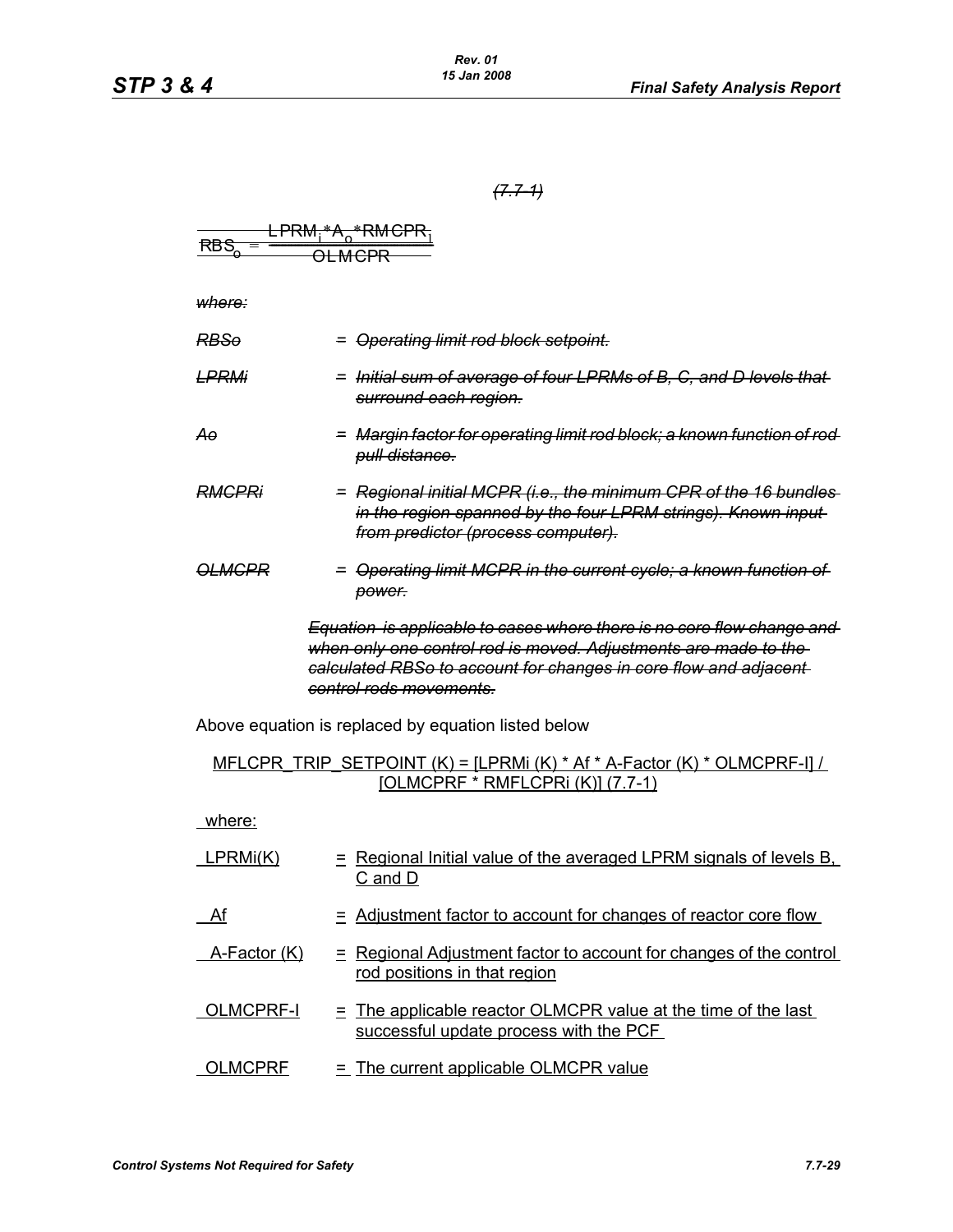- RMFLCPRI  $(K)$  = Regional initial MFLCPR value based upon the highest MFLCPR value for the 16 bundles in the region at the time of the last successul update process with PCF.
	- *(b) OLMLHGR RBS Calculation Methodology. The formula for calculating the OLMLHGR RBS is:* MFLPD\_TRIP\_SETPOINT value for Region K, Level L (i.e. Level A, B, C or D) is calculated using the following equation:

*(7.7-2)*

$$
\frac{\text{LPRM}_{i}(X)*B_{m}^{*}M_{p}}{\text{RBS}_{m}(X) = \text{MAPRAT}_{i}(X)}
$$

*where:*

| <del>RBSm(X)</del>                                                                                                                                                                                                                                                                                                 | = -Calculated operating limit maximum average planar linear heat-<br>generation rate (OLMAPLHGR) RBS at LPRM level X.                                                                                                                          |  |  |  |  |  |
|--------------------------------------------------------------------------------------------------------------------------------------------------------------------------------------------------------------------------------------------------------------------------------------------------------------------|------------------------------------------------------------------------------------------------------------------------------------------------------------------------------------------------------------------------------------------------|--|--|--|--|--|
| <del>LPRMi(X)</del>                                                                                                                                                                                                                                                                                                | = -Initial average of the four LPRMs (level X) at the four corners of<br>each 16 bundle fuel region. The region monitored by the level-<br><b>LPRM</b> is the region covered up to .46m above and below the<br><del>LPRM (0.914m total).</del> |  |  |  |  |  |
| <del>B(X)</del>                                                                                                                                                                                                                                                                                                    | <del>-</del> Margin factor for MAPLH GR operating limit rod block for X level<br><b>LPRMs. A known function of power and rod position.</b>                                                                                                     |  |  |  |  |  |
| Mө                                                                                                                                                                                                                                                                                                                 | = Off rated power factor to consider overpower condition during<br>worst transient at off-rated condition. A known function of power.                                                                                                          |  |  |  |  |  |
| <del>MAPRATi(X)</del>                                                                                                                                                                                                                                                                                              | = Regional initial maximum MAPRAT for level X (i.e., the maximum<br>MAPRAT of the 16 bundles within the 0.914m section covered by<br>the X level LPRMs). A known input from 3D monitor.                                                        |  |  |  |  |  |
| In Equations and above, "initial" refers to values that are downloaded<br>from the "3D Predictor Monitor" subsystem of the PMCS. A download is<br>requested by the ATLM whenever changes in reactor power and/or<br>core flow exceed a preset limit. A download can also be manually<br>requested by the operator. |                                                                                                                                                                                                                                                |  |  |  |  |  |
| Above equation is replaced by equation listed below                                                                                                                                                                                                                                                                |                                                                                                                                                                                                                                                |  |  |  |  |  |
|                                                                                                                                                                                                                                                                                                                    | MFLPD TRIP SETPOINT $(K,L)= [B-Factor(K,L) * OLLPDF * LPRMi(K,L)-I]/I$<br><u> [OLLPDF-I * RMFLPDi (K,L)] (7.7-2)</u>                                                                                                                           |  |  |  |  |  |
| where:                                                                                                                                                                                                                                                                                                             |                                                                                                                                                                                                                                                |  |  |  |  |  |

 $LPRMi(K, L)-I$  = Regional Initial value of the averaged LPRM signals for Level L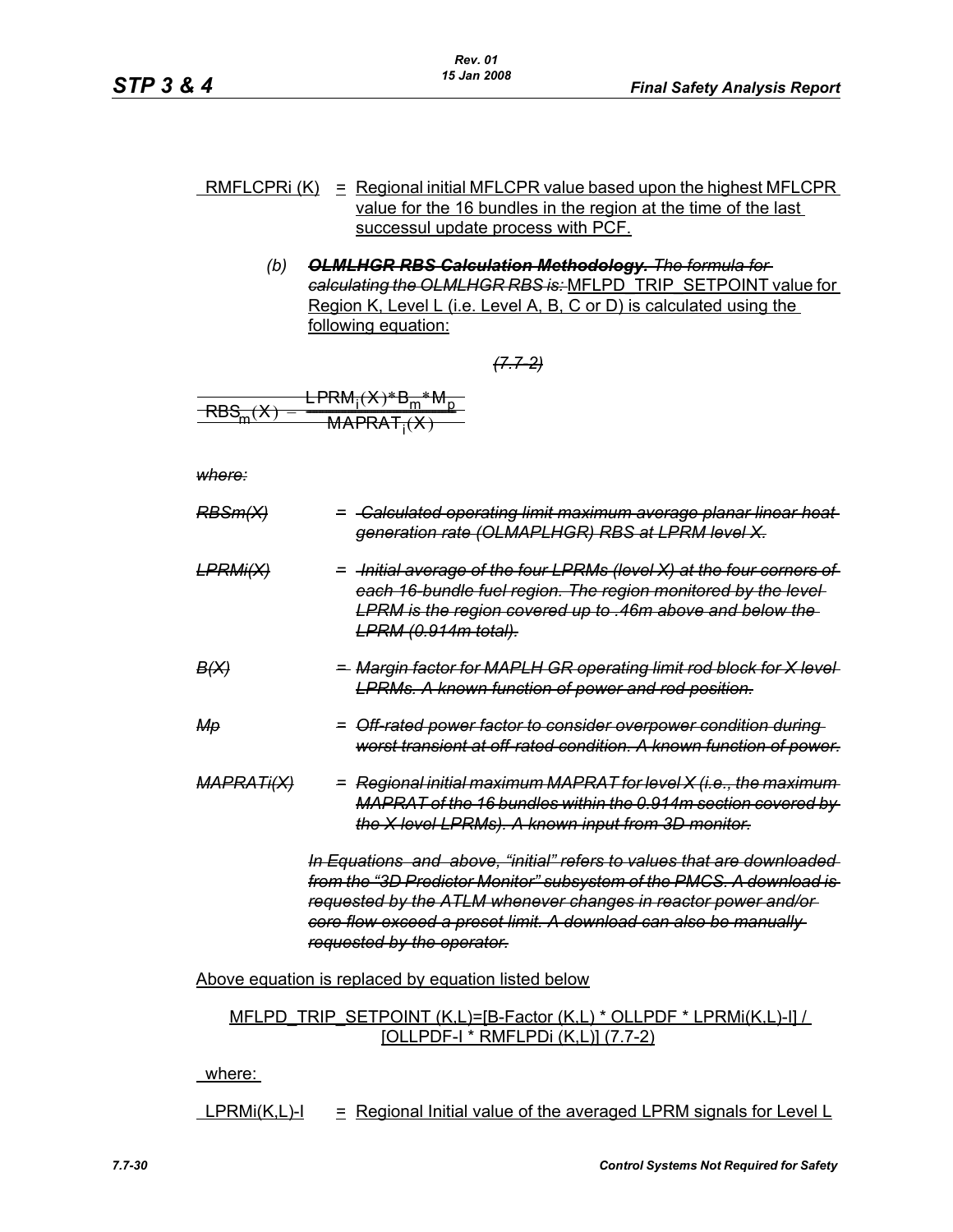|               | <u>B-Factor (K,L) = Regional Adjustment factor for Level L to account for any</u><br>changes of the control rod positions                                                                         |
|---------------|---------------------------------------------------------------------------------------------------------------------------------------------------------------------------------------------------|
| OLLPDF        | $\equiv$ The applicable reactor OLLPD value corresponding to current<br>applicable OLMHGR value)                                                                                                  |
| OLLPDF-I      | $\equiv$ The applicable reactor OLLPD value corresponding to the<br>applicable OLMHGR value at the time of the last successful<br>update process with the PCF                                     |
| RMFLPDi (K,L) | $=$ Regional initial MFLCPR value for Level L based upon the<br>highest MFLPD value for the 16 bundles in the region for that<br>Level at the time of the last successul update process with PCF. |

*In Equations 7.7-1 and 7.7-2 above, "initial" refers to values that are downloaded from the "3D Predictor Monitor" subsystem of the PMCS* the applicable "Regional Initial value of the averaged LPRM signals" for each equation is based upon the associated average of the LPRM signal values received from the Neutron Monitoring System at the time of the last successful ATLM update process. *A download* An update process *is requested by the ATLM whenever changes in reactor power and/or core flow exceed a preset limit. A download* An update process *can also be manually requested by the operator.*

## **7.7.1.2.2 System Interfaces**

STD DEP 7.7-7

STD DEP 7.7-17

STD DEP T1 3.4-1

STD DEP Admin

The following information in this section provides descriptions for important RCIS interfaces with other key plant systems. See the RCIS IED, Figure 7.7-2 and RCIS IBD, Figure 7.7-3 for identification of additional plant system interfaces with the RCIS. Any setpoint values described are nominal values.

*(1) Control Rod Drive (CRD) System*

*The RCIS interfaces with the CRD System are as follows:*

- *(a) Synchros A and B of each FMCRD*
- *(b) Coupling check (overtravel-out) position reed switch* and buffer contact reed switch *of each FMCRD*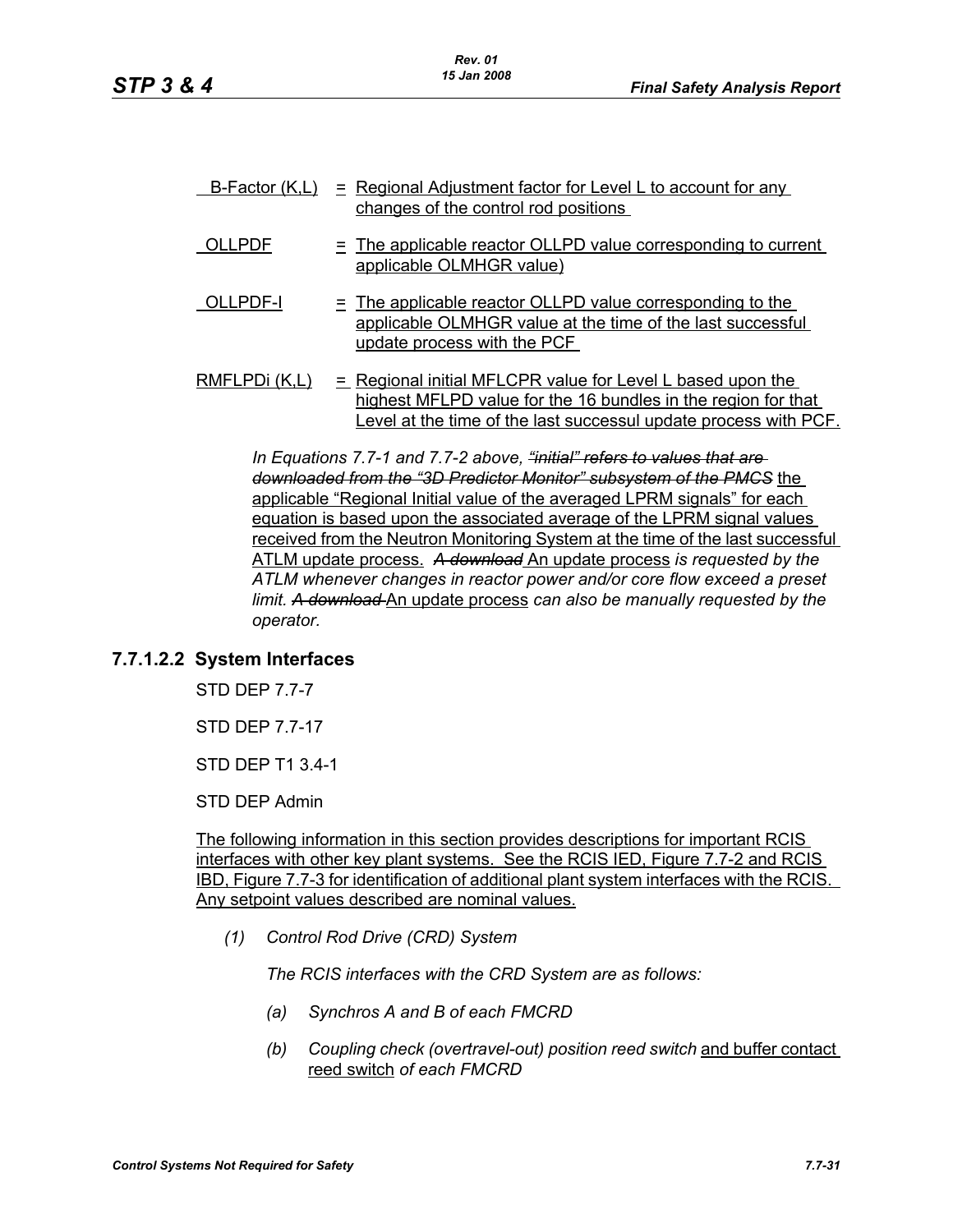П

- *(c) Latched Full-In and Full-In position reed switches of each FMCRD*  Status signal for each FMCRD indicating that either the *Latched* latched full-in or normal full-in position reed switch is closed.
- *(d) Scram Timing position reed switches which include reed switches at 0%, 10%, 40%, 60%, +100% rod insertion for each FMCRD*
- *(e) Separation reed switches (A&B) through the plant essential multiplexing system* Data Communication Function (DCF) equipment of Division I and Division II of the ELCS *for each FMCRD*
- *(f) "LOW CRD CHARGING WATER HEADER PRESSURE" condition (four* associated *signals* are provided *to each channel of RCIS* by the Reactor Protection System*)*
- *(g) Electrical power connections from RCIS to FMCRD motor, brake, and valve 143* motor and brake of each FMCRD and the purge valve of each HCU.
- *(2) Recirculation Flow Control System (RFCS)*
	- *(a) Alternate Rod Insertion (ATWS) (Anticipated Transient Without Scram)*

*The RCIS logic (during an ATWS), on receipt of ARI signals from the RFCS, initiates the RCIS ARI function which controls the FMCRD motors such that all control rods are driven to their full-in position automatically. The three channels of the RFCS provide each of the two channels of the RCIS logic with the ARI signal.* The RFCS provides each of the two channels of RCIS logic with 3 hardwired signals that are activated when the ARI condition exists. *RCIS internal logic to initiate the RCIS ARI function is based on two-out-of-three logic within each channel of the RCIS. The operator, at the RCIS dedicated operator interface* main control room panel, *can take action and initiate the ARI function. Two manual actions are required to manually initiate ARI.*

*The logic of the RCIS is designed such that no single failure results in failure to insert more than one operable control rod when the ARI function is activated.*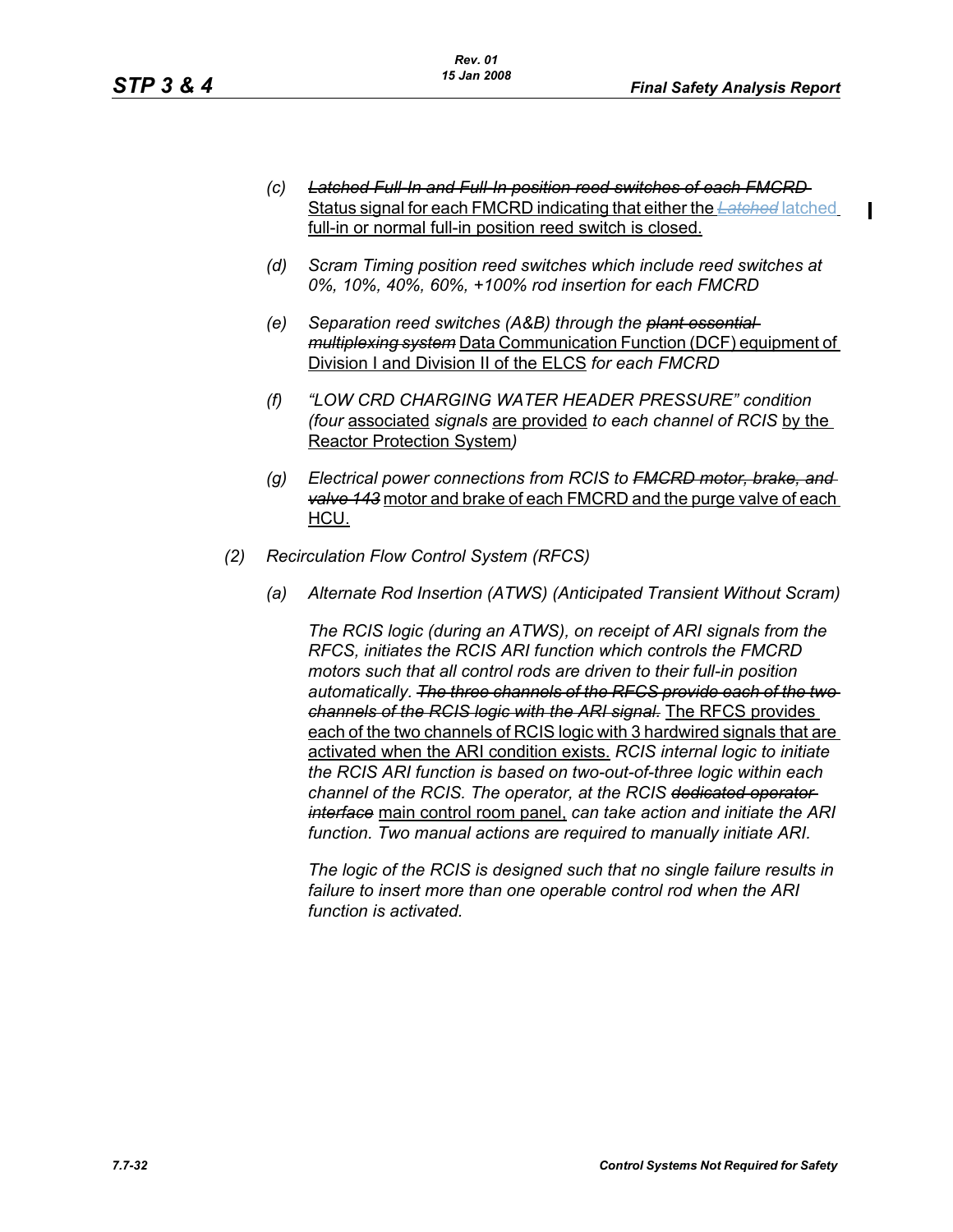#### *(b) Selected Control Rod Run In (SCRRI) and Rod Block Functions*

*The three channels of the Recirculation Flow Control System (RFCS) provide each of the two channels of the RCIS with the separate isolated trip signals indicating the need for rod block automatic selected control rod run-in.* The RFCS provides each of the two channels of RCIS logic with 3 hardwired signals that are activated when the automatic SCRRI condition exists. In addition, the RFCS provides each of the two channel of RCIS logic with 3 hardwired signals that are activated if SCRRI related rod withdrawal block condition exists. *The operator, at the RCIS dedicated operator interface,* main control room panel, *can also take action and initiate the SCRRI function. Two manual actions are required to manually initiate SCRRI.*

*The automatic SCRRI can either be initiated from the Feedwater Control System (FWCS) of the RFCS* or the RFCS logic*. The initiating event for the FWCS to generate a SCRRI signal is loss of feedwater heating (for detailed description of SCRRI initiation by FWCS, see Subsection 7.7.1.4).* The FWCS provides each of the RFCS logic with 3 hardwired signals that are activated when the loss of feedwater condition exists. The RFCS, after a 2-out-of-3 voting of these signals, generates SCRRI signals which are *Each channel of the FWCS provides three signals to three channels of the RFCS. Each RFCS channel, after a two-out-of-three voting of these signals, generates a RFCS SCRRI signal which is sent to both channels of RCIS.*

*When two or more RIPs are tripped, the trip signal is "ANDED" with the reactor power level and core flow signals. If core flow is < 36* 41.5*% of rated and rated reactor power level is > 25% but less than 30* 33*%, the RFCS issues a rod block signal* activates the SCRRI rod block signals sent to RCIS*. In the same manner, if reactor power is* ≥*30* 38*%, the RFCS issues the SCRRI signal.* activates the automatic SCRRI status signals sent to RCIS.

*The RFCS receives reference power level signals from the Neutron Monitoring System and compares the reference power level signals with the nominal power level setpoint.*

*The RFCS rod block or SCRRI function is bypassed when power level is below the applicable specified setpoints, or when the core flow is above the specified setpoint.*

*The SCRRI function is not a safety-related function. The function is designed to meet the reliability requirement that no single failure shall cause the loss of SCRRI function.*

*The RFCS automatic initiation signal for the rod block/SCRRI function is sent as two independent sets of signals, two sets of three signals to each channel of RCIS. After two-out-of-three voting within each*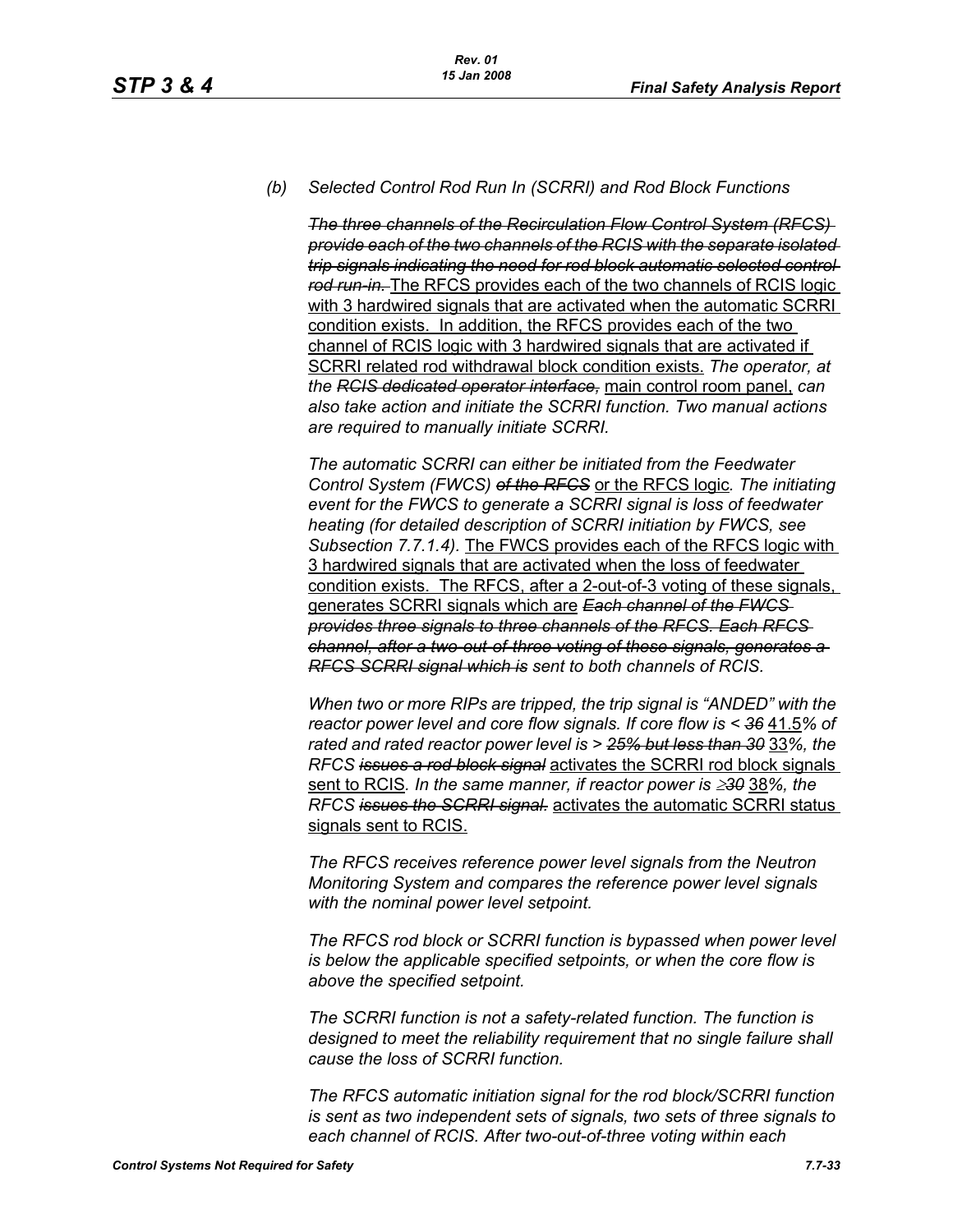*channel, depending on the signals received, the RCIS either issues a rod block signal and/or uses the FMCRD stepping motors of preselected control rods to drive them to their target SCRRI positions. Either channel of RCIS is capable of initiating the rod block/SCRRI functions on receipt of the signals from the RFCS.*

*The preselected control rods* and their target positions are established using the Plant Computer Function and downloaded to both RAPI channels of RCIS.*for a SCRRI function are selected at the RCIS CRT displays of the performance monitoring and control system in the main control room. The preselected SCRRI rod data are stored in memory in the RAPI Subsystem of the RCIS. The total control rod worth for the preselected control rods is designed to bring down the reactor power rod line from the 100% power rod line to the 80* 60*% power rod line.*

*The RCIS dedicated operation interface* main control room panel, *also provides control switches that require two manual operator actions for the operator to manually initiate the SCRRI function.*

*For manual or automatic initiation of the SCRRI function, the* associated *RCIS dedicated operator interface provides status indications and alarm annunciators* are provided *in the control room.*

*The total delay time from the recirculation pump trip to the start of control rod motion, for the preselected control rods, is less than or equal to 2 seconds.* 3 seconds, provided 2 or more RIPs have tripped and the reactor power is above the applicable setpoint and the reactor core flow is below the applicable setpoint.

*(c) RFCS Core Flow Signal to RCIS*

*The RFCS provides signals to both channels of the RCIS that represent validated total core flow. These signals are used for part of the validity checks when performing an ATLM operating limit setpoint update. The RCIS obtains these signals from the RFCS via the multiplexing system links* the nonsafety Plant Data Network (PDN) communication function and associated datalinks *to the RCIS channels.*

*(d) RCIS Signals to RFCS*

*The ATLM Subsystem of the RCIS issues a Flow Increase Block signal* Flow Increase Block signals *to RFCS whenever there is an ATLM trip.*

*The* dedicated *RCIS MUX Monitor provides hard-wired run-back signals to adjustable speed drives of the RFCS.*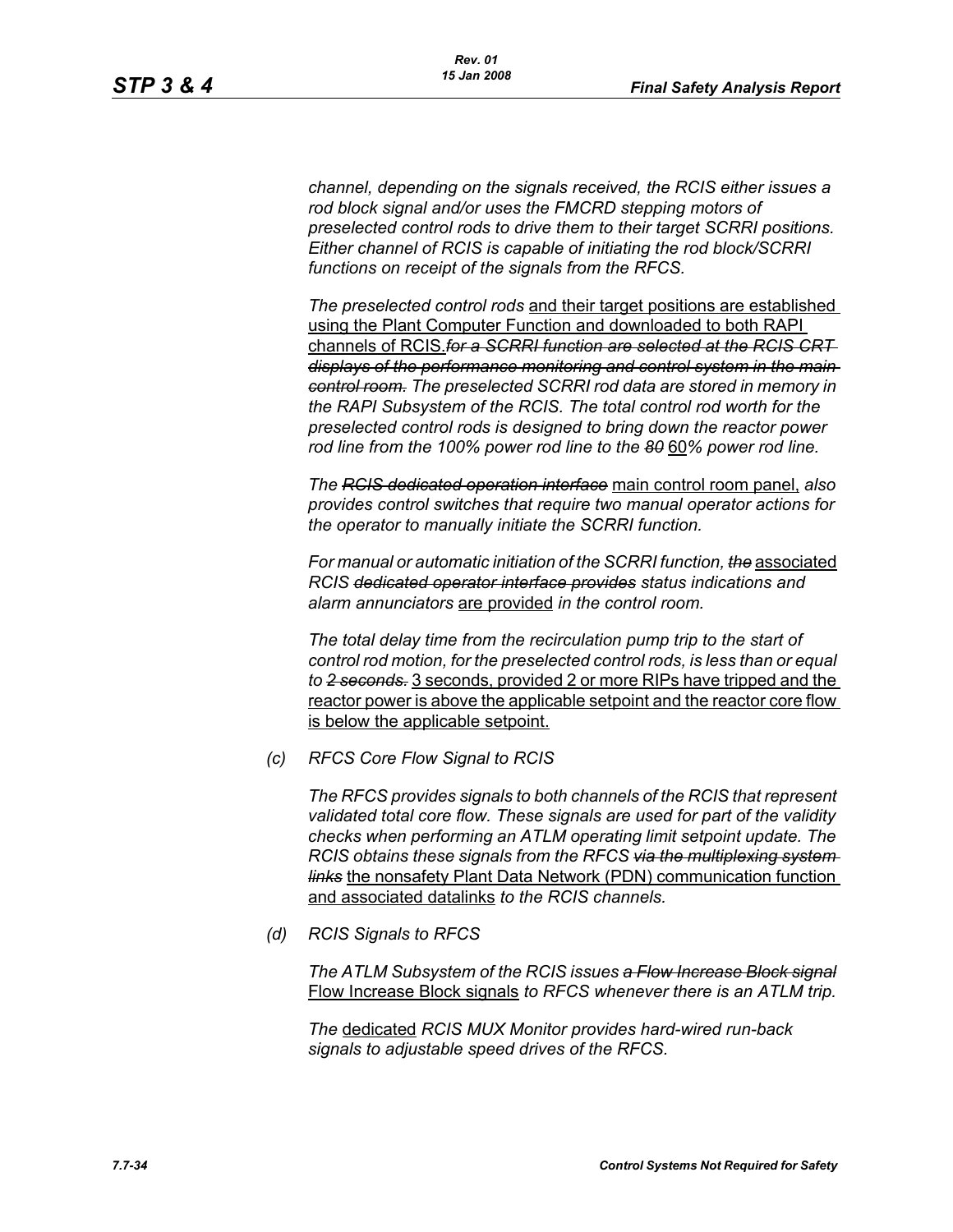*(e) RFCS Hard-Wired Signals to RCIS*

*Each of the three channels of RFCS provides the status of six relay contacts (12 wires per RFCS channel) to the RCIS. These signals are used by RCIS logic to minimize the likelihood inadvertent FMCRD runin.* RFCS also provides redundant control signals for implementation of the FMCRD emergency rod insertion functions to the RCIS Emergency Insertion Control Panel. These signals are activated when either the ARI or SCRRI condition exists to minimize the likelihood of inadvertent FMCRD run-in.

*(3) Feedwater Control System (FWCS)*

*The Feedwater Control System provides signals to both channels of the logic of the RCIS that represents validated total feedwater flow to the vessel and validated feedwater temperature. These signals are used as part of the validity checks when performing an ATLM operating limit setpoint update.*

*The RCIS can obtain these signals from the FWCS via the multiplexing system communication links* the nonsafety PDN communication function and associated datalinks *to the RCIS channels.*

*(4) Neutron Monitoring System*

*Each of the four divisions of the Neutron Monitoring System provides independent signals to both channels of the RCIS that indicate when the following conditions are active:*

*(g) Flow-biased APRM rod block* Not Used

*Whether or not some of the signals result in a rod block depends on reactor mode switch status which is provided to the RCIS from the reactor protection system via the essential multiplexing system* using dedicated signal interfaces*.*

*Each of the four divisions of NMS provides APRM, LPRM and core flow signals to the two channels of logic in the RAPI* ATLM *Subsystem for determining whether reactor power is above or below the low power setpoint and usage by ATLM*, RAPI and RWM subsystems of the RCIS.

*The four divisions of the NMS provide the same signals to both channels of the RCIS. These signals meet the isolation and separation requirements of interfacing the Class 1E NMS with the non-Class 1E RCIS.*

*Each of the two MRBM non-safety subsystems of the NMS provide their rod block signals to the RCIS. The RCIS, in return, provides ATLM status signals and coordinates of the selected rods to MRBM.*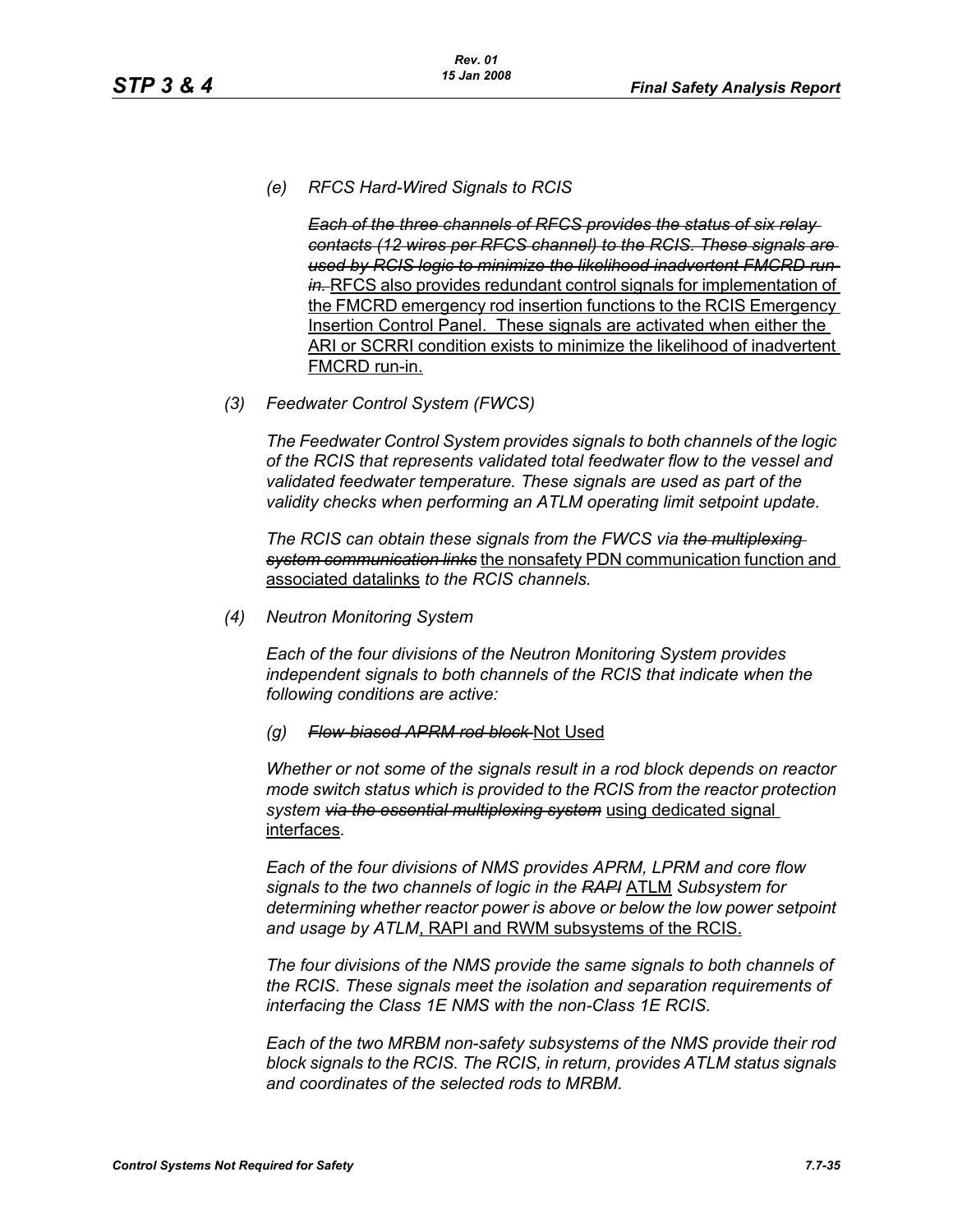## *(5) Reactor Protection System*

*Each of the four divisions of the RPS provides the RCIS two-channel system with separate isolated signals for indication of the reactor mode switch positions: SHUTDOWN, REFUEL, STARTUP and RUN.*

*The four divisions of the Reactor Protection System (RPS) each provide RCIS with two separate isolated signals for the low charging water header pressure trip switches in bypass position* and for low CRD charging header *pressure status of the CRD System*.*pressure status of the CRD System.*

*The Essential Multiplexing System provides the above signals to the RCIS with complete isolation between the safety-related system and the nonsafety- related system equipment.* The preceding signals are transmitted through isolated fiber-optic data links to RCIS. This provides complete isolation between the safety related system and the nonsafety related system equipment.

*Divisions II and III of the RPS each provide the two channels of RCIS with two separate isolated signals that indicate a scram condition. The signals remain active until the scram condition is cleared by the operator. In addition, Divisions II and III of RPS each provide the RCIS with hard-wired relay contact status to minimize the likelihood of inadvertent FMCRD run-in.* In addition, Divisions II and III of RPS each provide the RCIS Emergency Rod Insertion Control Panel with the hardwired RPS Seram Follow scram-follow signals to minimize the likelihood of inadvertent FMCRD run-in.

#### *(6) Performance Monitoring and Control System* Plant Computer Function (PCF)

*The PMCS provides the data update from the 3-D predictor function calculations associated with ATLM parameters based on actual measured values from the plant. This data is downloaded into the ATLM memory. This is to assure that rod blocks occur if the operating limits (e.g., MCPR and MLHGR) are approached. This feature allows the ATLM rod block setpoint calculation to be based on actual, measured plant conditions.*

*The RCIS provides the PMCS with control rod position information along with other RCIS status information for use in other PMCS functions and for the PMCS CRT displays related to the RCIS.*

*The RCIS gathers, time tags, stores, and transmits scram timing data to the PMCS. The PMCS utilizes rod scram timing data to evaluate scram performance of the CRD System. The PMCS provides for the capability of printing or displaying of scram time logs. The scram time data sent to the PMCS provides the capability for comparing received data from the RCIS with the specification for control rod scram timing. Included in these comparisons are the averages and trends for data collected from past rod*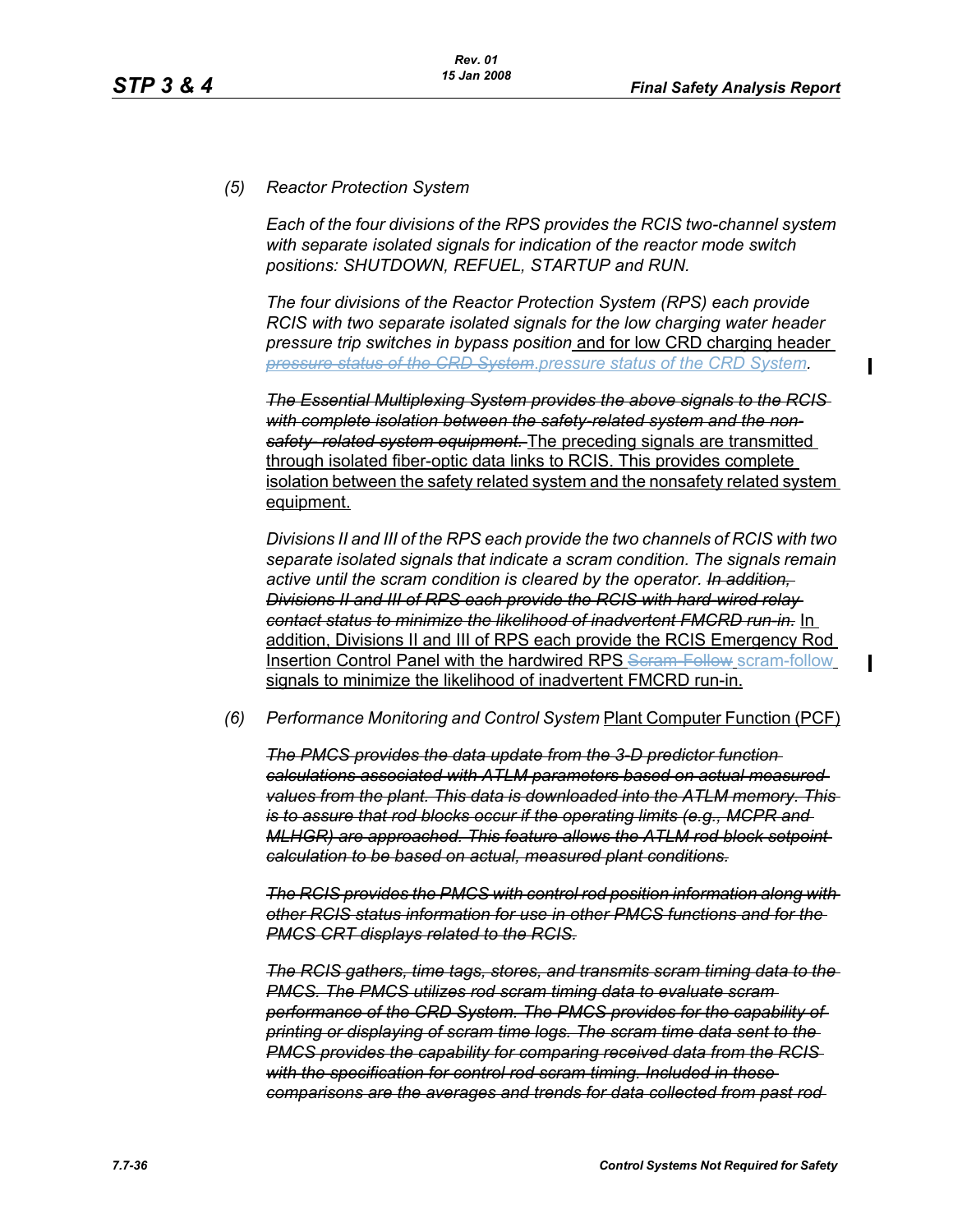*scrams or rod testing. The output for this function consists of, but is not limited to, the following type of data:*

- *(a) Scram time measurements of any selected rod or group of rods to a particular position.*
- *(b) A listing of INOPERABLE rods.*
- *(c) Statistical analysis and average calculations of insertion times.*
- *(d) List of rods which do not meet technical specification requirements.*

*In the alternate design, scram time recording and analysis functions are performed by separate panels.*

PCF includes the 3-D core monitoring function that supports the function of updating the setpoints of the ATLM. The core monitoring function calculates appropriate core thermal limits parameters, based on actual measured values from the reactor and the plant. This data is downloaded into the ATLM memory either automatically or by request from the operator. This download ensures that rod block occurs if the fuel operating thermal limits (e.g., MCPR and MLHGR) are approached. This feature allows the ATLM rod block setpoint calculation to be based on actual, measured plant conditions.

RCIS provides PCF with control rod position information, along with other FMCRD and RCIS status information, for use in other PCF applications and for PCF displays related to RCIS.

In addition, the Plant Computer Function supports the RCIS in performing the establishment of a common RRPS database and the establishment of the SCRRI Target Positions database. The PCF also supports establishing and removing substitute rod position values for control rods placed in the RCIS INOPERABLE BYPASS status.

The STRPs provide the necessary functions to gather, time-tag, store, and transmit CRD Scram timing data to the STRAP. The STRAP provides for transmission of this data to the PCF for further review, analysis and archiving.

*(7) Automatic Power Regulator (APR) System*

*The APR System provides the automatic control rod movement commands to the two channels of the RCIS when the APR System and RCIS are in the automatic mode. The APR System includes the supervisory control logic for determining when to insert, withdraw, or stop control rods. The RCIS then determines which rods to move, based of* on *the RRPS and current rods positions.* The RCIS also provides RCIS operating status information to the APR System. *The APR System is described in Subsection 7.7.1.7.*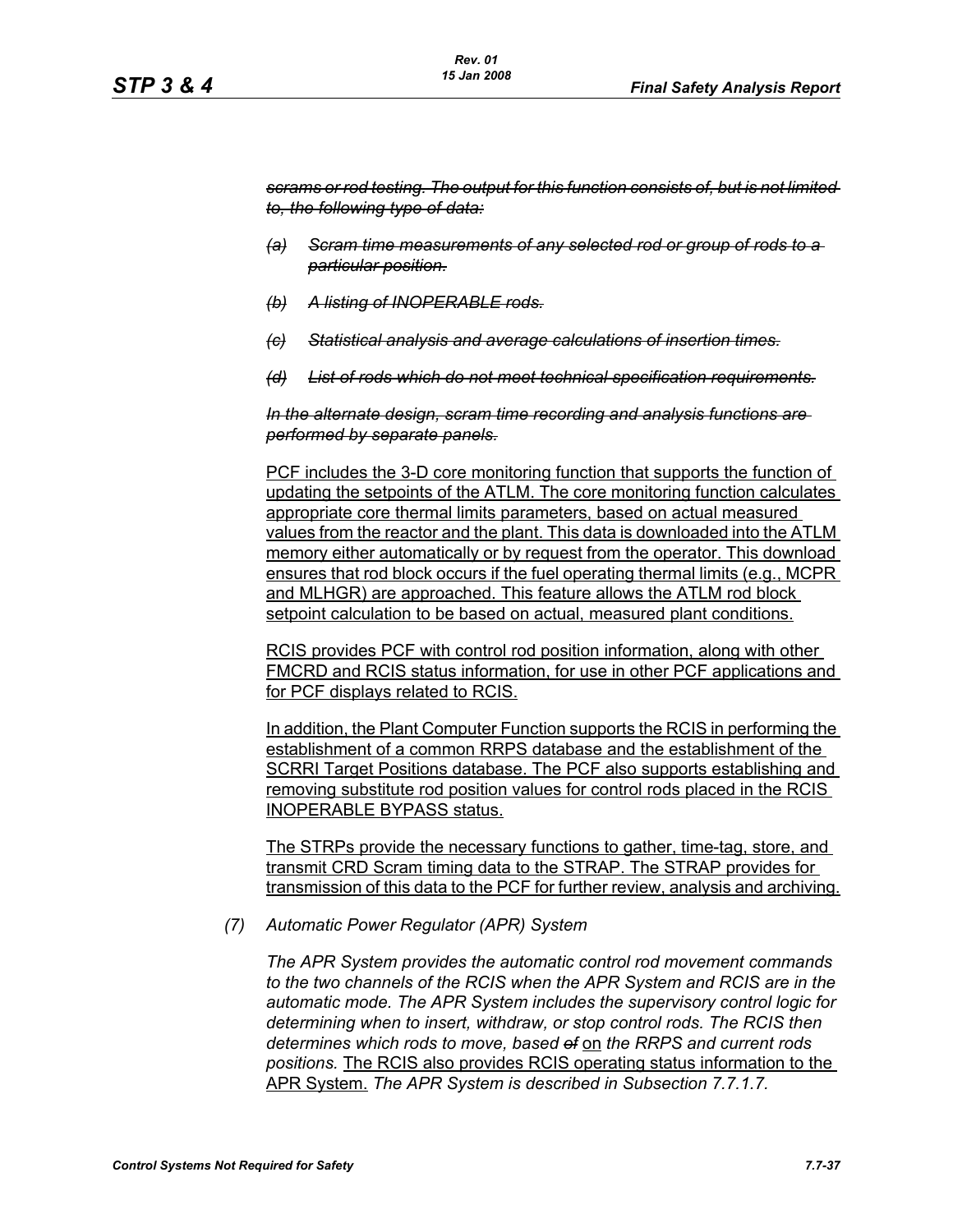# **7.7.1.2.3 Reactor Operator Information**

### STD DEP 7.7-18

- *(1) The RCIS provides for the activation of the following annunciation at the main control panel.*
	- *(a) Rod withdrawal blocks.*
	- *(b) Rod Control & Information System trouble.*
	- *(c) Low power transient zone (i.e., reactor power above but nearing the LPSP).* Rod insert block.
	- *(d) Gang misalignment.*
	- *(e) Selected control rod run-in (SCRRI).*
	- *(f) Alternate rod insertion initiated.*
	- *(g) CRD charging water header pressure low.* RWM trouble.
	- *(h) Reference rod pull sequence (RRPS) violation.*
	- *(i) ATLM trouble.*
- *(2) The RCIS provides status information indication on the RCIS dedicated operators interface on the main control panel as follows:*
	- *(a) Whether RCIS rod movement mode is automatic*, semi-automatic *or manual.*
	- *(b) Number of FMCRDs in their full-in position.* normal full-in position (based upon synchro signals).
	- *(c) Number of FMCRDs in latched full-in position.* full-in/latched full-in position (based upon position reed switch signals).
	- *(d) Number of FMCRDs in full-out position.*
	- *(e) Average percent insertion* Position *of all FMCRDs.*
	- *(f) Identification of selected gang (or selected single rod).*
	- *(g) Average percent insertion* Target position value *of selected gang (or selected single rod).*
	- *(h) Number of FMCRDs in an inoperable bypass condition.*
	- *(i) Existence of any rods withdrawal blocks.*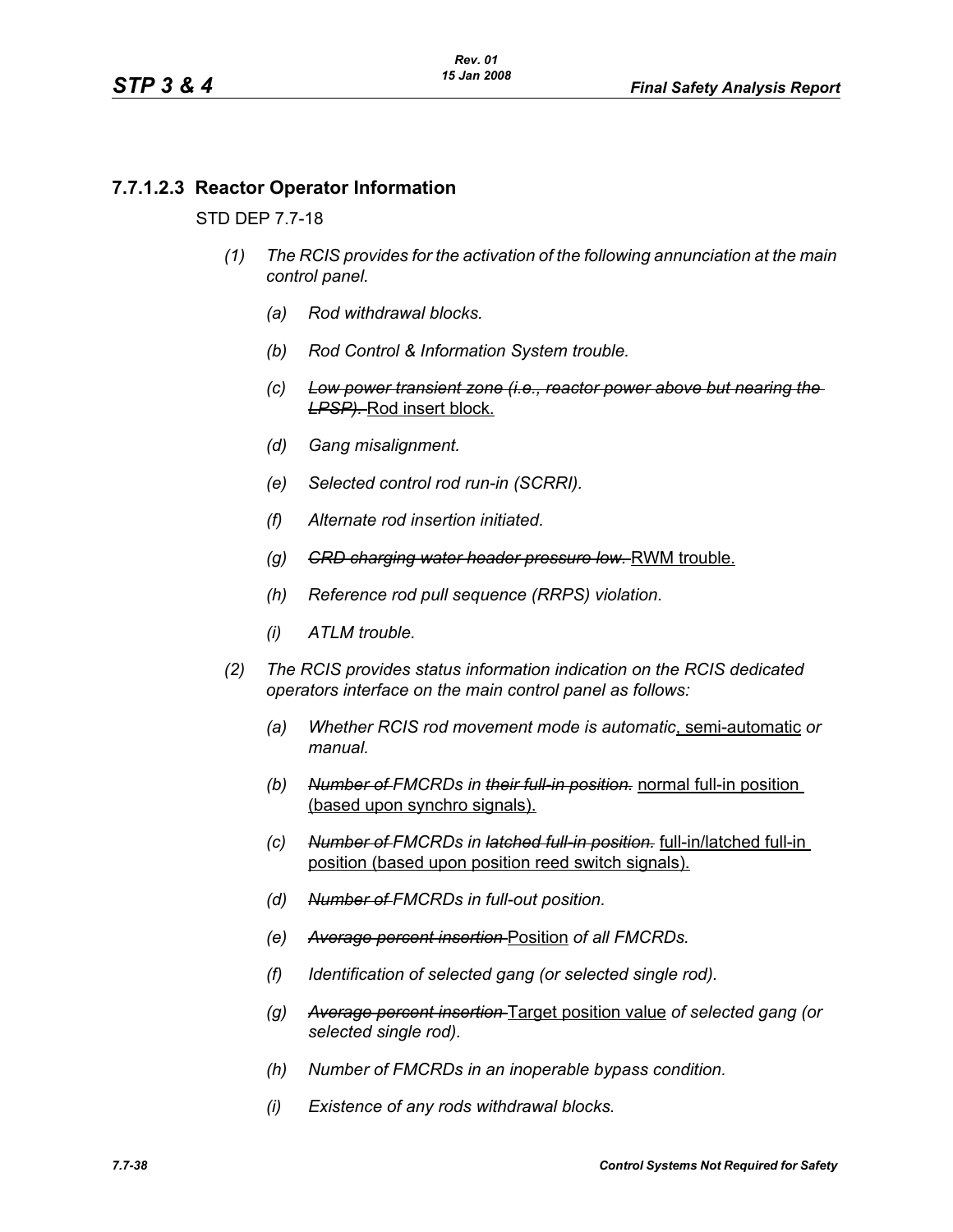- *(j) Existence of any single channel bypass of the RACCS* RAPI *and/or any subsystem within the RACCS* RCIS*.*
- *(k) Whether reactor power is above the LPSP.*
- *(l) Existence of RCIS trouble.*
- *(m) Activation of scram following function.* Whether a control rod is at the over travel out position during the coupling check test.
- *(n) Activation of the ARI function.* Whether a control rod is uncoupled during a coupling check test.
- *(o) Status of SCRRI function.* Control rods with bypassed synchros.
- *(p) Successful completion of ATLM operating limit setpoint update.* The applicable SCRRI Target Position Value for each FMCRD.
- *(q) Any control rod in* Existence of a *S/DRSRO bypass condition.*
- *(r) Activation of a rod block by MRBM condition.*
- *(3) The dedicated operators interface panel of the RCIS provides logic and operator controls, so that the operator can* and related RCIS displays, indications and associated controls provided on the main control room panel and on the RCIS cabinets and panels, allow the operator to *perform the following functions:*
	- *(a) Change the RCIS mode of operation from manual to semi-automatic or automatic rod movement modes.*
	- *(b) Manually initiate the SCRRI function.*
	- *(c) Manually initiate the two CRD test functions.* CRD Scram Test mode.
	- *(d) Request a bypass of RACCS* RAPI *channel A or B (normal position: no bypass).*
	- *(e) Request a bypass of ATLM or RWM channel A or B. (Normal positions are not bypassed.)*
	- *(f) Request an ATLM operating limit setpoint update be performed.*
	- *(g) Perform a reset of any RCIS* abnormal condition*.*
	- *(h) Manually initiate CRD brake test, CRD coupling check and CRD step* double notch *test functions.*
- *NOTE: Interlock logic may prevent certain combinations of bypasses from being activated even though the above bypass controls have been activated.*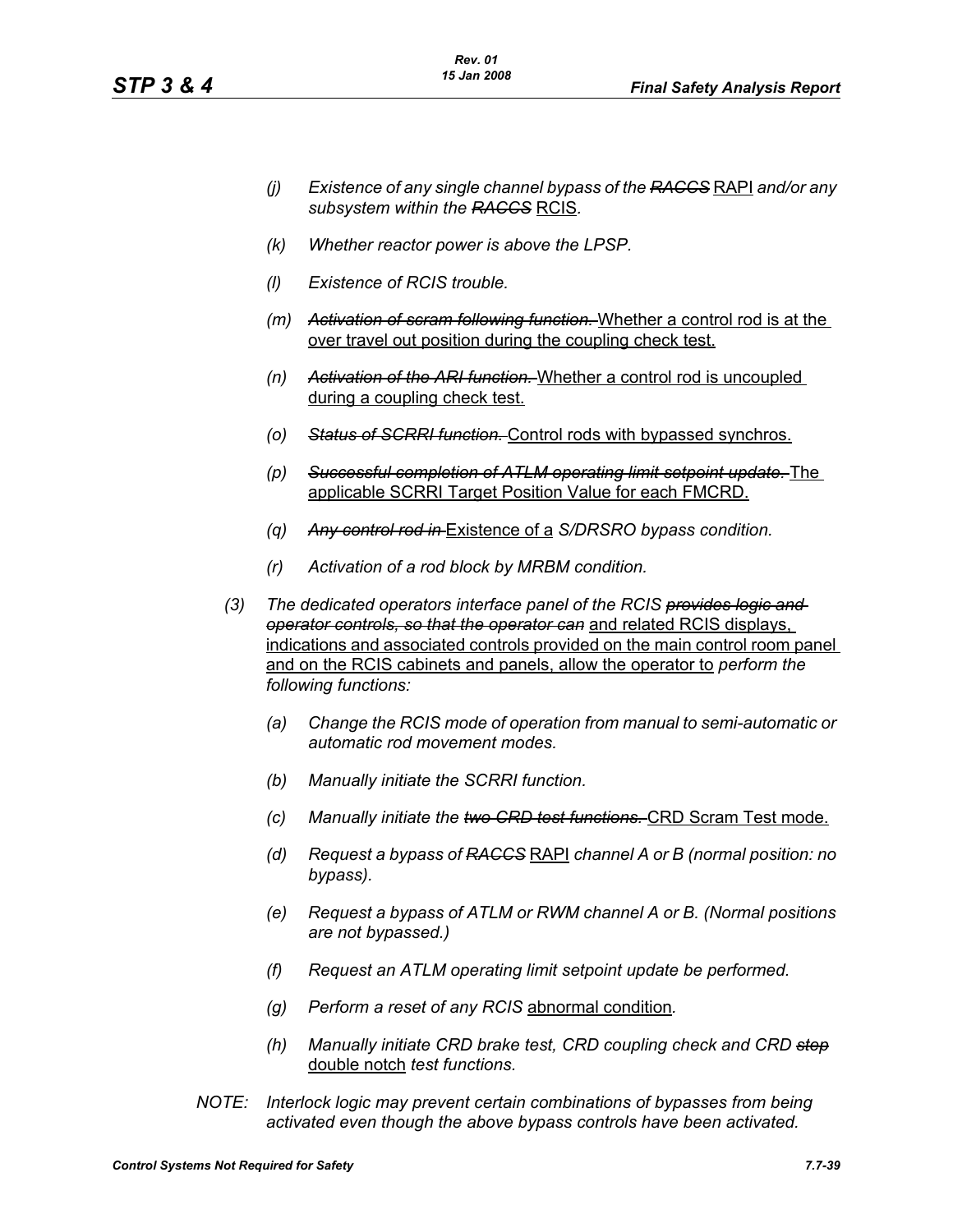*(4) The CRT displays, which are part of the PMCS, provide information to the operator on demand.* Main control room panel equipment other than the RCIS dedicated operator interface provides for display of the following RCIS related information for the operator.

#### *The following status and controls are available through the CRTs:*

- *(a) RCIS rod movement status (automatic/semi-automatic/manual).*
- *(b) Position of all rods, based on synchro signals.*
- *(c) Selected gang (or selected single rod). plus the four LPRM readings of the closest LPRM strings to the selected gang or selected single rod. If the closest LPRM reading at a given level is inoperable, as determined by the Neutron Monitoring System LPRM status information, an INOP status is displayed instead of actual LPRM reading*

#### *Identification of: (d through v)*

- *(d) All rods in rod* Rod *withdrawal block condition.*
- *(e) BYPASSED or INOPERABLE control rods.* Control rods that have been placed in the INOPERABLE bypass condition.
- *(f) Control rods with bypassed synchros.* Scram following function status.
- *(g) Control rods that separation has been detected.*
- *(h) Control rods full-in status.*
- *(i) Control rods in latched full-in status.* full-in/latched full-in position status (based upon position reed switch signals).
- *(j) Control rods in overtravel-out status.* ARI function status.
- *(k) Control rods full-out status.*
- *(l) Control rods in overtravel-out status.* SCRRI function status.
- *(m) Control rods for which uncoupled condition has been detected.* ATLM operating limit setpoint update status.
- *(n) Control rods for which drift condition has been detected.*
- *(o) Control rods for which abnormal movement (other than drift) has been detected.*
- *(p) Control rods that are SCRRI selected control rods.* Not Used
- *(q) Control rods that can be inserted.* Not Used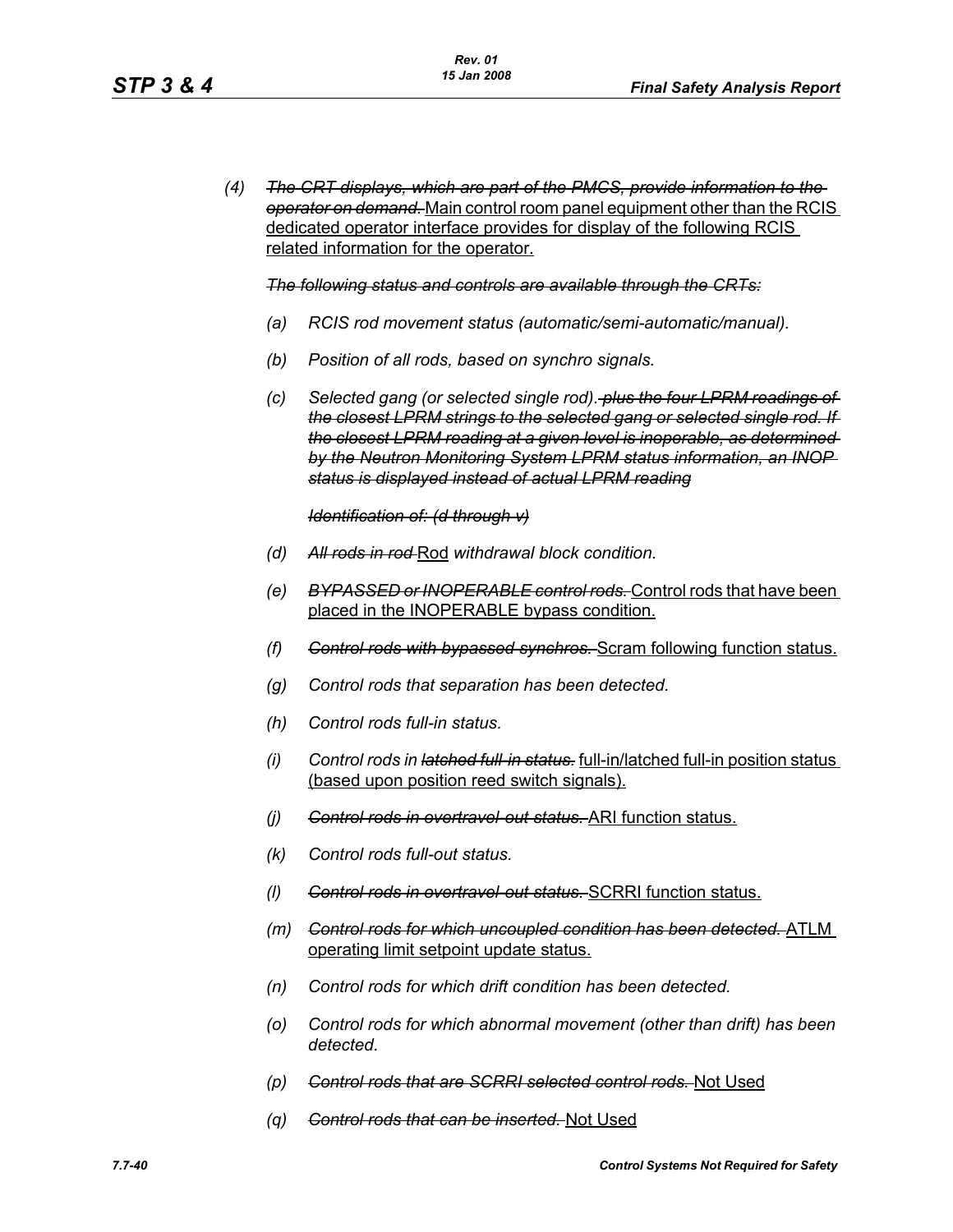- *(r) Control rods that can be withdrawn.* Not Used
- *(s) All RCIS bypasses in effect.*
- *(t) All detected conditions that have resulted in an RCIS trouble alarm being activated, when applicable.*
- *(u) All detected conditions that have resulted in rod withdrawal block conditions being active, when applicable.*
- **Obtain ATLM operating limit setpoint update, when requested.**

## **7.7.1.2.4 Test and Maintenance**

## STD DEP 7.7-19

*The RCIS equipment is designed with online testing capabilities. The system can be maintained on line while repairs or replacement of hardware take place without causing any abnormal upset condition.*

*The system has been designed so that removal or repair of modules or cards can be performed without the use of special tools* except for the combined inverter controller/stepping motor driver module equipment in the FMDCs. Because of the weight of these modules a special lifter tool is provided for the safe removal and replacement of these heavy modules*.*

#### **7.7.1.3 Recirculation Flow Control System—Instrumentation and Controls**

STD DEP 7.7-20

STD DEP  $\frac{11}{2}$  12 1 8.3-1

STD DEP 9.5-3

*(1) Identification*

*The RFC System consists of three redundant process controllers, adjustable speed drives (ASDs), switches, sensors, and alarm devices provided for operational manipulation of the ten reactor internal pumps (RIPs) and the surveillance of associated equipment. Recirculation flow control is achieved either by manual operation or by automatic operation if the power level is above 70% of rated. The reactor internal pumps can be driven to operate anywhere between 30% to 100% of rated speed with the variable voltage, variable frequency power source supplied by the ASDs. 30% rated speed corresponds to the minimum operating speed to be used during initial pump startups. The instrument electrical diagram (IED) is provided in Figure 7.7-5 and the interlock block diagram (IBD) is provided in Figure 7.7-7.*

Ι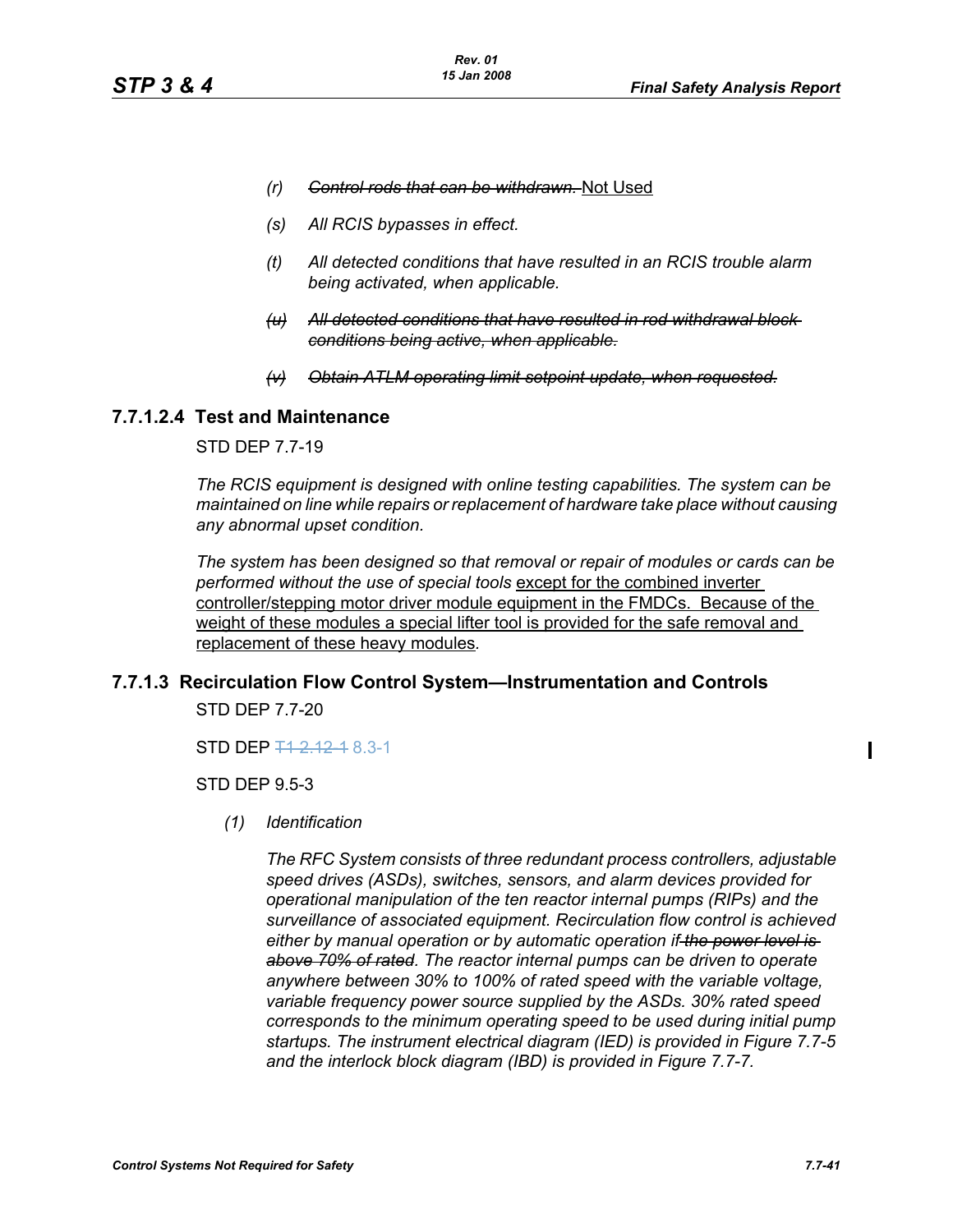# *(2) Normal Operation*

*Reactor recirculation flow is varied by modulating the recirculation internal pump speeds through the voltage and frequency modulation of the adjustable speed drive output. By properly controlling the operating speed of the RIPs, the recirculation system can automatically change the reactor power level.*

*Control of core flow is such that, at various control rod patterns, different power level changes can be automatically accommodated. For a rod pattern where rated power accompanies 100% flow, power can be reduced to 70% of full power by full automatic or manual flow variation. At other rod patterns, automatic or manual power control is possible over a range of approximately 30% from the maximum operating power level for that rod pattern. Below 70% power level, only manual control of power (i.e., by means of manual flow setpoint control) is available* approximately 25% reactor power the speed of all RIPs is normally maintained at the normal minimum operating speed (in either manual or automatic speed control mode).

*An increase in recirculation flow temporarily reduces the void content of the moderator by increasing the flow of coolant through the core. The additional neutron moderation increases reactivity of the core, which causes reactor power level to increase. The increased steam generation rate increases the steam volume in the core with a consequent negative reactivity effect, and a new (higher) steady-state power level is established. When recirculation flow is reduced, the power level is reduced in the reverse manner. The RFC System, operating in conjunction with the main turbine pressure regulator control, provides fully automatic load following.* the Automatic Power Regulator System (APR), the Steam Bypass and Pressure Control System (SB&PC) and the main Turbine Electro-Hydraulic Control System (EHC) provides for fully automatic load following operation.

*The RFC System is designed to allow both automatic and manual operation. In the automatic mode, either total automatic or semi-automatic operation is possible. Fully automatic, called "Master Auto" mode, refers to the automatic load following (ALF) operation in which the master controller receives a load demand error signal from the main turbine pressure regulator* APR*. The load demand error signal is then applied to a cascade of lead/lag and proportionalintegral (PI) dynamic elements in the master controller to generate a flow demand signal for balancing out the load demand error to zero. The flow demand signal is forwarded to the flow controller for comparing with the sensed core flow. The resulting flow demand error is used to generate a suitable gang speed demand to the ASDs. The speed demand to the individual ASDs causes adjustment of RIP motor power input, which changes the operating speed of the RIP and, hence, core flow and core power. This process continues until both the errors existing at the input of the flow controller and master controller are driven to zero. Fully automatic control is provided by the master controller when in the automatic mode. The flow*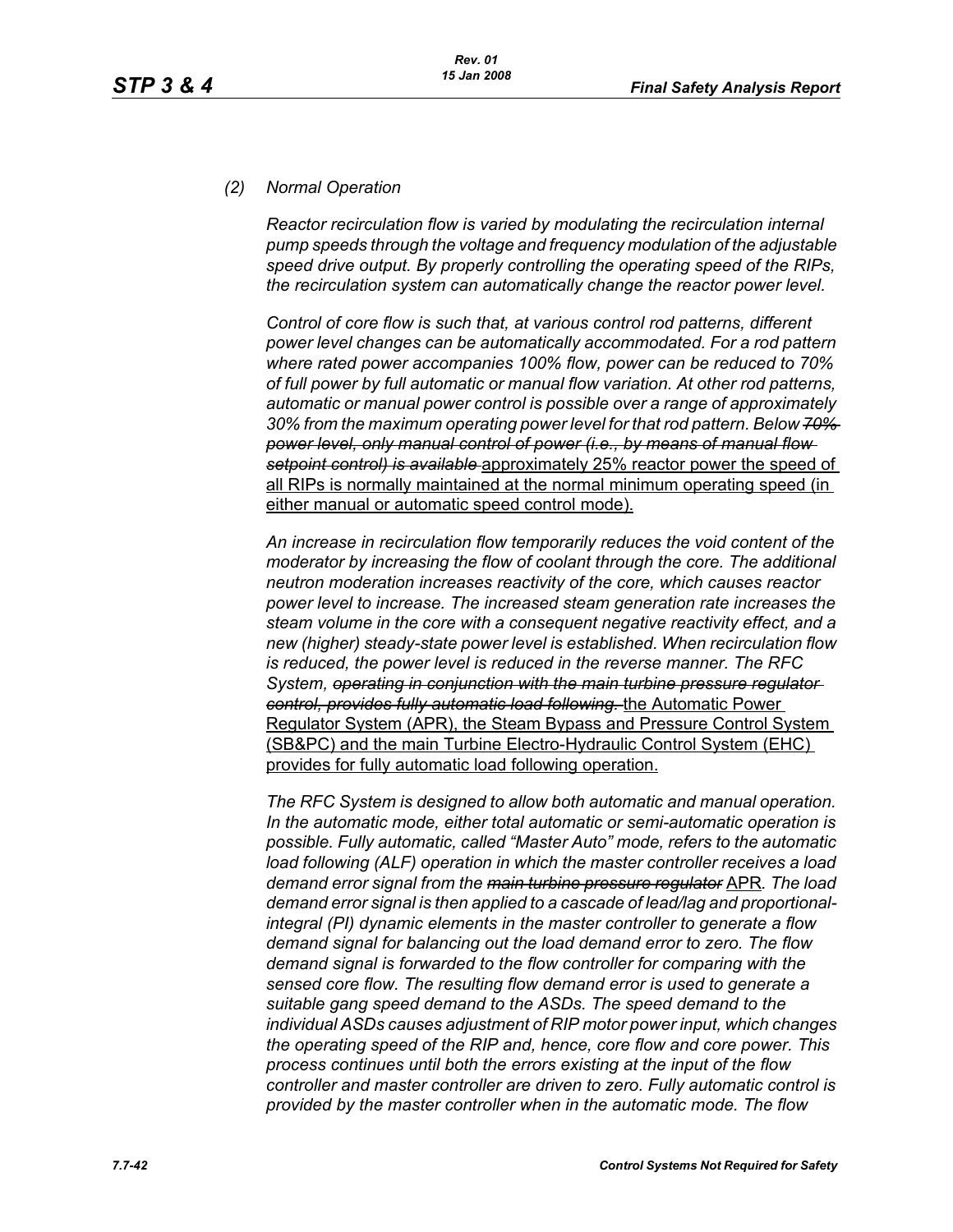*controller can remain in automatic even though the master controller is in manual.*

*The reactor power change resulting from the change in recirculation flow causes the pressure regulator to reposition the turbine control valves. If the original demand signal was a load/speed error signal, the turbine responds to the change in reactor power level by adjusting the control valves, and hence its power output, until the load/speed error signal is reduced to zero.*

*In the semi-automatic* core flow *mode, the operator sets the total core flow demand and the RFC System responds to maintain a constant core flow. Core flow control is achieved by comparing the core flow feedback, which is calculated from the core plate differential pressure signals, with the operatorsupplied core flow setpoint.*

*(7) Recirculation Pump Trip (RPT)*

*In the event of either (a) turbine trip or generator load rejection when reactor power is above a predetermined level (EOC RPT), (b) reactor pressure exceeds the high dome pressure trip setpoint, or (c) reactor water level drops*  below the Level 3 setpoint, the RPT logic will automatically trip off a group of *four RIPs. The group of the RIPs being tripped is the same group which derives its power source directly from the 6.9* 13.8 *kV buses (i.e., the group not having the M-G set interface).*

*The three inputs required to determine the preceding three RPT conditions are provided by the Reactor Protection System, the Feedwater Control System, and the Steam Bypass and Pressure Control System. These inputs consist of three sets of discrete signals for each of the end-of-cycle (EOC), high pressure and low level (Level 3) trip conditions. Each set represents the status of four channel outputs. A two-out-of-four logic is used by the RFC System to confirm the validity of the EOC trip condition. Two-out-of-three logic is used for the high pressure and Level 3 trip conditions. Any one of the three trip conditions can initiate a RPT. All switching logics are performed by the triplicate RFC controller. RPT is implemented by tripping the gate-turn-off (GTO) inverters in the adjustable speed drives.*

- *(8) Equipments* Equipment
	- *(c) Adjustable Speed Drives (ASDs)*

*Each ASD consists of (1) an AC-to-DC rectifier section* circuitry; *(2) a solid state, variable frequency DC-to-AC inverter section* circuitry*, which includes gate-turn- off thyristers* provides the required circuitry *for implementation of the RPT function; (3) a control and regulation section; and (4) measurement and protection circuits.*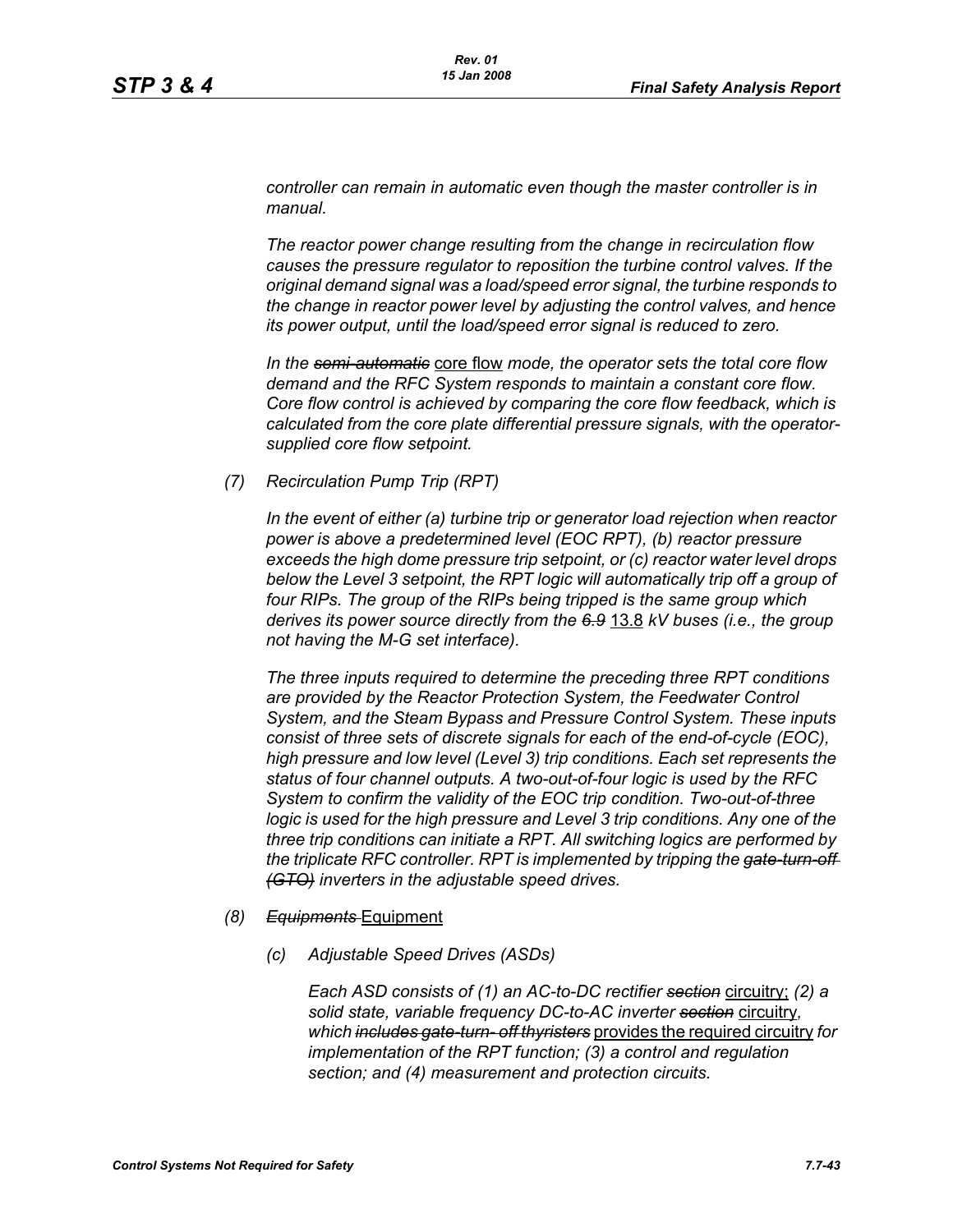$\mathbf I$ 

## *(d) Fault-Tolerant Digital Controller*

*The FTDC performs many functions. It reads and validates inputs off the Non-Essential Multiplexing System (NEMS)* Plant Data network PDN *interface once every sampling period. It performs the specific recirculation flow control calculations and processes the pertinent alarm and interlock functions, then updates all RFC System outputs to the NEMS* PDN*. To prevent computational divergence among the three processing channels, each channel performs a comparison check of its calculated results with the other two redundant channels.*

*The internal FTDC architecture features three multiplexing (MUX)* redundant *interfacing units for communication between the NEMS* PDN *and the FTDC processing channels, and fiber optic communication links for interprocessor and channel communication, and for communication with the technician interface unit (TIU).*

*(e) Recirculation Flow Control System Algorithms*

*A function generator converts the speed demand output to frequency demand for the ASDs. A rate limiter on the output of the function generator limits the rate of change in speed demand to 1.5* +5*%/s for increasing speed changes and 5* -5*%/s for decreasing speed changes during normal operation. This prevents rapid changes in pump speed as a result of multiple processing channel failure.*

In the ALF mode, the master controller receives a load demand error *signal from the Steam Bypass and Pressure Control (SB&PC)* APR *System in response to any combination of local operator load setpoint inputs, automatic generation control inputs, or grid load changes indicated by grid frequency variation.*

#### *(11) Operational Considerations*

*The FTDC, which commands RIP speed changes, is located in the main control room. Provisions are made to allow either automatic or manual operation for each control loop (master, flow and speed). All transfers between the manual and automatic operations are designed to be bumpless. RFCS control modes, as well as setpoint changes, can be initiated by either the operator or by the PMCS* APR*, depending on whether the "local" or the "auto" system control has been selected.*

*(12) Reactor Operator Information*

*Control room indications include both dedicated displays and on-demand displays from the Process Monitoring and Control System. These indications include the digital recirculation flow controller process variables, the recirculation pump speed and POWER SUPPLY operating status, and the*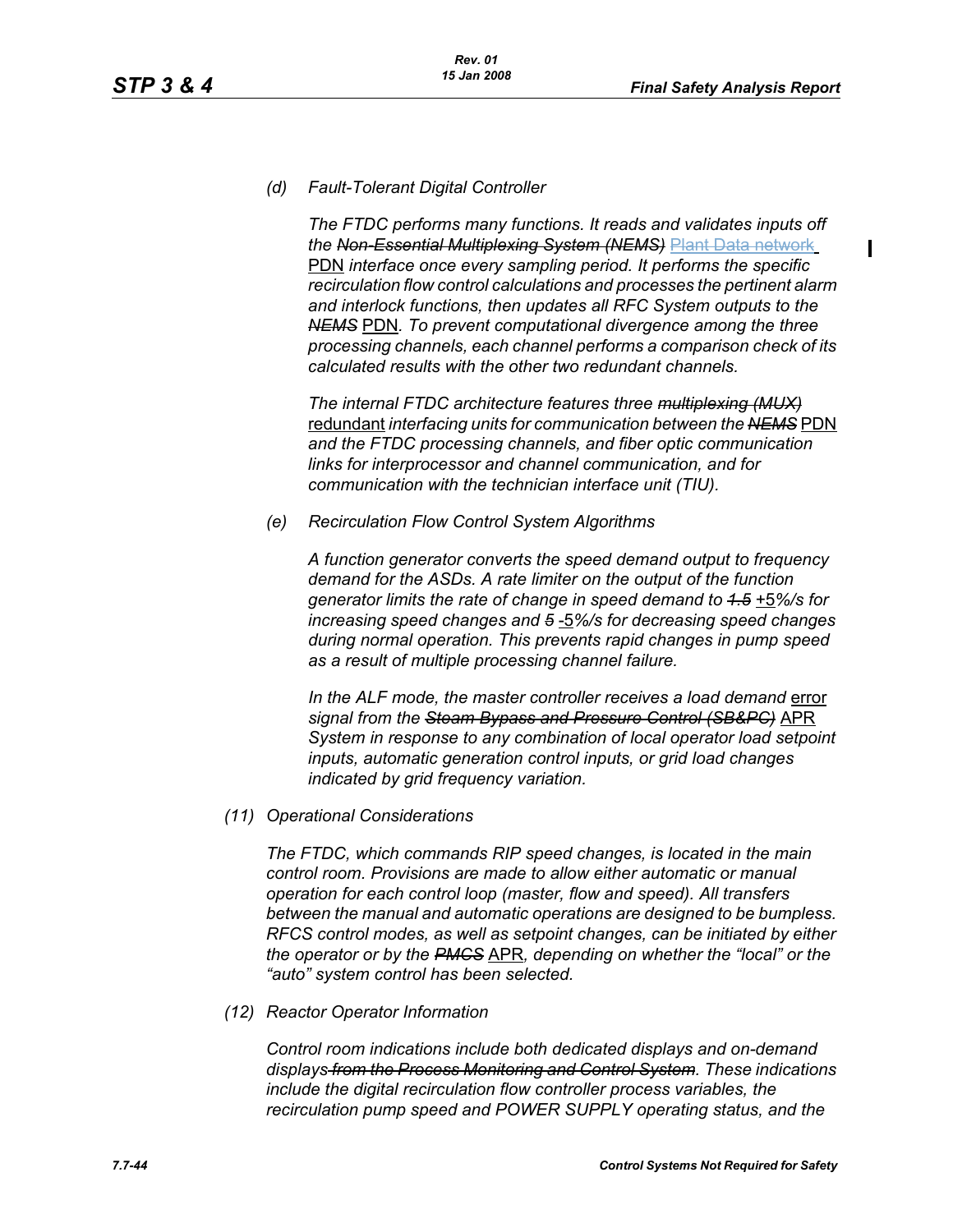*core flow measurement system outputs. Also, indicating lights are provided to indicate the control system configuration and the trip function status.*

## **7.7.1.4 Feedwater Control System—Instrumentation and Controls**

STD DEP T1 3.4-1

## STD DEP 7.7-21

*(5) Reactor Vessel Water Level Measurement* 

*Reactor vessel narrow range water level is measured by three identical, independent sensing systems which are a part of the Nuclear Boiler System (NBS). For each level measurement channel, a differential pressure transmitter senses the difference between the pressure caused by a constant reference column of water and the pressure caused by the variable height of water in the reactor vessel. The differential pressure transmitter is installed on lines which are part of the Nuclear Boiler System (Subsection 7.7.1.1). The FWCS FTDCs will determine one validated narrow range level signal using the three level measurements, received from NBS via the Non-Essential Multiplexing System (NEMS), as inputs to a signal validation algorithm. The validated narrow range water level is indicated on the main control panel and continuously recorded in the main control room.*

*(6) Steam Flow Measurement*

*The steam flow in each of four main steamlines is sensed at the reactor pressure vessel nozzle venturis. Two transmitters per steamline sense the venturi differential pressure and send these signals to the FTDCs via the NEMS. The NEMS signal conditioning algorithms take the square root of the venturi differential pressures and provide steam flow rate signals to the FTDCs for validation into one steam flow measurement per line. These validated measurements are summed in the FTDCs to give the total steam flow rate out of the vessel. The total steam flow rate is indicated on the main control panel and recorded in the main control room.*

*(7) Feedwater Flow Measurement*

*Feedwater flow is sensed at a single flow element in each of the two feedwater lines. Two* Three *transmitters per feedwater line sense the differential pressure and send these signals to the FTDCs via the NEMS. The NEMS signal conditioning algorithms take the square root of the differential pressure and provide feedwater flow rate signals to the FTDCs for validation into one feedwater flow measurement per line. These validated measurements are summed in the FTDCs to give the total feedwater flow rate into the vessel. The total feedwater flow rate is indicated on the main control panel and recorded in the main control room.*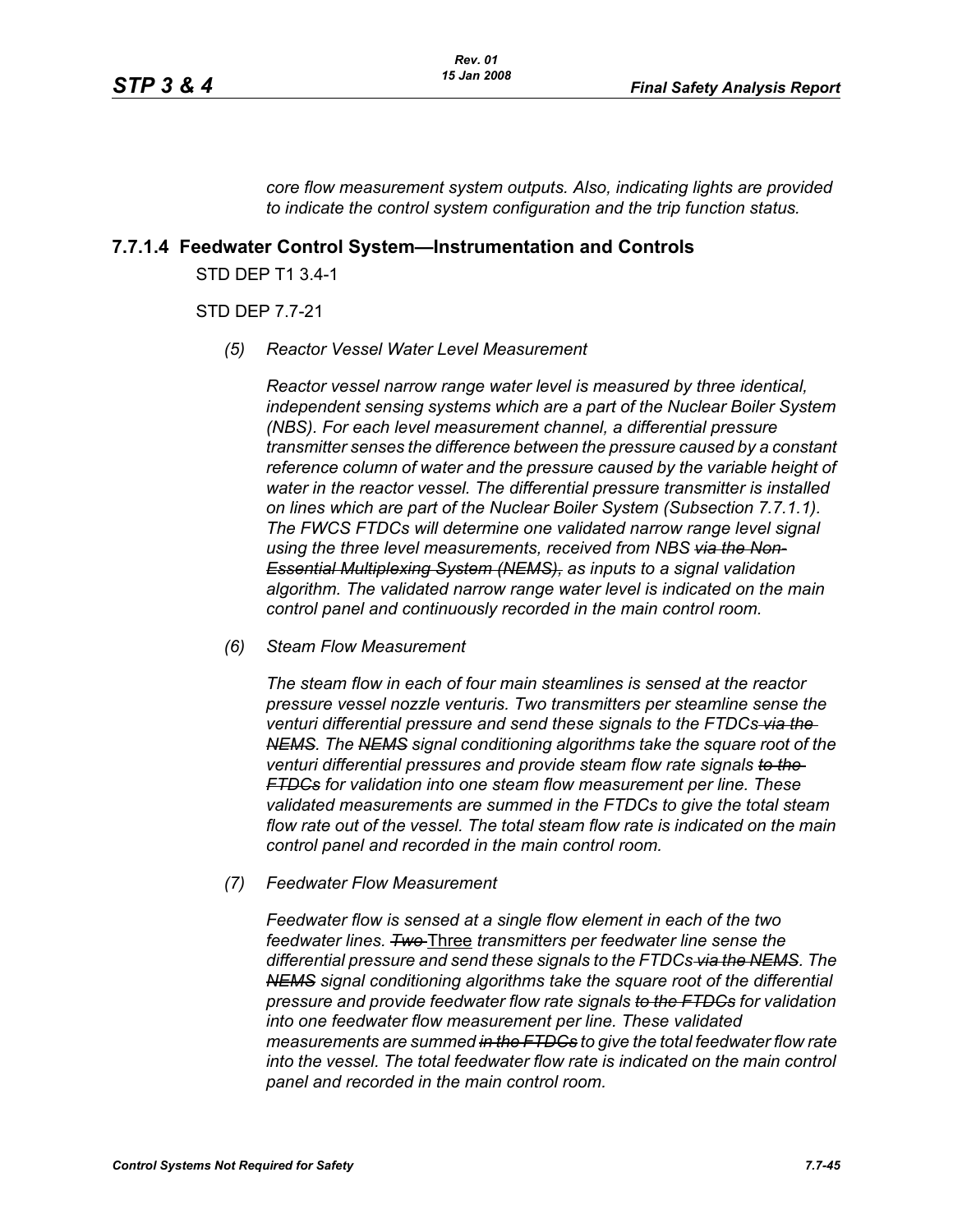*Feedpump suction flow is sensed at a single flow element upstream of each feedpump. The suction line flow element differential pressure is sensed by a single transmitter* three transmitters *and sent to the FTDCs via the NEMS. The NEMS signal conditioning algorithms take the square root of the differential pressure and provide the suction flow rate measurements to the FTDCs. The feedpump suction flow rate is compared to the demand flow for that pump, and the resulting error is used to adjust the actuator in the direction necessary to reduce that error. Feedpump speed change via adjustable speed drives and low flow control valve position control are the flow adjustment techniques involved.*

*(8) Feedwater/Level Control*

*Each FTDC will execute the control software for all three of the control modes. Actuator demands from the triply redundant FTDCs will be sent over the NEMS to field voters which will determine a single demand to be sent to each actuator. Each feedpump speed or control valve demand may be controlled either automatically by the control algorithms in the FTDCs or else manually from the main control panel through the FTDCs.*

*(9) Interlocks*

*The level control system also provides interlocks and control functions to other systems. When the reactor water level reaches the Level 8 trip setpoint, the FWCS simultaneously annunciates a control room alarm, sends a trip signal to the Turbine Control System to trip the turbine generator, and sends trip signals to the Condensate, Feedwater and Condensate Air Extraction (CF&CAE) System to trip all feed pumps and to close the main feedwater discharge valves and feedpump bypass valves. This interlock is enacted to protect the turbine from damage from high moisture content in the steam caused by excessive carryover while preventing water level from rising any higher. This interlock also prevents overpressurization of the vessel by isolating the condensate pumps from the vessel* and it is implemented by an independent FTDC from the FTDC that performs level control function*.*

*(10) Feedwater Flow Control*

*Feedwater flow is delivered to the reactor vessel through a combination of three adjustable speed motor-driven feedpumps which are arranged in parallel. During planned operation, the feedpump speed demand signal from the FTDCs is sent to a field voter which sends a single demand signal to the feed pump speed control systems. Each adjustable speed drive can also be controlled by its manual/automatic transfer station which is part of the Feedwater and Condensate System. A low flow control valve (LFCV) is also provided in parallel to a common discharge line from the feedpumps. During low flow operation, the LFCV demand signal from the FTDCs are sent to a field voter which sends a single demand signal to the LFCV control system.*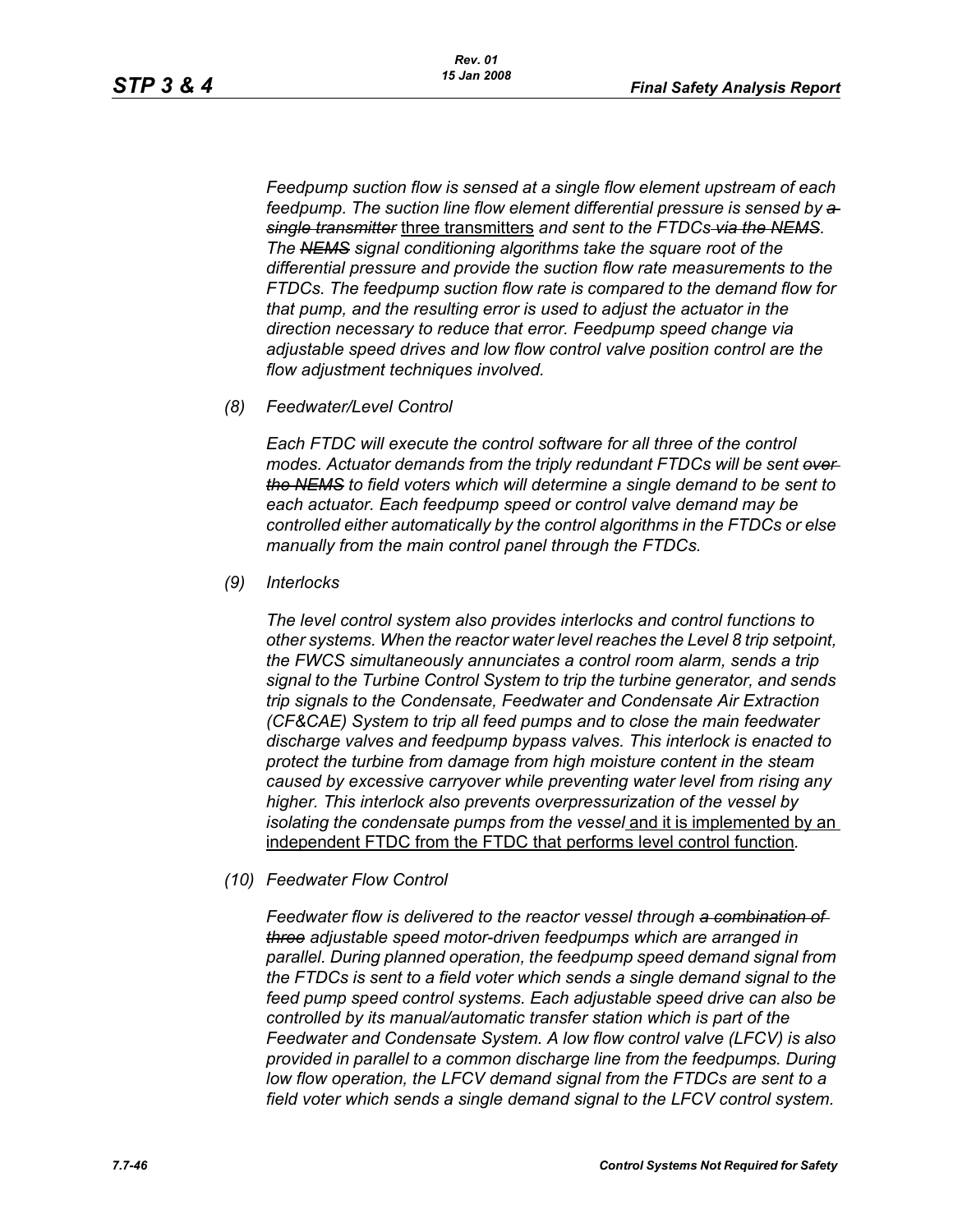*The LFCV can also be controlled by the manual/automatic transfer station which is part of the feedwater and condensate system.*

## **7.7.1.5** *Process Computer System (PCS)* **Plant Computer Functions (PCF) — Instrumentation and Controls**

STD DEP T1 3.4-1

STD DEP 7.7-22

STD DEP Admin

*(1) System Identification*

*The PCS includes* PCF include *two subsystems, the Performance Monitoring and Control Subsystem (PMCS) and the Power Generation Control Subsystem (PGCS). Between them, the two subsystems perform the process monitoring and control and the calculations that are necessary for the effective evaluation of normal and emergency power plant operation. The PCS is* PCF are *designed for high reliability utilizing redundant, network combined processing equipment which is capable of processing data, servicing subsystems, providing supervisory control over digital control systems and presenting data to the user.*

*The purpose of the PCS* PCF *is to increase the efficiency of plant performance by:*

- *(a) performing the functions and calculations defined as being necessary for the effective evaluation of nuclear power plant operation;*
- *(c) Providing a permanent record and historical perspective for plant operating activities and abnormal events* via the historian function*;*

*The calculations performed by the process plant computer include process validation and conversion, combination of points, nuclear system supply performance calculations, and balance-of-plant performance calculations.*

*(2) Classification*

*The Process Computer System (PCS) is* Plant Computer Functions (PCF) are *classified as a non-safety-related* nonsafety-related *system and has no safety-related design basis. However, it is designed so that the functional capabilities of safety-related systems are not affected by it.*

*(3) Power Sources*

*The power for the PCS is* PCF are *supplied from two vital ac power supplies. These are redundant, uninterruptible non-Class 1E 120 Vac power supplies. No single power failure will cause the loss of any PCS* PCF *function.*

 $\mathbf I$ 

 $\blacksquare$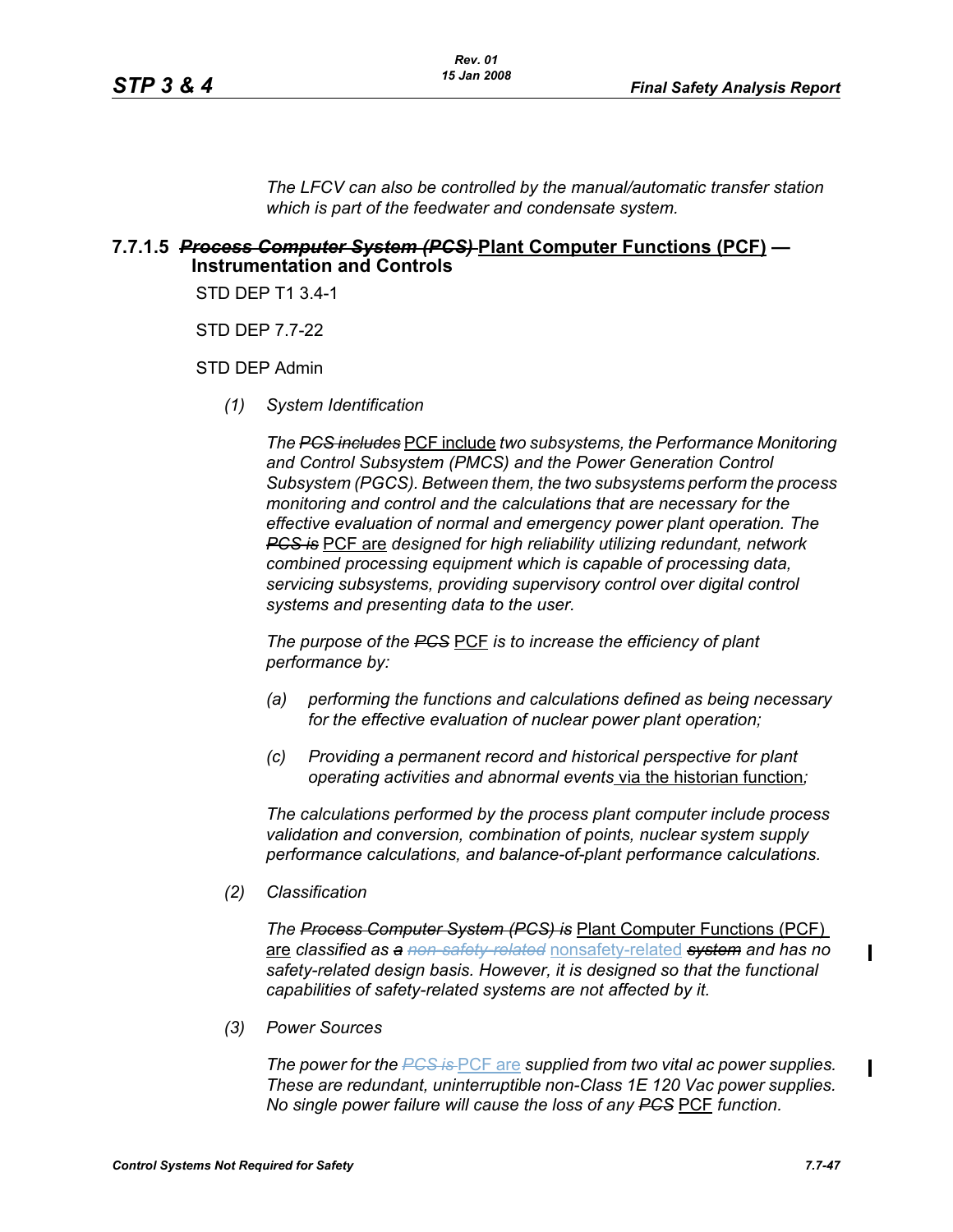*(4) Equipment*

*The PCS is* PCF are *composed of the following features and components:*

- *(a) The central processing units, which perform various calculations, make necessary interpretations and provide for general input/output device control between I/O devices and memory.*
- *(5) Testability*

*The PCS has* PCF have *self-checking provisions. It performs* They perform *diagnostic checks to determine the operability of certain portions of the system hardware and performs internal programming checks to verify that input signals and selected program computations are either within specific limits or within reasonable bounds.*

*(7) NSS Performance Calculation Programs*

*The NSS programs provide the reactor core performance information. The functions performed are as follows:*

- *(c) After* When an ATLM setpoint update is requested and after *calculating the power distribution within the core, the computer* sends data to the ATLM of the RCIS on the calculated fuel thermal operating limits and corresponding initial LPRM values. The ATLM monitors LPRM, ARRM, control rod position, and other plant readings (refer to 7.7.1.2.1 Control Rod Drive Control System Interfaces) and issues rod block signals to prevent violation of the fuel thermal operating limits. *uses appropriate reactor operating limit criteria to establish alarm trip settings (ATS) for each LPRM channel. These settings are expressed as maximum acceptable LPRM values to which the actual scanned LPRM readings are compared. The scanned LPRM, when exceeding the ATS, will sound an alarm and thereby assist the operator to maintain core operation within permissible thermal limits established by the prescribed maximum fuel rod power density and minimum critical power ratio criteria. LPRM calibration constants are periodically calculated.*
- *(e) Each LPRM reading is scanned at an appropriate rate and, together with* data from PCF downloaded to the ATLM, *appropriate computational methods, provides nearly* the ATLM provides nearly *continuous reevaluation of core thermal limits with subsequent modification to the LPRM ATS based on the new reactor operating level. The range of surveillance and the rapidity with which the computer responds to the reactor changes permit more rapid power maneuvering with the assurance that thermal operating limits will not be exceeded.*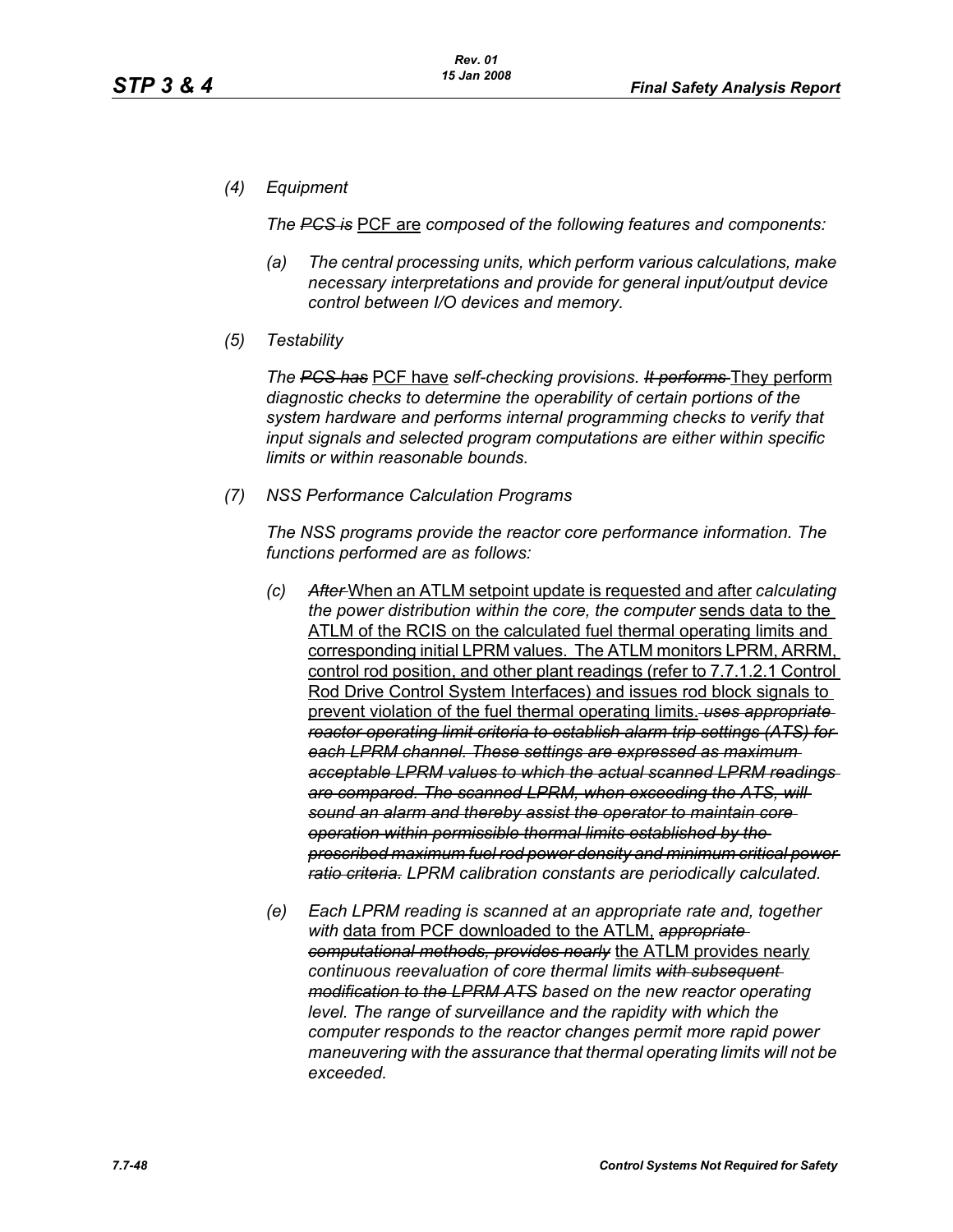# **7.7.1.5.1 Performance Monitoring and Control Subsystem**

STD DEP 7.7-22

STD DEP 7.7-23

STD DEP Admin

*NSS Performance Module — The NSS performance module provides the reactor core performance information. The calculations performed are as follows:*

- After-When an Automatic Thermal Limit Monitor (ATLM) setpoint update is requested and after *calculating the power distribution within the core, the computer*  sends data to the ATLM of the RCIS on the calculated fuel thermal operating limits and corresponding initial LPRM values. The ATLM monitors LPRM, APRM, control rod position, and other plant readings (see 7.7.1.2.1 Control Rod Drive Control System Interfaces) and issues rod block signals to prevent violation of the fuel thermal operating limits. *uses appropriate reactor operating limit criteria to establish alarm trip settings for each LPRM channel. These settings are expressed as maximum acceptable LPRM values to which the actual scanned LPRM readings are compared. The scanned LPRM, when exceeding the alarm trip settings, will sound an alarm and thereby assist the operator to maintain core operation within permissible thermal limits established by the prescribed maximum fuel rod power density and minimum critical power ratio criteria. LPRM calibration constants are periodically calculated.*
- *Each LPRM is scanned at an appropriate rate and, together with* the ATLM function, *appropriate computational methods, provides nearly continuous reevaluation of core thermal limits with subsequent modification to the LPRM alarm trip settings based on the new reactor operating level. The range of surveillance and the rapidity with which the computer responds to the reactor changes permit more rapid power maneuvering with the assurance that thermal operating limits will not be exceeded.*
- *Flux level and position data from the automatic fixed in-core probe (AFIP)* traversing incore probe (ATIP) *equipment are read into the computer. The computer evaluates the data and determines gain adjustment factors by which the LPRM amplifier gains can be altered to compensate for exposure-induced sensitivity loss. The LPRM amplifier gains are not to be physically altered except immediately prior to a whole core calibration using the AFIP* ATIP *system. The gain adjustment factor computations help to indicate to the operator when such a calibration procedure is necessary.*

Point Log and Alarm Module

*Analog Variable Alarms—The processor is capable of checking each analog input variable against two types of limits for alarming purposes:*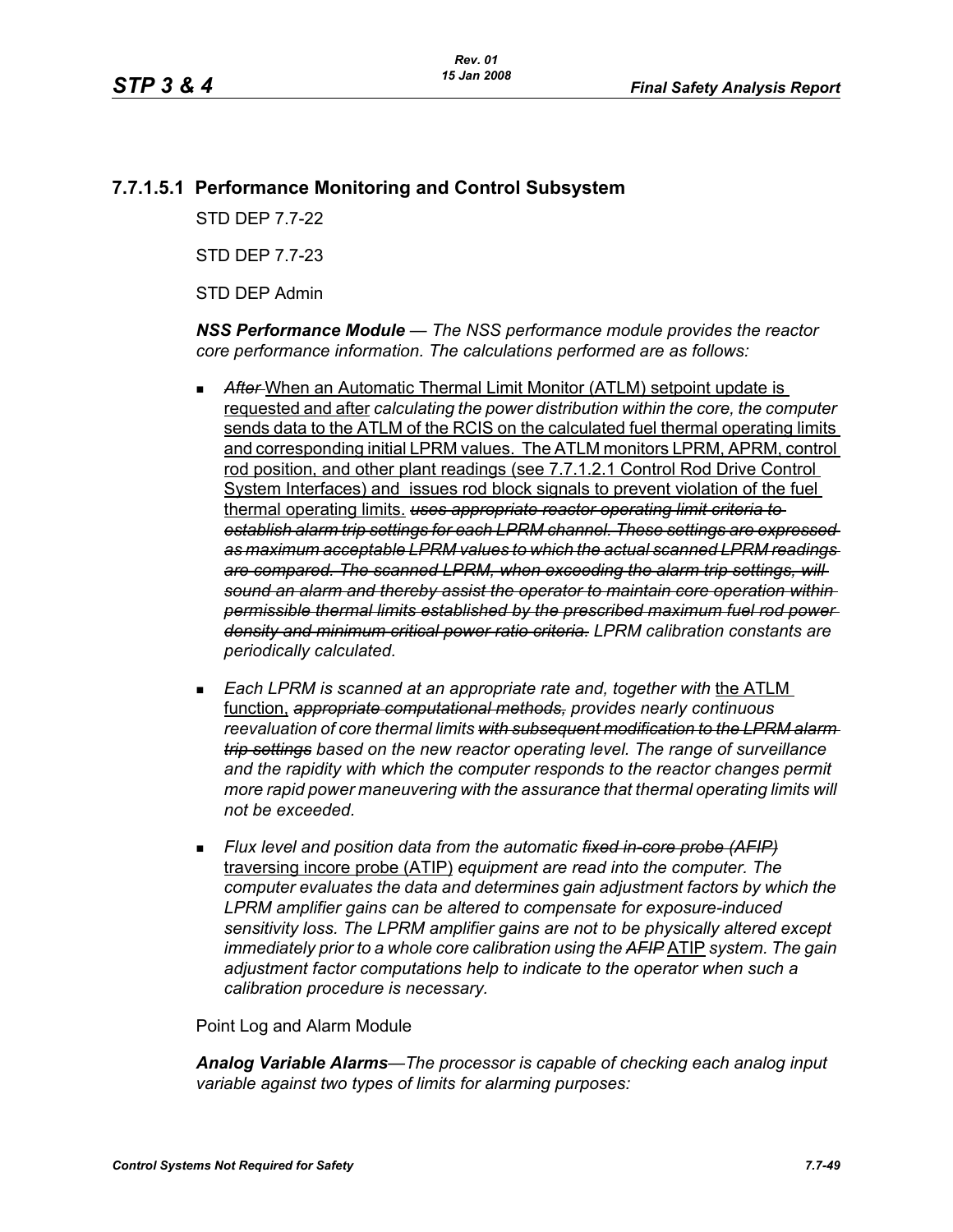$\blacksquare$ 

 $\mathbf I$ 

*The alarming sequence consists of an audible alarm, a console alarm, and a descriptive message for the variables that exceed process alarm limits. The processor provides the capability to alarm on the main control room annunciator system in the event of abnormal PCS* PCF *operation.*

# **7.7.1.5.2 Power Generation Control Subsystem**

STD DEP T1 3.4-1

*The Power Generation Control Subsystem (PGCS) is a top level controller that monitors the overall plant conditions, issues control commands to non-safety related* nonsafety-related *systems, and adjusts setpoints of lower level controllers to support automation of the normal plant startup, shutdown, and power range operations. The PGCS is a separate function of the Process Computer System* Plant Computer Functions. *The PGCS contains the algorithms for the automated control sequences associated with plant startup, shutdown and normal power range operation. The PGCS issues reactor command signals to the automatic power regulator (APR). The reactor power change algorithms are implemented in the APR.*

# **7.7.1.5.3 Safety Evaluation**

STD DEP T1 3.4-1

*The Process Computer System is* Plant Computer Functions are *designed to provide the operator with certain categories of information and to supplement procedure requirements for control rod manipulation during reactor startup and shutdown. The system augments existing information from other systems such that the operator can start up, operate at power and shut down in an efficient manner. The PGCS function provides signals to the APR as explained in Subsection 7.7.1.5.2. However, this is a power generation function. Neither the Process Computer System* Plant Computer Functions *nor its their PGCS function initiate or control any engineered safeguard or safety-related system.*

# **7.7.1.5.4 Testing and Inspection Requirements**

STD DEP T1 3.4-1

*The Process Computer System has* Plant Computer Functions have *self-checking provisions. It performs* They perform *diagnostic checks to determine the operability of certain portions of the system hardware and performs internal programming checks to verify that input signals and selected program computations are either within specific limits or within reasonable bounds.*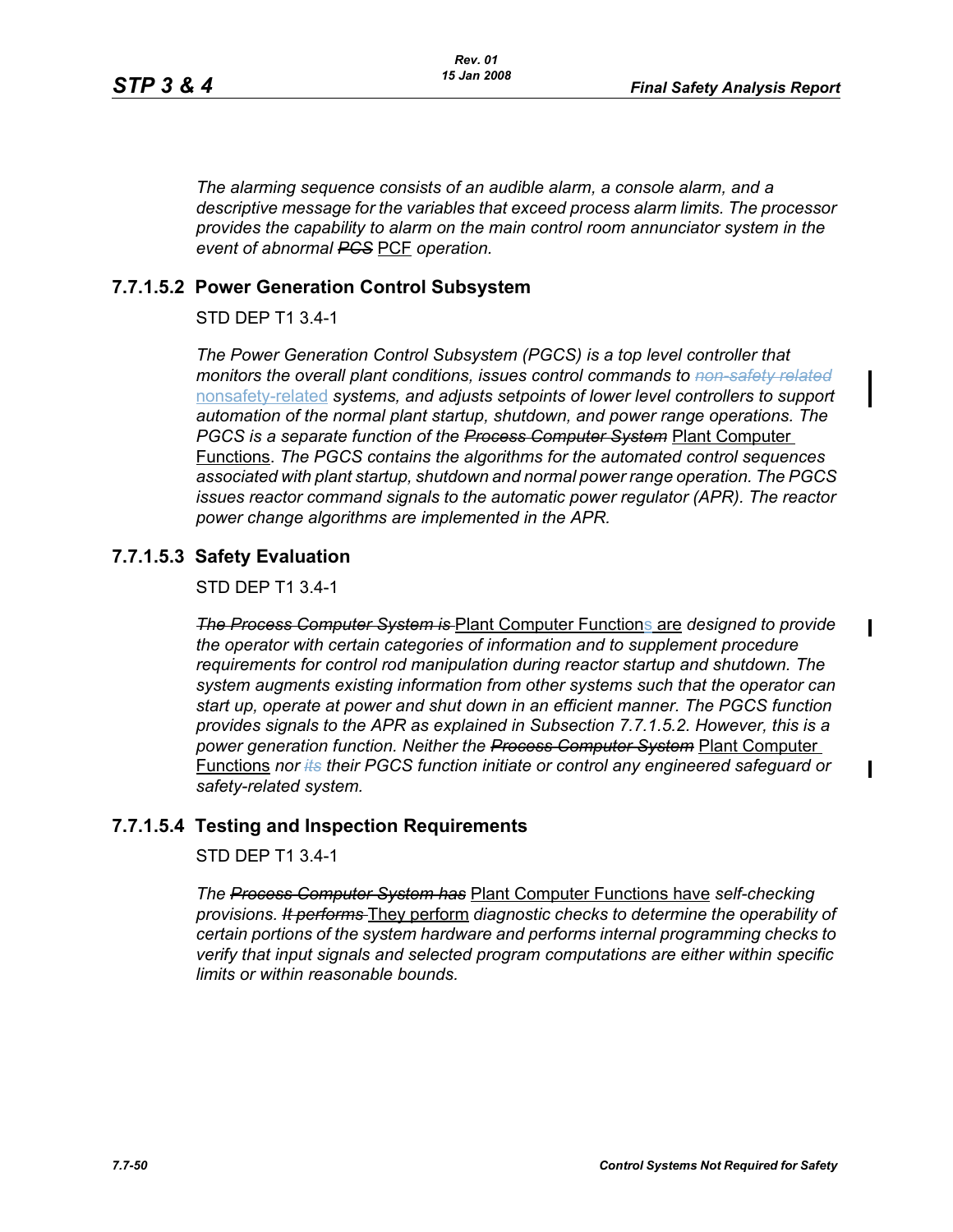$\blacksquare$ 

 $\blacksquare$ 

# **7.7.1.5.5 Instrumentation Requirements**

STD DEP T1 3.4-1

*There is no instrumentation in the Process Computer System* Plant Computer Functions *other than the video display units (VDUs). Control of the Process Computer System* Plant Computer Functions *is accomplished with on- screen methods and a few hard switches. System auxiliaries such as printers* and, *plotters, and tape handlers have their own local controls.*

# **7.7.1.6 Neutron Monitoring System— Nonsafety-Related Subsystems**

# **7.7.1.6.1 Automatic Traversing Incore Probe (ATIP)**

STD DEP 7.7-23

*(1) Description*

*Flux readings along the axial length of the core are obtained by first inserting the sensor fully to the top of the calibration tube and then taking data as the sensor is withdrawn continuously from the top. Sensor flux reading, sensor axial positions data in the core, and LPRM location data are all sent to an ATIP control unit located in the control room, where the data can be stored. The data are then sent to the process* plant *computer for calibration and performance calculations. The whole ATIP scanning sequence and instructions are fully automated, with manual control available.*

*(2) Classification*

*The ATIP is non-safety related* nonsafety-related, but contains components that have been designated as safety-related *as shown in Table 3.2-1. The subsystem is an operational system and has no safety function.*

*(4) Testability*

*The ATIP equipment is tested and calibrated using heat balance data and procedures described in the instruction manual.*

# **7.7.1.7 Automatic Power Regulator System—Instrumentation and Controls**

STD DEP T1 3.4-1

*(1) Identification*

*The primary objective of the Automatic Power Regulator (APR) System is to control reactor power during reactor startup, power generation, and reactor shutdown, by appropriate commands to change rod positions, or to change reactor recirculation flow. The secondary objective of the APR System is to control the pressure regulator setpoint (or turbine bypass valve position) during reactor heatup and depressurization (e.g., to control the reactor cooldown rate). The APR System consists of redundant process controllers.*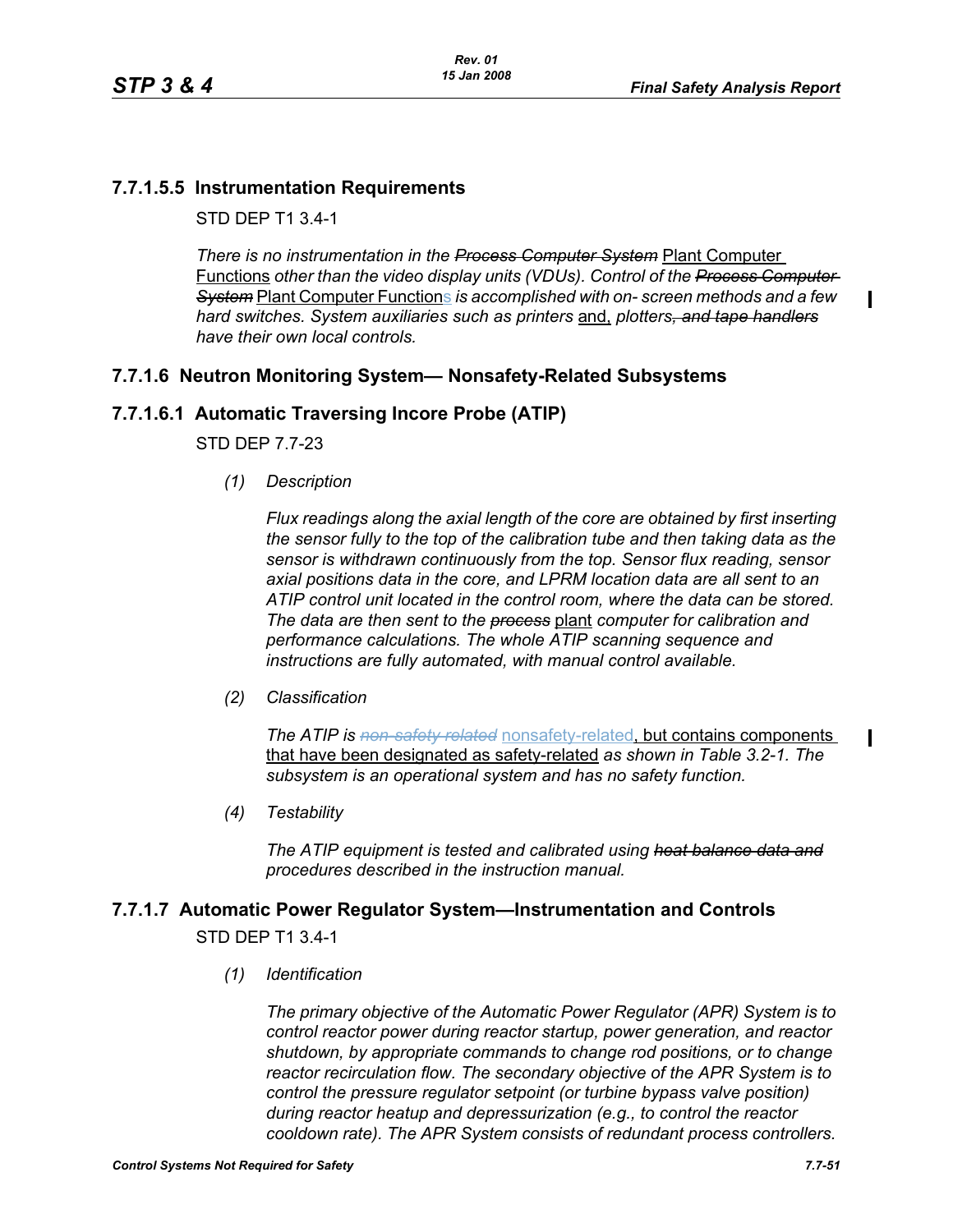*Automatic power regulation is achieved by appropriate control algorithms for different phases of the reactor operation which include approach to criticality, heatup, reactor power increase, automatic load following, reactor power decrease, and reactor depressurization and cooldown. The APR System receives input from the plant* process *computer, the Power Generation Control System (Subsection 7.7.1.5.1), the Steam Bypass and Pressure Control System (Subsection 7.7.1.8), and the operator's control console. The output demand signals from the APR System are to the RCIS to position the control rods, to the RFC System to change reactor coolant recirculation flow, and to the SB&PC System for automatic load following operations. The PGS performs the overall plant startup, power operation, and shutdown functions. The APR System performs only those functions associated with reactor power changes and with pressure regulator setpoint (or turbine bypass valve position) changes during reactor heatup or depressurization. A simplified functional block diagram of the APR System is provided in Figure 7.7-11.*

*(4)* Normal Operation

For reactor power control, the APR System contains algorithms that can change reactor power by control rod motions, or by reactor coolant recirculation flow changes, but not both at the same time. A prescribed control rod sequence is followed when manipulating control rods for reactor criticality, heatup, power changes, and automatic load following. Each of these functions has its own algorithm to achieve its designed objective. The control rod sequence can be updated from the *process* plant computer based on inputs from the reactor engineer. A predefined trajectory of power-flow is followed when controlling reactor power. The potentially unstable region of the power- flow map is avoided during plant startup, automatic load following, and shutdown. During automatic load following operation, the APR System interfaces with the SB&PC System to coordinate main turbine and reactor power changes for optimal performance.

*(6)* Equipment

The APR System control functional logic is performed by redundant, microprocessor-based fault-tolerant digital controllers (FTDC). The FTDC performs many functions. It reads and validates inputs from the *Non-Essential Multiplexing System (NEMS)* Plant Data Network (PDN) interface once every sampling period. It performs the specific power control calculations and processes the pertinent alarm and interlock functions, then updates all system outputs to the *NEMSPDN NEMSPDN.* To prevent computational divergence among the redundant processing channels, each channel performs a comparison check of its calculated results with the other redundant channels. The internal FTDC architecture features redundant *multiplexing* interfacing units for communications between the *NEMS* PDN and the FTDC processing channels..

 $\blacksquare$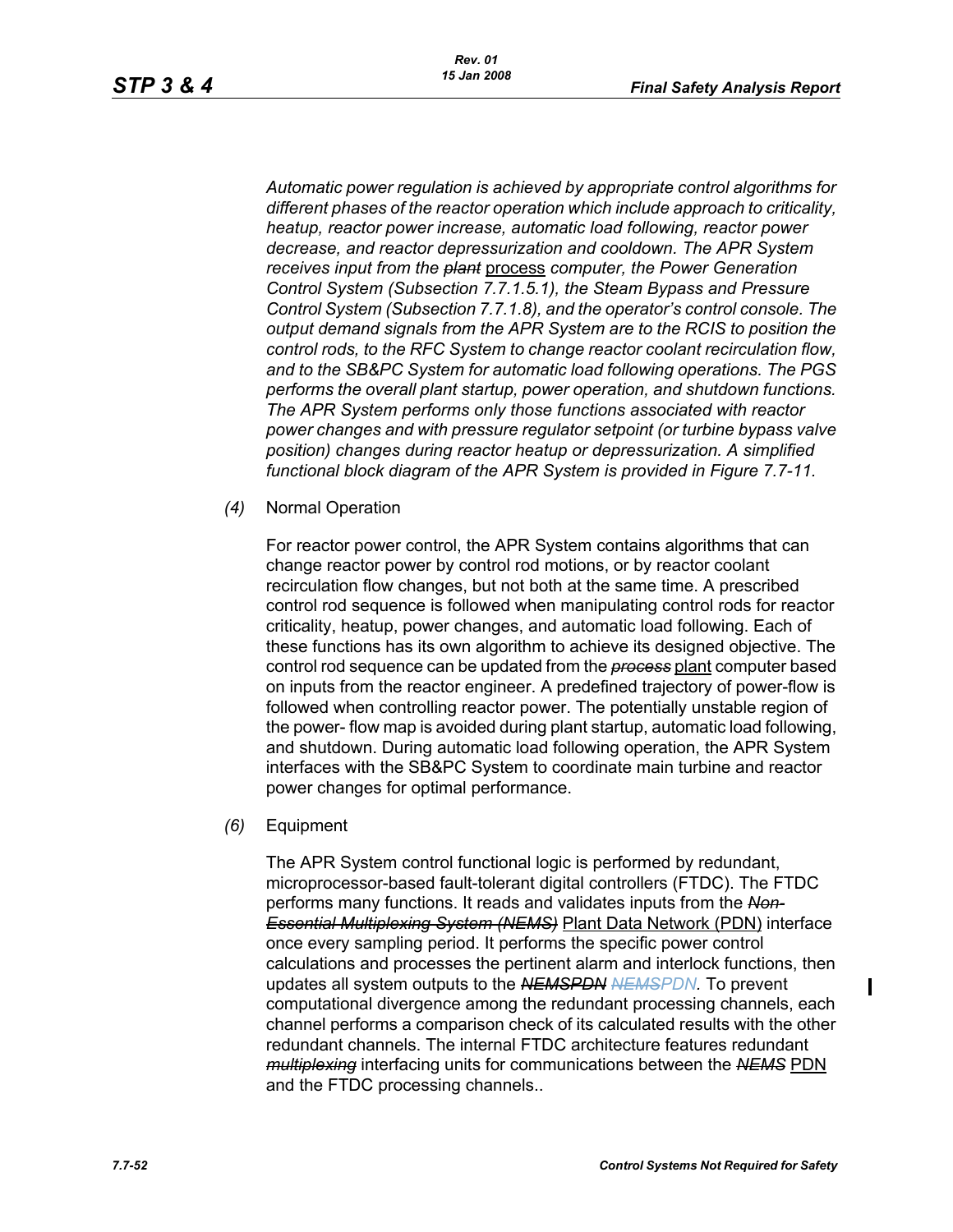*(9)* Operator Information and Operational Considerations

During operation of the APR System, the operator observes the performance of the plant via *CRTs* VDUs on the main console or on large screen displays in the main control room. The APR System can be switched into the manual mode by the operator, and a control sequence, which is in progress, can be stopped by the operator at any time. This will stop automatic reactor power changes. If any system or component conditions are abnormal during execution of the prescribed sequences, continued operation is stopped automatically and alarms will be activated to alert the operator. With the APR System in manual mode, the operator can manipulate control rods and recirculation flow through the normal controls. A failure of the APR System will not prevent manual controls of reactor power, nor will it prevent safe shutdown of the reactor.

# **7.7.1.8 Steam Bypass & Pressure Control System—Instrumentation and Controls**

STD DEP Admin

STD DEP 7.7-24

*(5) Abnormal Plant Operation*

*The SB&PC System is also designed for operation with other reactor control systems to avoid reactor trip after significant plant disturbances. Examples of such disturbances are loss of one feedwater pump, loss of three recirculation pumps, inadvertent opening of* one *safety/relief valves* valve *or* two *steam bypass valves, main turbine stop/control valve surveillance testing, and MSIV testing.*

*(7) I&C Interface*

*The external signal interfaces for the SB&PC System are as follows:*

- *(a) Narrow range dome pressure signals* Validated dome pressure signal *from the SB&PC System to the Recirculation Flow Control System.*
- *(e) Output signals from the SB&PC System to the performance monitoring and control function of the process* plant *computer.*
- *(h) Bypass valve position, servo current, position error and valve open and closed signals from the Turbine Bypass System.*
- *(i) Emergency bypass valve fast opening signals and bypass valve flow demand signals*, servo current, and valve position error *from the SB&PC System to the Turbine Bypass System.*
- *(l) Governor-free demand signal to the reactor power compensator in the APR system.* Automatic Frequency Control signal sent from the APR system to the SB&PC system.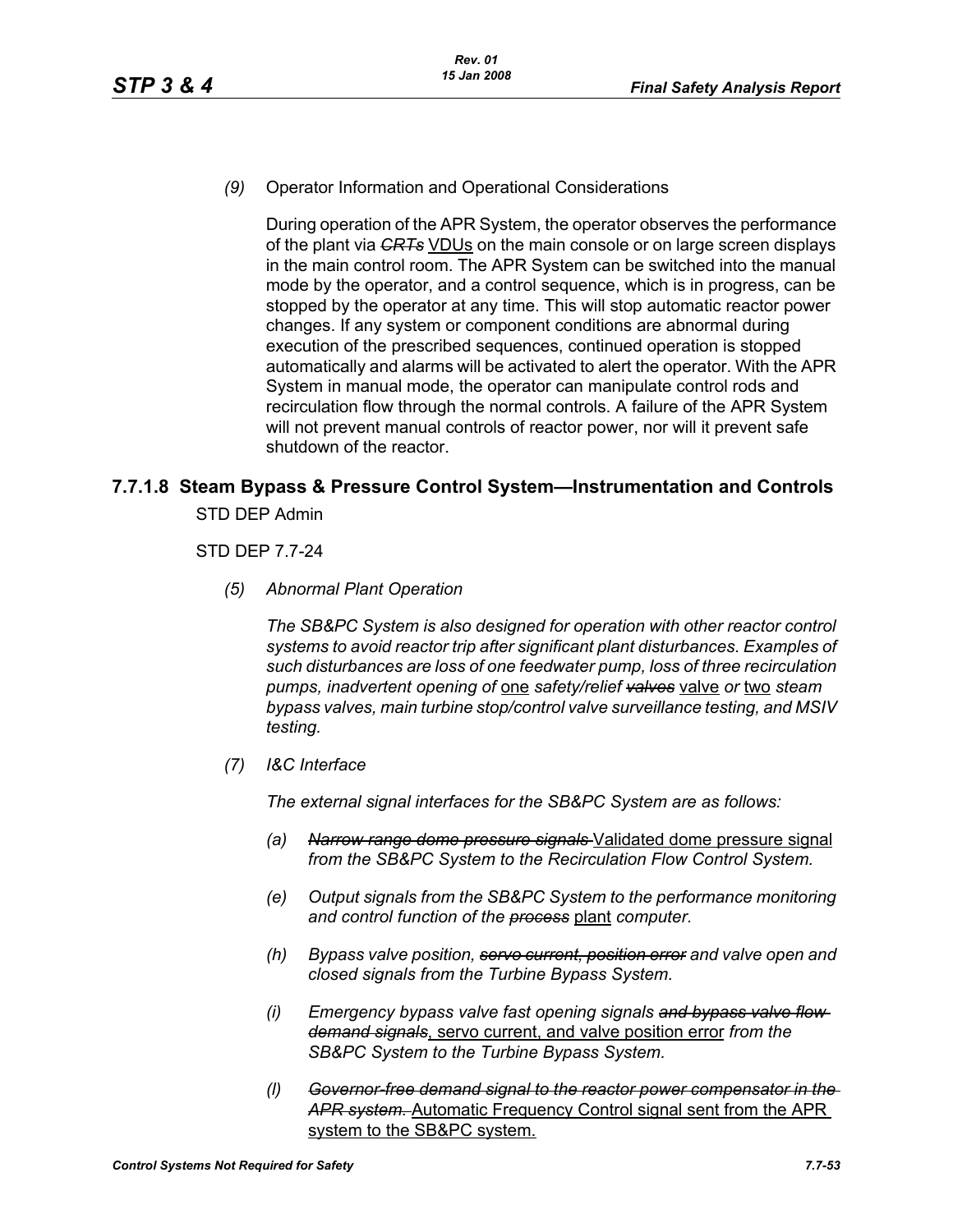- *(m) Reactor power compensation signal in accordance with speed error from the SB&PC System to the APR System.* SB&PC system sends limited speed regulator output to the reactor power compensator in the APR system.
- (o) Pressure regulator output signal is sent in accordance with speed error from the SB&PC system to the APR system.
- *(8) Operational Considerations*

*During abnormal conditions that result in low main condenser vacuum, the steam bypass valves and MSIVs close to prevent positive pressure conditions that would rupture main condenser diaphragms. Manually operated provisions permit opening of the MSIVs (i.e., inhibit the closure function) during startup operation. This vacuum protection function bypass permits heatup of the main steamlines (up to the steam bypass valves and turbine stop valves) before normal condenser vacuum is obtained and permits cold shutdown testing of the isolation valves.*

*(10) Operator Information*

*During operation of the SB&PC System, the operator may observe the performance of the plant via CRTs* VDUs *on the main control console or on large screen displays in the main control room. As described in (8) above, the self-test provision assures that all transducer/controller failures are indicated to the operator and maintenance personnel. The triplicated logic facilitates online repair of the controller circuit boards.*

#### **7.7.1.9** *Non-Essential Multiplexing System* **Plant Data Network**

## STD DEP Admin

The discussion of the Plant Data Network has been relocated to Subsection 7.9S.

*The Non-Essential Multiplexing System(NEMS) is separate and distinct from the Essential Multiplexing System (EMS), though both are similar in design and architecture. Except for system interfaces and quality assurance requirements unique to Class 1E systems, specific design attributes discussed in Section 7A.2 pertain to the NEMS as well. Both systems are fully described in their subsection design specifications available from the Master Parts List referenced in Subsection 1.1.3. This subsection describes those features which are unique to the NEMS.*

*(1) System Description*

*The NEMS provides distributed control and instrumentation data communication networks to support the monitoring and control of interfacing plant power generation (non-safety-related) systems. [The EMS performs the same function for the protection (safety-related) systems.] The NEMS provides all the electrical devices and circuitry (such as multiplexing units, data transmission line and transmission controllers), between sensors,*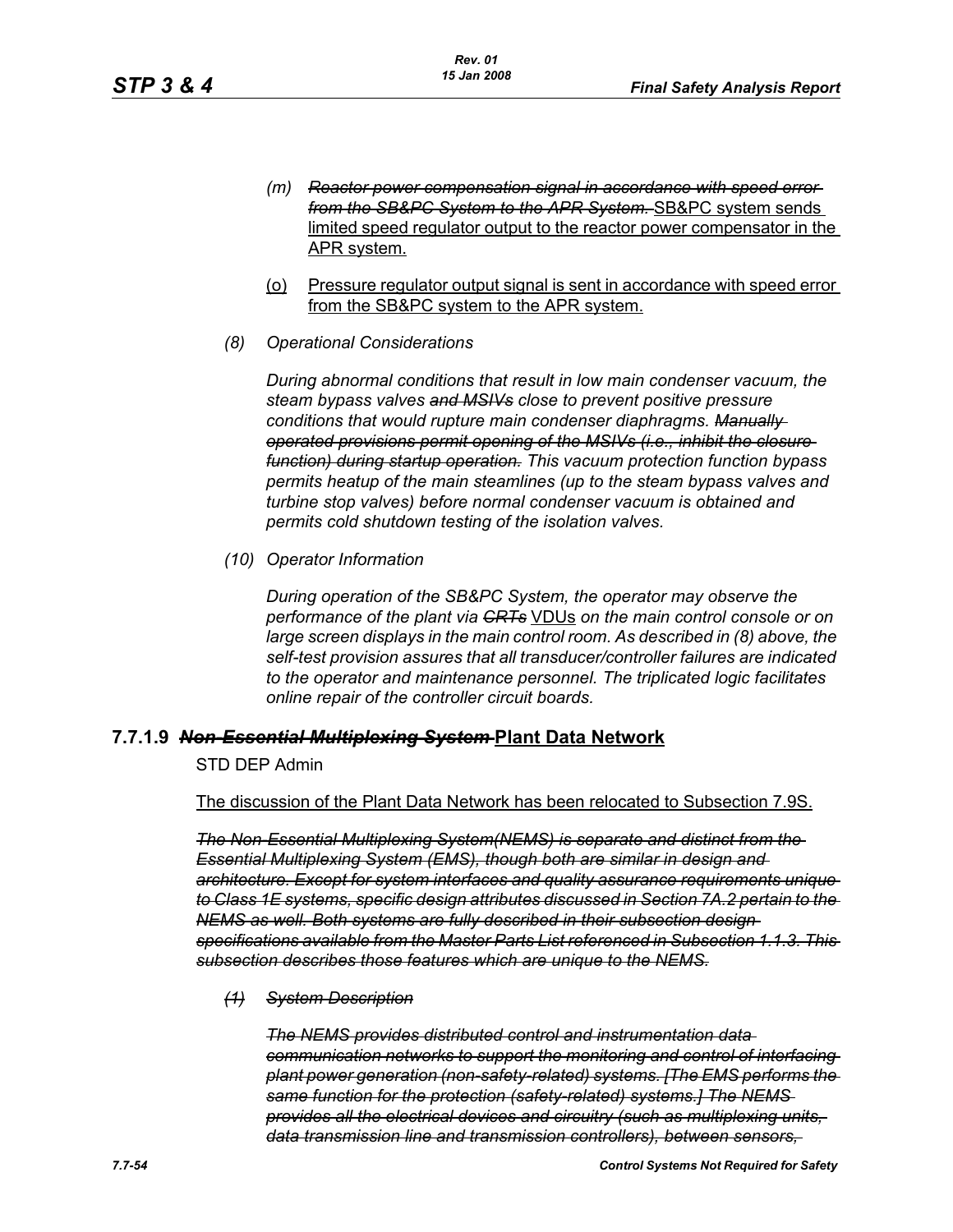*display devices, controllers and actuators, which are defined by other plant systems. The NEMS also includes the associated data acquisition and communication software required to support its function of transmitting plantwide data for distributed control and monitoring.* 

*The NEMS acquires both analog and digital signals from remote process sensors and discrete monitors located within a plant, and multiplexes the signals to a central control room to drive annunciators, monitors and recorders, and to send signals, and output control signals are multiplexed to actuators, valves, motor drives and other control equipment in the plant associated with non-safety-related systems.* 

*Consistent with fault-tolerant (triplicated) digital control systems utilized in feedwater control, reactor recirculation flow control and steam bypass and pressure regulation, the NEMS is also triplicated for these systems interfaces, as appropriate, each with its own independent control.* 

*The remaining communication functions of the NEMS provides the following system functions:* 

- *(a) Acquires non-safety-related data (e.g., sensed input and equipment status signals) throughout the plant.*
- *(b) Conditions, formats and transmits signals via fiber optics to displays, controllers, and the PCS.*
- *(c) Receives signals via fiber optics, then multiplexes and prepares them for use in interfacing non-safety-related equipment as required.*
- *(d) Formats and transmits processed control signals via fiber optics to actuator circuits, and then converts the fiber optic control signals to electrical signals for the actuator circuits.*
- *(2) System Interface*

*The NEMS interfaces with the following systems, which are all non-safetyrelated:* 

- *– Reactor*
- *– Nuclear Boiler (non-safety-related portion)*
- *– Reactor Recirculation*
- *– Rod Control*
- *– Feedwater Control (including feedwater pump turbine)*
- *– Recirculation Flow Control*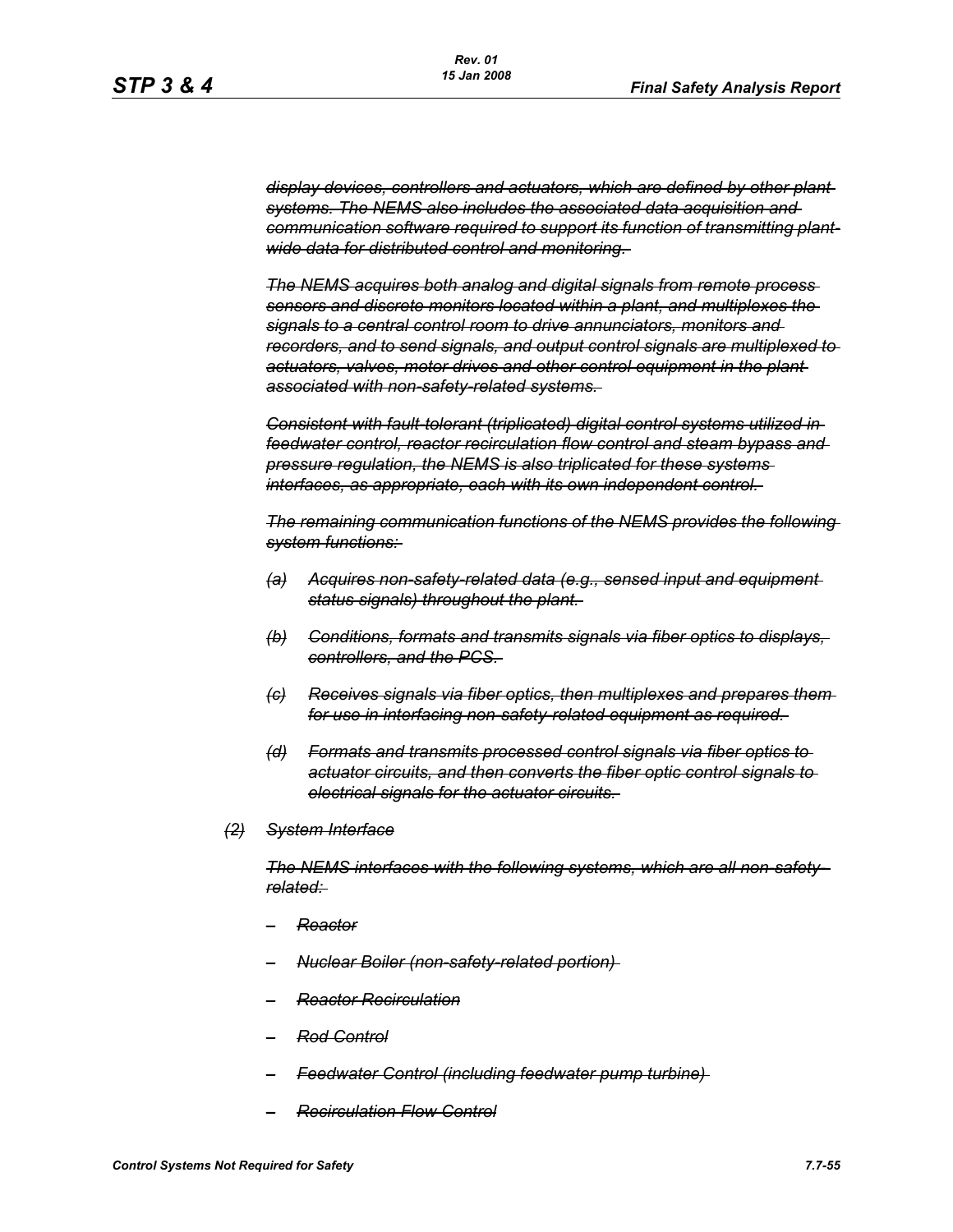- *– Steam Bypass and Pressure Control*
- *– Process Computer*
- *– Power Generation Control*
- *– Process Radiation Monitoring (non-safety-related portion)*
- *– Area Radiation Monitoring*
- *– Dust Radiation Monitoring*
- *– Refueling and Reactor Servicing*
- *– Reactor Water Cleanup*
- *– Fuel Pool Cooling and Cleanup*
- *– Suppression Pool Cleanup*
- *– Control Complex*
- *– Makeup Water (purified, condensated)*
- *– HVAC Normal Cooling Water*
- *– Ultimate Heat Sink*
- *– Turbine Service Water*
- *– Steam and Heated Water*
- *– Compressed Gas*
- *– Sampling*
- *– Condensate Demineralizer/Filter Facility*
- *– Radwaste (includes Offgas)*
- *– Turbine Bypass*
- *– Turbine Control*
- *– Feedwater Condensate Water*
- *– Heater Drain*
- *– Lubricating Oil*
- *– Turbine Gland Steam*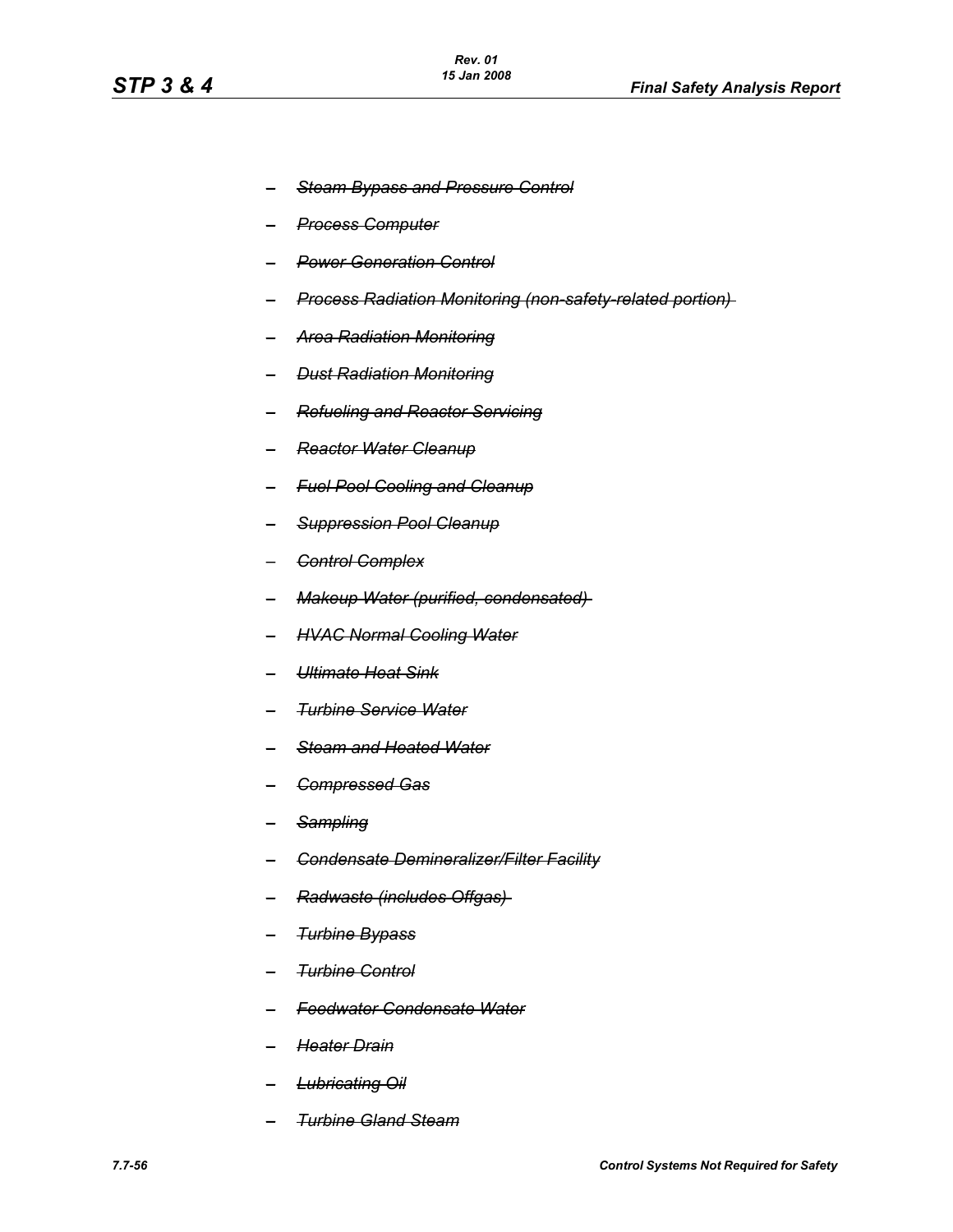- *– Extraction*
- *– Main Generator*
- *– HVAC-Reactor Building*
- *– HVAC-Other Buildings*
- *– Electrical Power Distribution (non-safety-related portion)*
- *– Annunciator*
- *(3) Classification*

*The NEMs, of itself, is neither a power generation system nor a protection system. It is a support system utilized for assimilation, transmission and interpretation of data for power generation (non-safety-related) systems and their associated sensors, actuators and interconnections. It is classified as non-safety-related.* 

*(4) Power Sources*

*The NEMS receives its power from three separate non-Class 1E distribution panels from the non-Class 1E 120 VAC UPS. This redundancy allows the NEMS to supply triplicated logic functions such that any single failure in the system power supplies will not cause the loss of the validated outputs to the interfacing actuators and to the monitors and displays.* 

*(5) Equipment*

*The hardware and "firmware" architectures for the NEMS are the same as those of the EMS, which are described in Appendix 7A [see the response to NRC Requests (10) and (11) of Section 7A.2].* 

*(6) Testability*

*The EMS test features described in Appendix 7A, Section 7A.2, Items (3), (4) and (6) are generally equivalent for the NEMS, except that the NEMS does not interface with, nor rely upon, the SSLC [see the response to NRC Request (6) of Section 7A.2]. Also, the NEMS self-test features include the analog fault-tolerant voting system unique to the control systems employing logic.*

*(7) Environmental Considerations*

*The NEMS is not required for safety purposes, nor is it required to operate after the design basis accident. Its support function serves power generation purposes only and it is designed to operate in the normal plant environment.*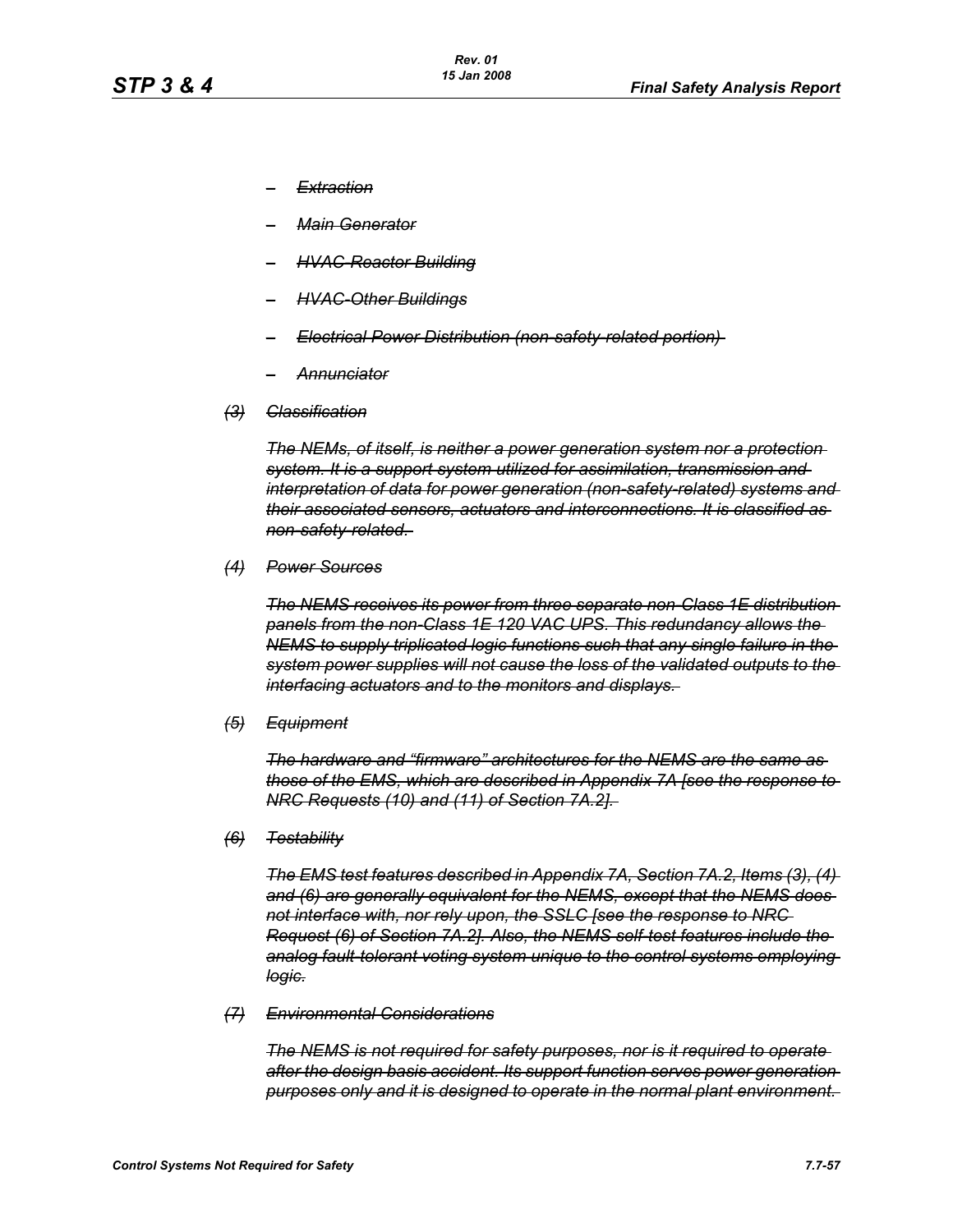#### *(8) Operational Considerations*

*The system automatically initiates for both cold and warm starts. No operator actions are required in that the system is capable of self-starting following power interruptions, or any other single failure, including any single processor failure. After repairs or replacements are performed, the system automatically re-initializes to normal status when power is restored to any unit and automatically resets any alarms.* 

*(9) Operator Information*

*The self-test provisions are designed to alert the operator to system anomalies via interfaces with the process computer and the annunciator. Problems significant enough to cause system channel failures are annunciated separately from those which allow continued operation. The circuitry is designed such that no control output or alarm is inadvertently activated during system initialization or shutdown. For such events, control outputs change to predetermined fail-safe outputs.* 

## **7.7.2.1 Nuclear Boiler System—Reactor Vessel Instrumentation**

## **7.7.2.1.2 Specific Regulatory Requirements Conformance**

STD DEP T1 3.4-1

*(2) Regulatory Guides (RGs)*

*In accordance with the Standard Review Plan for Section 7.7 and with Table 7.1-2, only RG 1.151(Instrument Sensing Lines) need be addressed for the ABWR.*

- *(a) (e) Criteria: RG 1.151— "Instrument Sensing Lines"*
- *(b) ((f) Conformance: There are four independent sets of instrument lines which are mechanically separated into each of the four instrument divisions of the NBS (see Figure 5.1-3, NBS P&ID). Each of the four instrument lines interfaces with sensors assigned to each of the four Class 1E electrical divisions for safety-related systems.*

*There are also non-Class 1E instruments that derive their input for the reactor vessel instrumentation portion of the NBS from these lines. There is no safety-related controlling function involved in this instrumentation and it is entirely separate (including its own MUX system* data communication network*) from the safety-related instruments and their associated systems.*

*The safety-related instrumentation provides vessel pressure and water level sensing for all protection systems. These instruments are arranged in two-out-of-four logic combinations and their signals are shared by both safety-related and non-safety-related systems. All of*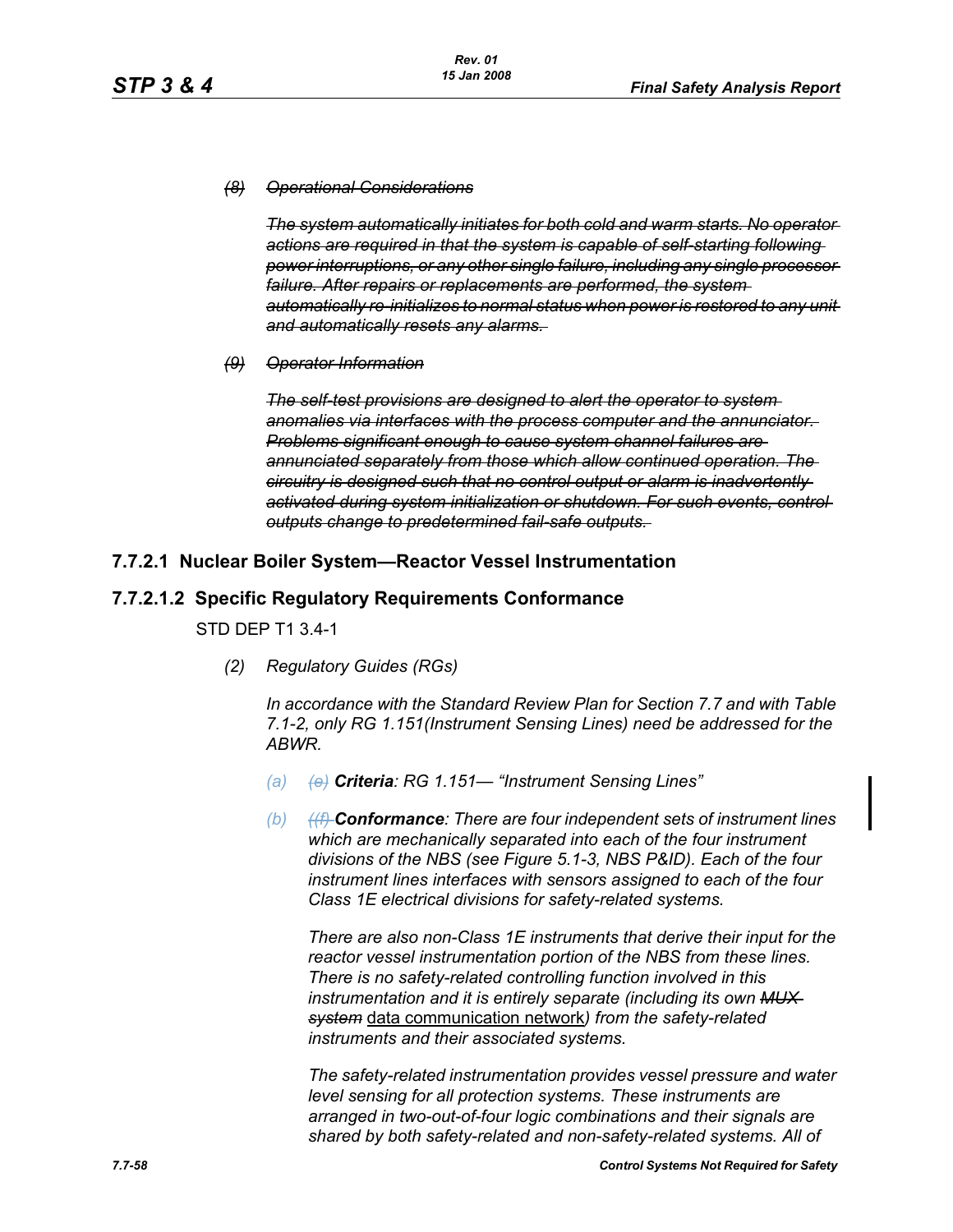П

*these signals are multiplexed and passed through fiber-optic media before entering the voting logic of the redundant divisions of the safetyrelated systems; or of non-safety-related systems which make up the various networks. Separation and isolation is thus preserved both mechanically and electrically in accordance with IEEE 279* 603 *and Regulatory Guide 1.75.*

## **7.7.2.5** *Process Computer System* **Plant Computer Functions—Instrumentation and Controls**

General Functional Requirements Conformance

STD DEP T1 3.4-1

STD DEP Admin

*The Process Computer System (PCS)* Plant Computer Functions (PCFs) *is* are *designed to provide the operator with certain categories of information and to supplement procedure requirements for control rod manipulation during reactor startup and shutdown. The system augments* These functions augment *existing information from other systems such that the operator can start up, operate at power, and shut down in an efficient manner. The PGCC* PGCS *function provides signals to the Automated* Automatic *Power Regulator (APR) as explained in Subsection 7.7.1.5.1. However, this is a power generation function. Neither the PCS* PCF *nor its PGCC* PGCS *function initiate or control any engineered safeguard or safety-related system.*

# **7.7.2.5.2 Specific Regulatory Requirements Conformance**

STD DEP T1 3.4-1

*Table 7.1-2 identifies the non-safety-related control systems and the associated codes and standards applied in accordance with Section 7.7 of the Standard Review Plan for BWRs. However, since the computer has no controlling function, none of the listed criteria is applicable.*

*Input data for the PCS* PCF *are derived from both Class 1E and non-Class 1E sources. All such interfaces are optically isolated, where necessary, to assure the proper separation of redundant signals in accordance with Regulatory Guide 1.75.*

## **7.7.2.6 Neutron Monitoring System—ATIP Subsystem Instrumentation and Controls**

## **7.7.2.6.2 Specific Regulatory Requirements Conformance**

STD DEP 7.7-23

*Table 7.1-2 identifies the non-safety-related control systems and the associated codes and standards applied in accordance with Section 7.7 of the Standard Review Plan for BWRs. However, since Since the ATIP System has no controlling function, and is used only for calibration of the LPRMs, none of the listed criteria is applicable.* However, the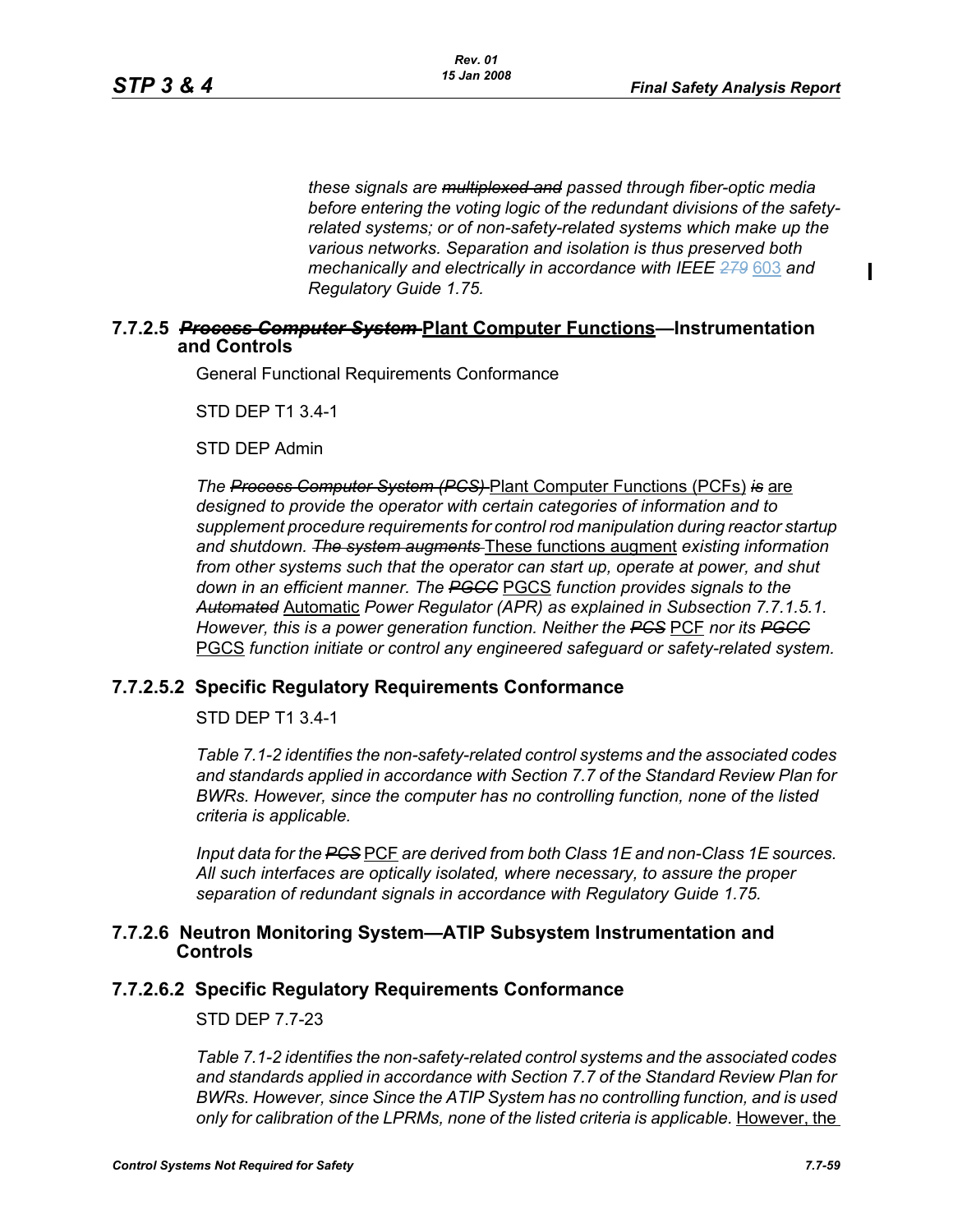ATIP system does have isolation valves, which are safety-related components that would require the system to perform automatic containment isolation function. The following analysis lists the applicable criteria in order of the listing on the table, and discusses the degree of conformance for each. Any exceptions or clarifications are so noted.

- (1) General Design Criteria (GDC)
	- (a) **Criteria**: GDC 56
	- (b) **Conformance**: The ATIP component design is in compliance with this GDC by following the guidance of Reg. Guide 1.11.
- (2) Regulatory Guide (RG)
	- (a) **Criteria**: RG 1.11
	- (b) **Conformance**: The ATIP component design conforms to the abovelisted RG.

### **7.7.2.8 Steam Bypass and Pressure Control System—Instrumentation and Controls**

#### **7.7.2.8.1 General Functional Requirements Conformance**

STD DEP 7.7-24

*The Steam Bypass & Pressure Control (SB&PC) System is a power generation system in that it inputs information to the Automatic Power Regulator, which, in turn, controls reactor power by manipulating control rods (via the RCIS) or recirculation flow (via the RFC System). The protective scram function is entirely separate (via the RPS).*

*The SB&PC is classified as non-safety related* nonsafety-related *and does not interface with any engineered safeguard or safety-related system.*; SB&PC system does receive reactor pressure and water level from the NBS system (safety system) but only from nonsafety instrumentation.

## **7.7.2.8.2 Specific Regulatory Requirements Conformance**

STD DEP T1 2.2-1

*Table 7.1-2 identifies the non-safety related* nonsafety-related *control systems and the associated codes and standards applied in accordance with Section 7.7 of the Standard Review Plan for BWRs. The following analysis lists the applicable criteria in order of the listing on the table, and discusses the degree of conformance for each. Any exceptions or clarifications are so noted.*

П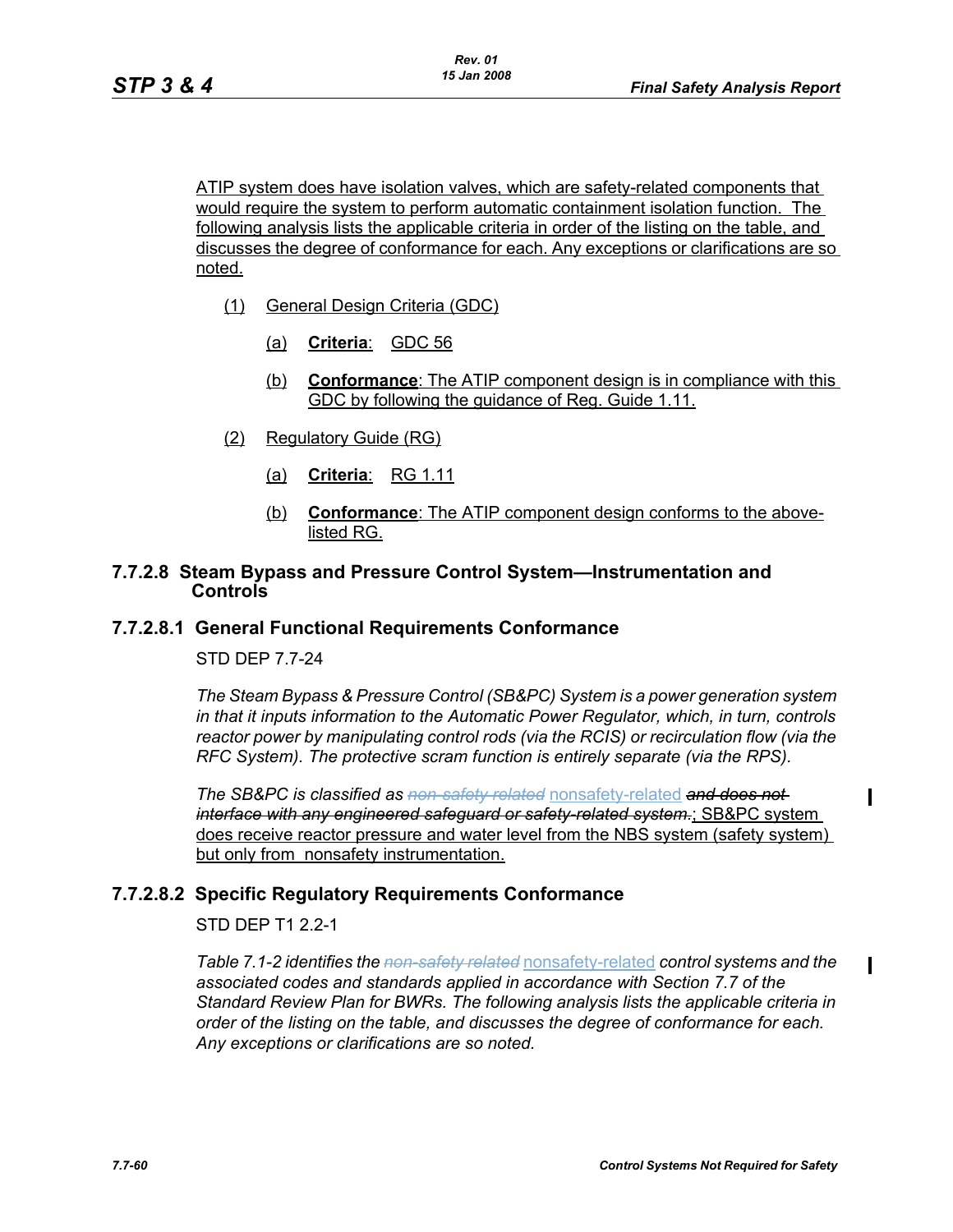- *(1) General Design Criteria (GDC)*
	- *(a) Criteria: GDCs 13 and 19*
	- *(c) Conformance: The SB&PC System is in compliance with these GDCs, in part, or as a whole, as applicable. The GDCs are generally addressed in Subsection 3.1.2.*
- *(2) Regulatory Guides (RGs)*

*In accordance with the Standard Review Plan for Section 7.7 and with Table 7.1-2, only RG 1.151 ("Instrument Sensing Lines") need be addressed for the ABWR.*

- *(a) Criteria: Regulatory Guide 1.151—Instrument Sensing Lines*
- *(d) Conformance: The SB&PC interfaces with sensors connected to instrument lines on both the reactor and the turbine. The reactor instrument line interface is via the Nuclear Boiler System, which is in full compliance with this guide as discussed in Subsection 7.7.2.1.2 (2).*

*There are four independent turbine instrument lines, which contain turbine first-stage pressure sensors as part of the Turbine Control System, in addition to the non-Class 1E sensors associated with the SB&PC System. The first-stage turbine pressure signals are used as bypass interlocks for the turbine control valve fast closure and turbine stop valve closure scram functions [Subsection 7.2.1.1.4.2 (6) (d)]. No single failure can cause this function to be disabled. In addition, since the Turbine Building itself is a non-seismic structure, these scram functions are backed up by diverse reactor variables [reactor high pressure and high flux (via NMS)] which will independently initiate scram, should the turbine signals be lost. Therefore, no event associated with turbine instrument lines can cause an action requiring scram, while at the same time disabling the scram function.* The SB&PC System fully complies with Regulatory Guide 1.151.

## **7.7.2.9** *Non-Essential Multiplexing System* **Plant Data Network—Instrumentation and Controls**

#### **7.7.2.9.1 General Requirements Conformance**

STD DEP T1 3.4-1

*The NEMS* PDN*, of itself, is neither a power generation system nor a protection system. It is a support system* data communication network *utilized for assimilation, transmission and interpretation of data for power generation (non-safety-related) systems and their associated sensors, actuators and interconnections. It is classified as non-safety-related and does not interface with any engineered safeguard or safetyrelated system except for isolated alarms for annunciation.*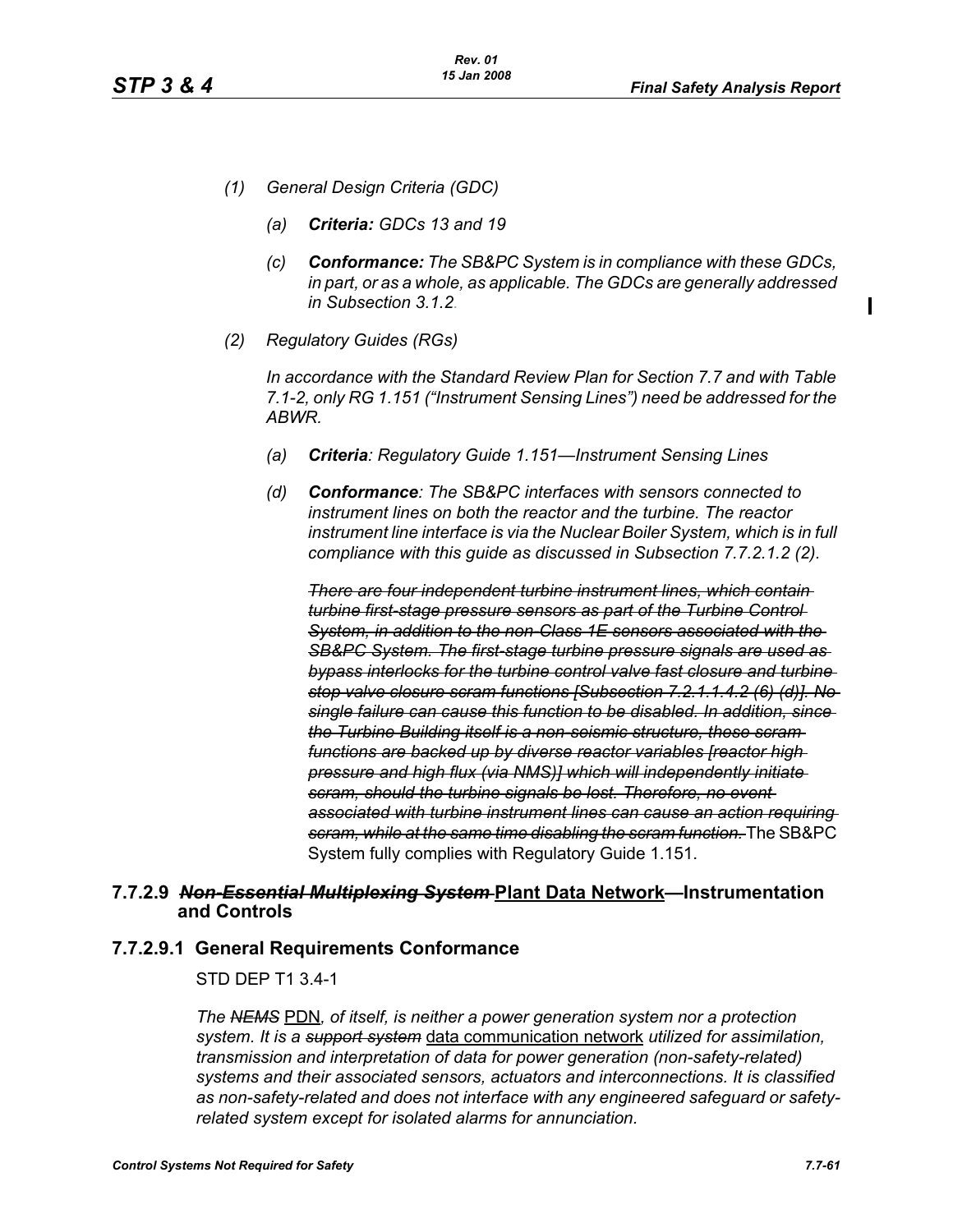$\blacksquare$ 

*The NEMS PDN is an integral part of the power generation systems which it supports. As such, it meets the same functional requirements imposed on those systems. Although not required to meet the single-failure criterion, the system is redundant and receives its power from redundant, highly reliable power sources such that no single failure will cause its basic function to fail.*

# **7.7.2.9.2 Specific Regulatory Requirements Conformance**

# STD DEP T1 3.4-1

*Table 7.1-2 identifies the non-safety related* nonsafety-related *control systems and the associated codes and standards applied in accordance with Section 7.7 of the Standard Review Plan. However, as mentioned above, the NEMS* PDN *is not a separate control system subject to separate review, but is the data communication vehicle for virtually all of the non-safety- related systems. It provides specific enhancement for all control systems in their conformance with GDCs 13 and 19.*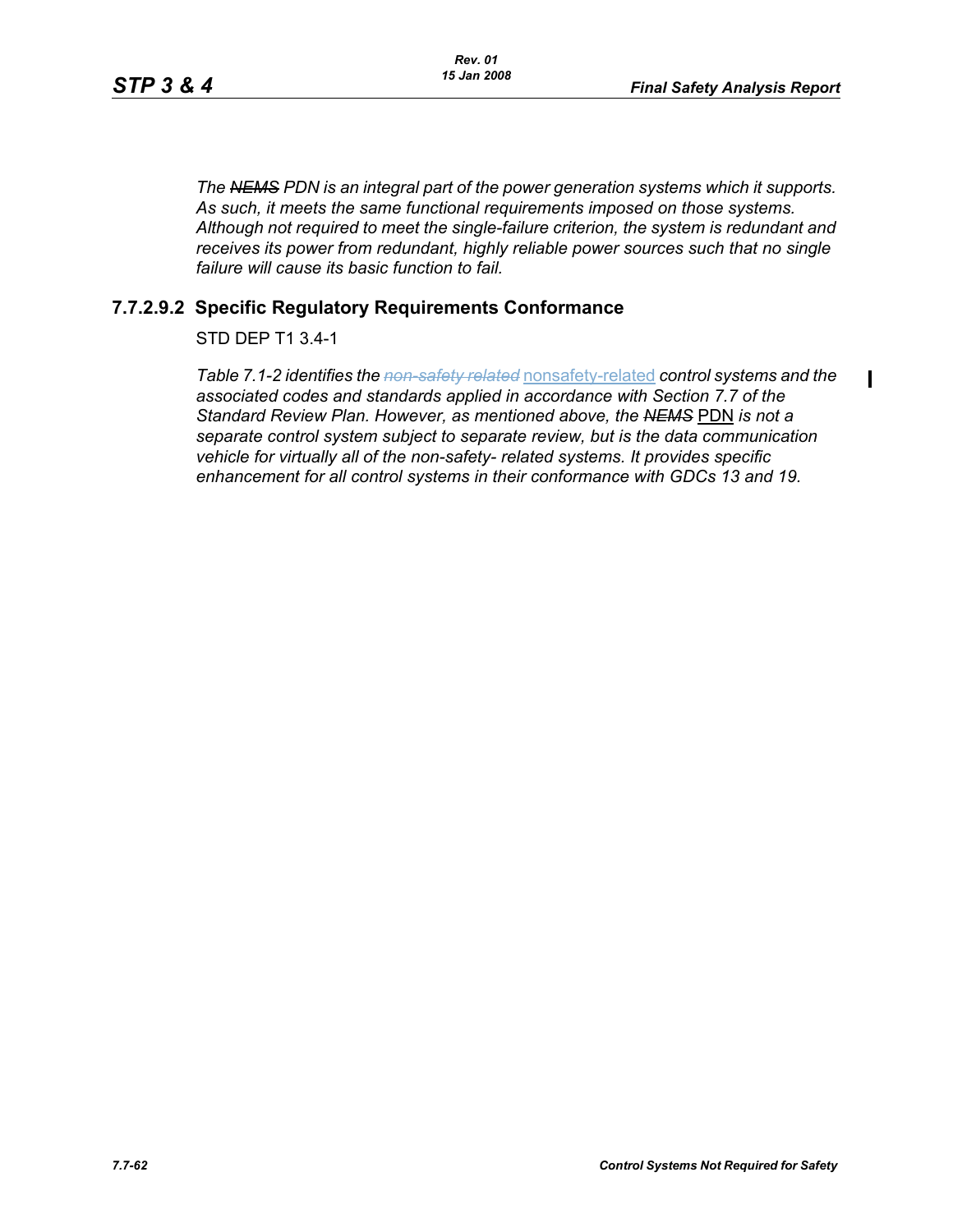|                                            | <b>Minimum</b>                                                                                                                                                                                                                                                                                                                                                          | <b>Design Center</b> | <del>Maximum</del> | ( <del>Units)</del> |  |
|--------------------------------------------|-------------------------------------------------------------------------------------------------------------------------------------------------------------------------------------------------------------------------------------------------------------------------------------------------------------------------------------------------------------------------|----------------------|--------------------|---------------------|--|
| (1) Temperature                            |                                                                                                                                                                                                                                                                                                                                                                         |                      |                    |                     |  |
| (a) Operating                              | –10                                                                                                                                                                                                                                                                                                                                                                     | 20                   | 50                 | ÷                   |  |
| (b) Non-operating                          | $-20$                                                                                                                                                                                                                                                                                                                                                                   |                      | 60                 | ≗€                  |  |
| (2) Relative Humidity (Non-<br>condensing) |                                                                                                                                                                                                                                                                                                                                                                         |                      |                    |                     |  |
| (a) Operating                              | 40                                                                                                                                                                                                                                                                                                                                                                      | 50                   | 90                 | %RH                 |  |
| (b) Non-operating                          | 5                                                                                                                                                                                                                                                                                                                                                                       |                      | 95                 | %RH                 |  |
| (3) Atmospheric Pressure                   |                                                                                                                                                                                                                                                                                                                                                                         |                      |                    |                     |  |
| (a) Statie                                 | <u>0.09</u>                                                                                                                                                                                                                                                                                                                                                             | 0.1                  | 0.11               | MPa                 |  |
| (4)Radiation:                              | Operating gamma dose rate [0.036 mGy (carbon)/h] integrated dose-<br>over qualified life [100 Gy (carbon)]                                                                                                                                                                                                                                                              |                      |                    |                     |  |
| <del>(5)Seismic:</del>                     | All RCIS modules and cabinets are designed to operate correctly during<br>accelerations of 2 g's in any plane for one minute over the frequency-<br>range of 0.1 to 30 Hz. All RCIS cabinets are designed to be capable of<br>withstanding an acceleration of 5 g's in any plane for one minute over-<br>the frequency range of 0.1 to 30 Hz without sustaining damage. |                      |                    |                     |  |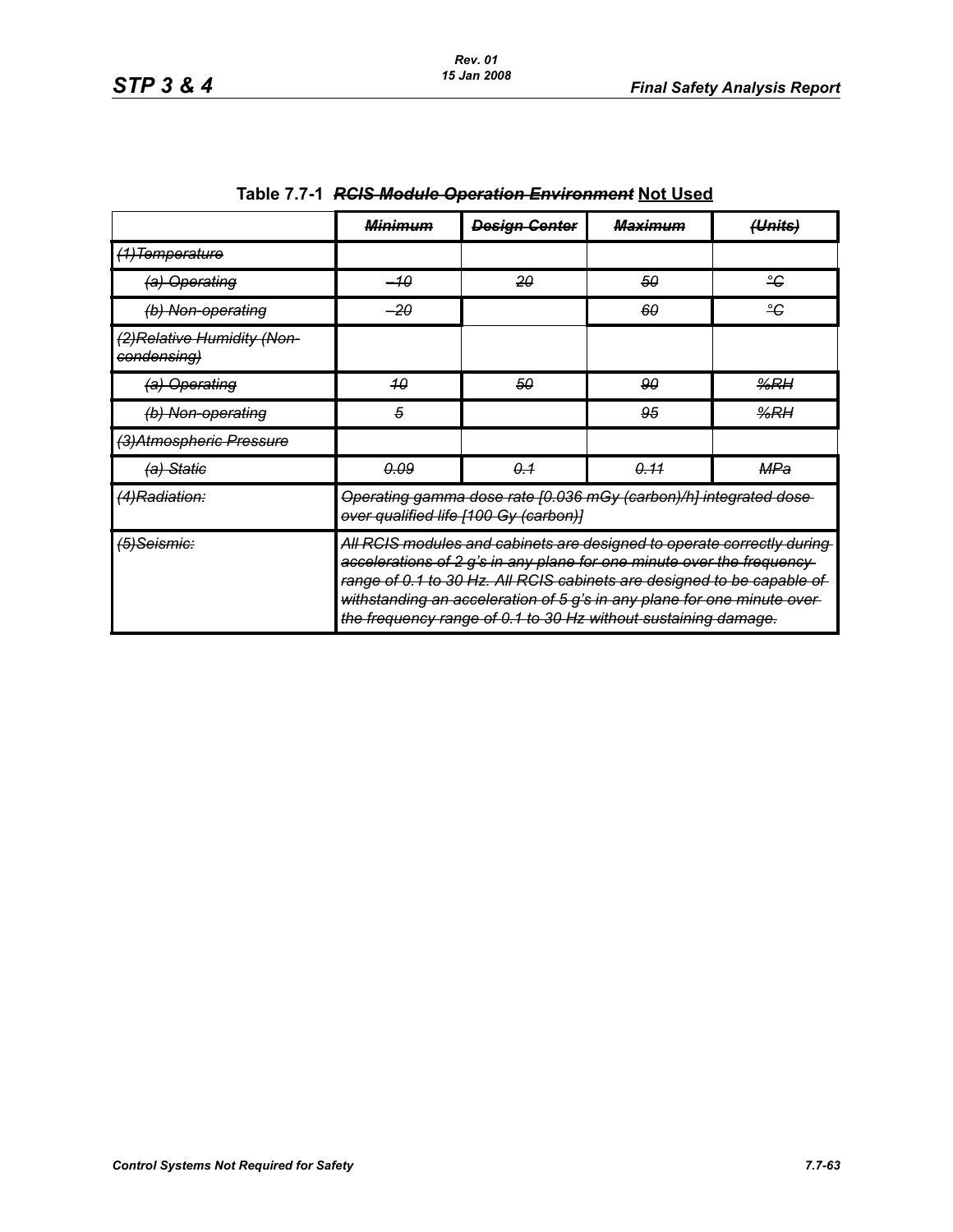The following figures are located in Chapter 21:

- **Figure 7.7-2 Rod Control and Information System IED (Sheets 1-5)**
- Figure 7.7-3 Rod Control and Information System IBD (Sheets 1-114, including 17A, 18A, 31A, 43A and 47A)
- Figure 7.7-4 Control Rod Drive System IBD (Sheet 1)
- **Figure 7.7-5 Recirculation Flow Control System IED (Sheets 1-2)**
- Figure 7.7-7 Recirculation Flow Control System IBD (Sheets 1,2,3,5,6,7,8)
- Figure 7.7-8 Feedwater Control System IED (Sheets 1-3)
- Figure 7.7-9 Feedwater Control System IBD (Sheets 1-3,7-14)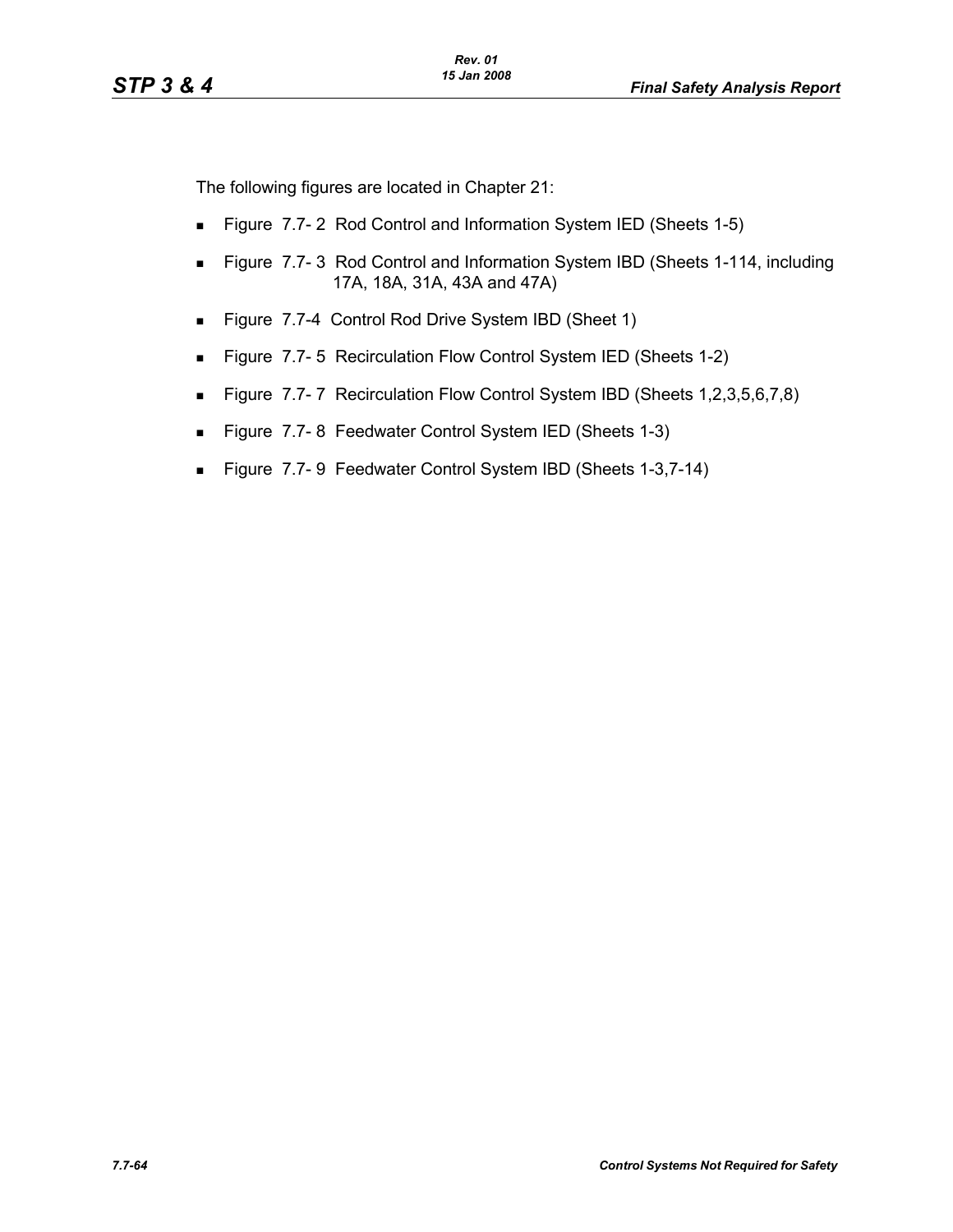

7.7-65

*STP 3 & 4*